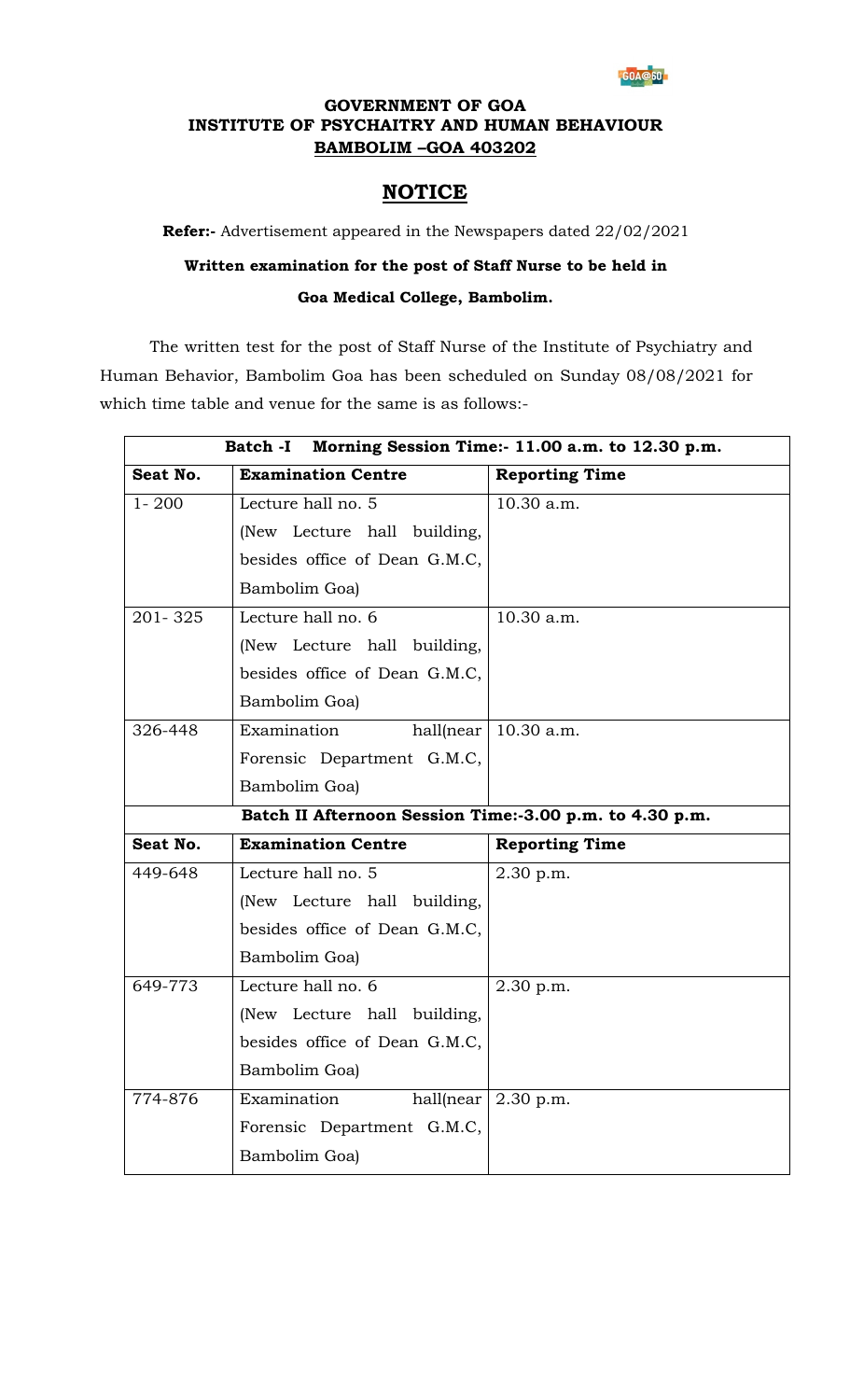No TA/DA shall be paid for attending the written test. The candidate should compulsorily bring his/her photo identity proof such as Aadhaar Card, Epic Card, Driving License and they will not be allowed to carry Mobile, Calculator, Electronic Gadgets in the examination Hall, wearing of face mask is compulsory and other covid guidelines may be strictly followed.

1) **Written examination** of the eligible candidates will be conducted for the purpose of final selection of the candidates. Total marks allotted for the written test is 100 marks for 01 & 1/2 hours duration. The selection of the candidates would be entirely based on the marks secured in the written test and no weightage would be given to any other aspects such as additional education qualification, additional experience etc.

#### 2) **The syllabus for the written test will be as under** :

- (i) Analytical ability, (ii) General Knowledge (iii) Comprehensive language (iv) Mathematical ability (v) Current affairs (VI) Indian Constitution (vii)Indian History and Geography(viii) State and Central political affairs (ix) Quantitative aptitudes (X) Relevant knowledge and application attached to the post.
- 3) Selection of the candidate shall be determined in accordance with the marks obtained by each candidate in the written examination as per merit.

(Dr. Pooja Madkaiker) **Dy. Director (Adm.)**

# **Examination Centre:-Lecture hall no 5, Seat no. 1-200**

| <b>Seat</b>    | <b>Name</b>                          | <b>Address</b>                                                                                | <b>Contact Number (whatsapp)</b> |
|----------------|--------------------------------------|-----------------------------------------------------------------------------------------------|----------------------------------|
| No.            |                                      |                                                                                               |                                  |
| $\mathbf{1}$   | Apurva Tukaram<br>Gaude              | H. No. 125, Near Pragati<br>Vidhyalaya School,<br>Borim, Shiroda, Ponda,<br>South, Goa-403401 | 7768823124                       |
| $\overline{2}$ | Thania Fernandes                     | H. No. 47, Top Cola,<br>Borim, Siroda, Ponda,<br>South, Goa-403401                            | 7498288501                       |
| 3              | <b>Chiquita Martires</b><br>Gomendes | H. No. 182/1, Francis<br>Periera Waddo, Utorda,<br>Nuvem, Salcete, South<br>Goa-403713        | 8329434312                       |
| 4              | Jesly Mavy<br>Fernandes              | H. No. 109/A, Second<br>Pali, Dicarpali, Velim,<br>Salcete, South Goa-<br>403707              | 9075803282                       |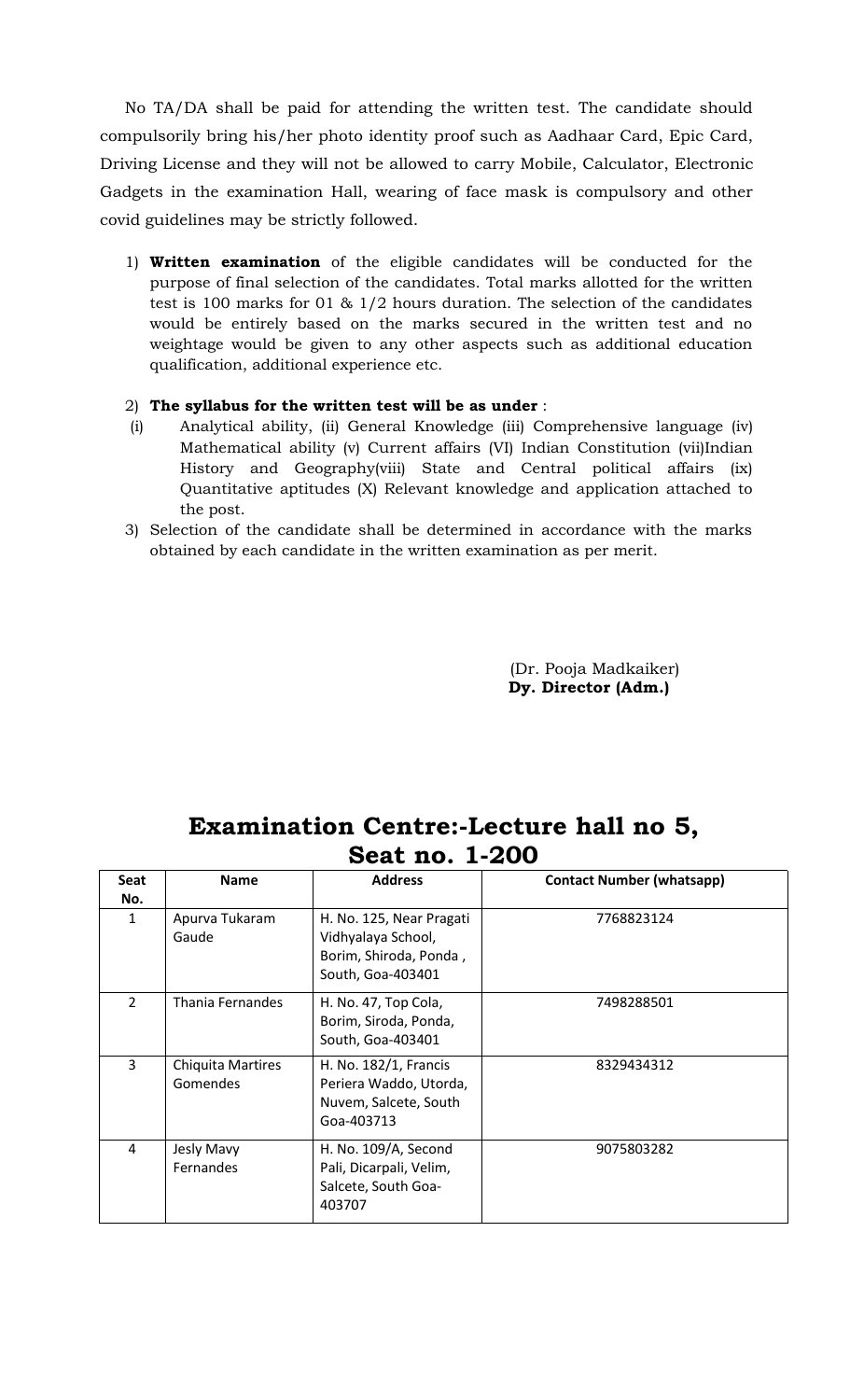| 5              | Sonia Dinesh Tari                       | H. No. 292, Near<br>Mahalaxmi School,<br>Talaulim, Madkai, Ponda<br>North Goa-403401      | 9420023160/8329403952 |
|----------------|-----------------------------------------|-------------------------------------------------------------------------------------------|-----------------------|
| $6\,$          | Akshata Arjun Gawas                     | H. No. 57, New Colony<br>Kela wade, Ravona,<br>Poriem, Sattari, North<br>Goa-403505       | 8554026637/7498502455 |
| $\overline{7}$ | Diksha Shashikant<br>Rane               | H. No. 496,<br>Tamidgiwada, Poriem,<br>Sattari, North Goa-<br>403505                      | 7798694702            |
| 8              | Zeenat Feroz Khan                       | H. No. 211, Muslim<br>Wadda, Bhoma, Priol,<br>Ponda, North Goa-<br>403107                 | 9075700598            |
| 9              | Yugandhara<br><b>Hanumant Tendulakr</b> | H. No. 136-A, Feira<br>Baixa, Mapusa, Bardez,<br>North Goa-403507                         | 9168752974            |
| 10             | Divesh Devanand<br>Naik                 | H. No. 197, Lalbag wada,<br>Vithalapur, Mayem,<br>Bicholim, North Goa-<br>403505          | 9145057281/9284736558 |
| 11             | Sanjivi Govind<br>Govekar               | H. No. 60/1/A, Ambeshi,<br>Amona, Sankhelim,<br>Bicholim, North, Goa-<br>403107           | 8806177378            |
| 12             | Vinaya Anta<br>Vaiganker                | H. No. 1400B, Near<br>Football Groung, Santa<br>Cruz, Tiswadi, North<br>Goa-403005        | 9764071376            |
| 13             | Sanisha Madhav<br>Naik                  | H. No. 102, Near Tip Top<br>Tiles Factory, Dhavali,<br>Madkai, Ponda, North<br>Goa-403401 | 8390793649/9049962141 |
| 14             | Reslia Barretto                         | H. No. 53/B, Murda<br>Pequeno Nuvem,<br>Salcette, South Goa-<br>403713                    | 7507306979            |
| 15             | Precy Pereira                           | H. No. 137, Utorda,<br>Nuvem, Salcete, South<br>Goa-403713                                | 9765855518            |
| 16             | Reema Ramesh<br>Sawant                  | H. No. 160, Thane Road,<br>Kopardem, Poriem,<br>Sattari, North Goa-<br>403506             | 7030526824/9356179739 |
| 17             | Poonam Adinath<br>Naik                  | H. No. 178/75/2, Near<br>I.T.I., Honda, Poriem,<br>Sattari, North Goa-<br>403530          | 7264968280/8767980550 |
| 18             | Nalini Ravi Bhomkar                     | H. No. 281/44/2, P.D.A.<br>Colony, Corlim, Tiswadi,<br>North Goa-403110                   | 9404402722            |
| 19             | Sneha Ravji Naik                        | H. No. 1081, Zariwada,<br>Priol, Mardol, Ponda,<br>South, Goa-403404                      | 9422954731            |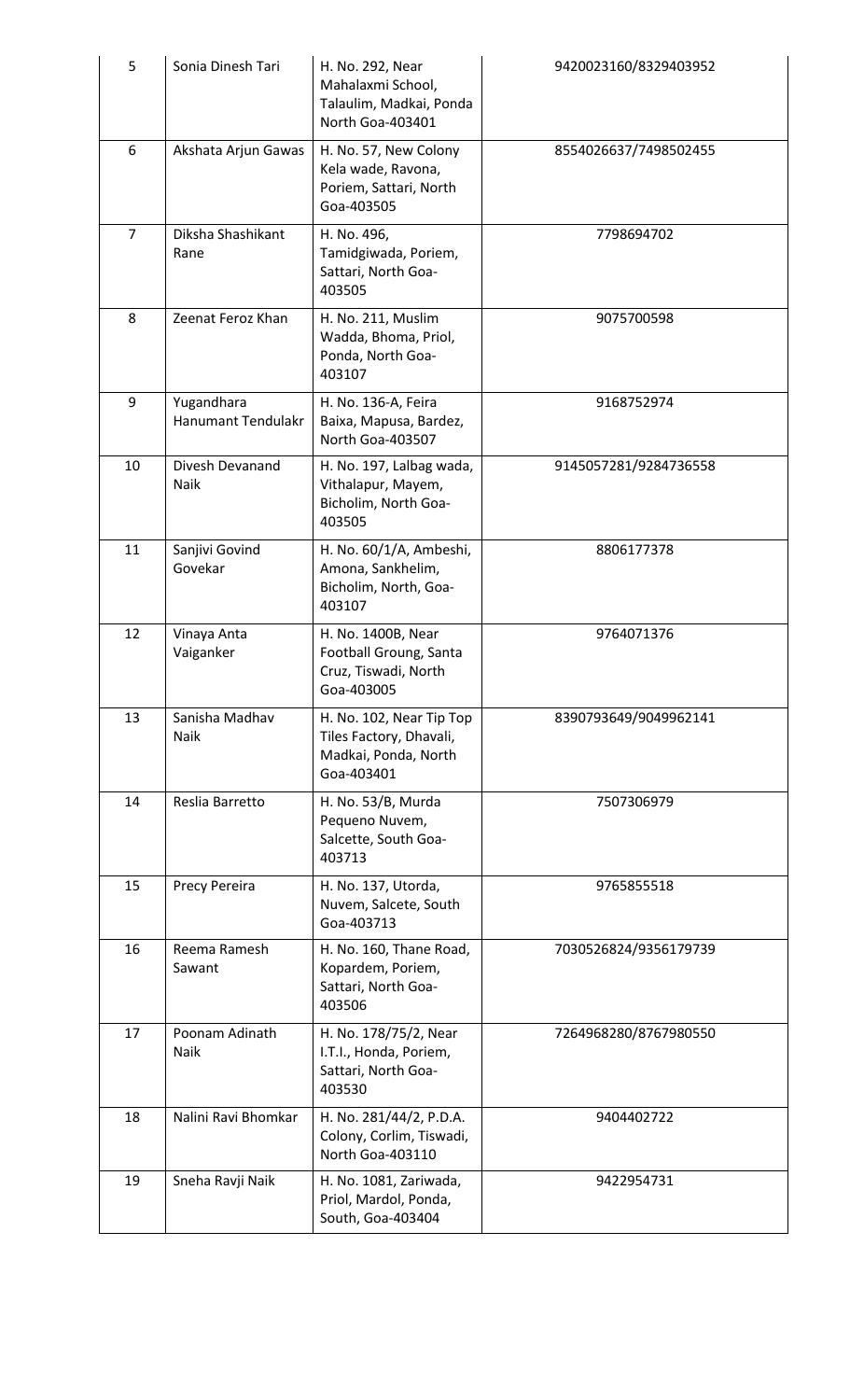| 20 | Shruti Devidas<br>Phadte          | H. No. 103/2, Quitula,<br>Near Temple, Quitula,<br>Aldona, Bardez, North,<br>Goa-403508         | 7972851283/9370185621 |
|----|-----------------------------------|-------------------------------------------------------------------------------------------------|-----------------------|
| 21 | Vaishnavi Dayanand<br>Kudchadkar  | H. No. 325, Bazarwada,<br>Collem, Dharbandora,<br>South, Goa-403410                             | 7972306232            |
| 22 | Sangeeta Santosh<br>Choudhari     | H. No. 580/14, Dhumea<br>Bhatt, Cortalim,<br>Mormugao, South, Goa-<br>403710                    | 8806815679/9022208323 |
| 23 | Manjusha Mahesh<br>Pai            | H. No. 687, St.<br>Agostinho, Near Church,<br>Santa Cruz, Tiswadi,<br>North, Goa-403005         | 9765288657            |
| 24 | Mrunali Tukaram<br><b>Dharne</b>  | H. No. 365/8,<br>Baherilwada, Kerim,<br>Paryem, Sattari, North,<br>Goa-403505                   | 8806325409/9307356308 |
| 25 | Susmita Sumant<br>Salaskar        | H. No. 366/1,<br>Baherilwada, Keri,<br>Poriem, Sattari, North,<br>Goa-403505                    | 8007078736            |
| 26 | <b>Tezasvi Sumant</b><br>Salaskar | H. No. 366/1,<br>Baherilwada, Keri,<br>Poriem, Sattari, North,<br>Goa-403505                    | 7498433829            |
| 27 | Ankita Anil Gaude                 | H. No. 1552, Nanus,<br>Nanus-Usgao, Valpoi,<br>Ponda, North, Goa-<br>403406                     | 9405889179/8080189300 |
| 28 | Dixeta Devidas<br>Gawas           | H. No. 48, Near<br>Vyagreshawr Devastan,<br>Vaghurem, Poriem,<br>Sattari, North, Goa-<br>403530 | 7767039299            |
| 29 | Rashma Banu                       | H. No. 6/78 A/FF-11,<br>Khobravaddo,<br>Calangute, Bardez,<br>North, Goa-403516                 | 8605999394            |
| 30 | Sarika Bapu Parsekar              | H. No. 104,<br>Parsekarwada, Arambol,<br>Mandrem, Pernem,<br>North, Goa-403524                  | 7507553824/8999784564 |
| 31 | Pritisha Yeshwant<br>Melekar      | H. No. 53/A, Shel-<br>Melauli, Guleli, Valpoi,<br>Sattari, North, Goa-<br>403506                | 9404387429            |
| 32 | Diksha Bhagwant<br>Parwar         | H. No. 113, Porshemol<br>Wada, Saleli, Paryem,<br>Sattari, North, Goa-<br>403530                | 9766230792            |
| 33 | Vasanti Nagappa<br>Bajantri       | H. No. B/3/12, P.H.E.<br>Complex, Borda,<br>Fatorda, Margao,<br>Salcete, South, Goa-<br>403602  | 9284294595            |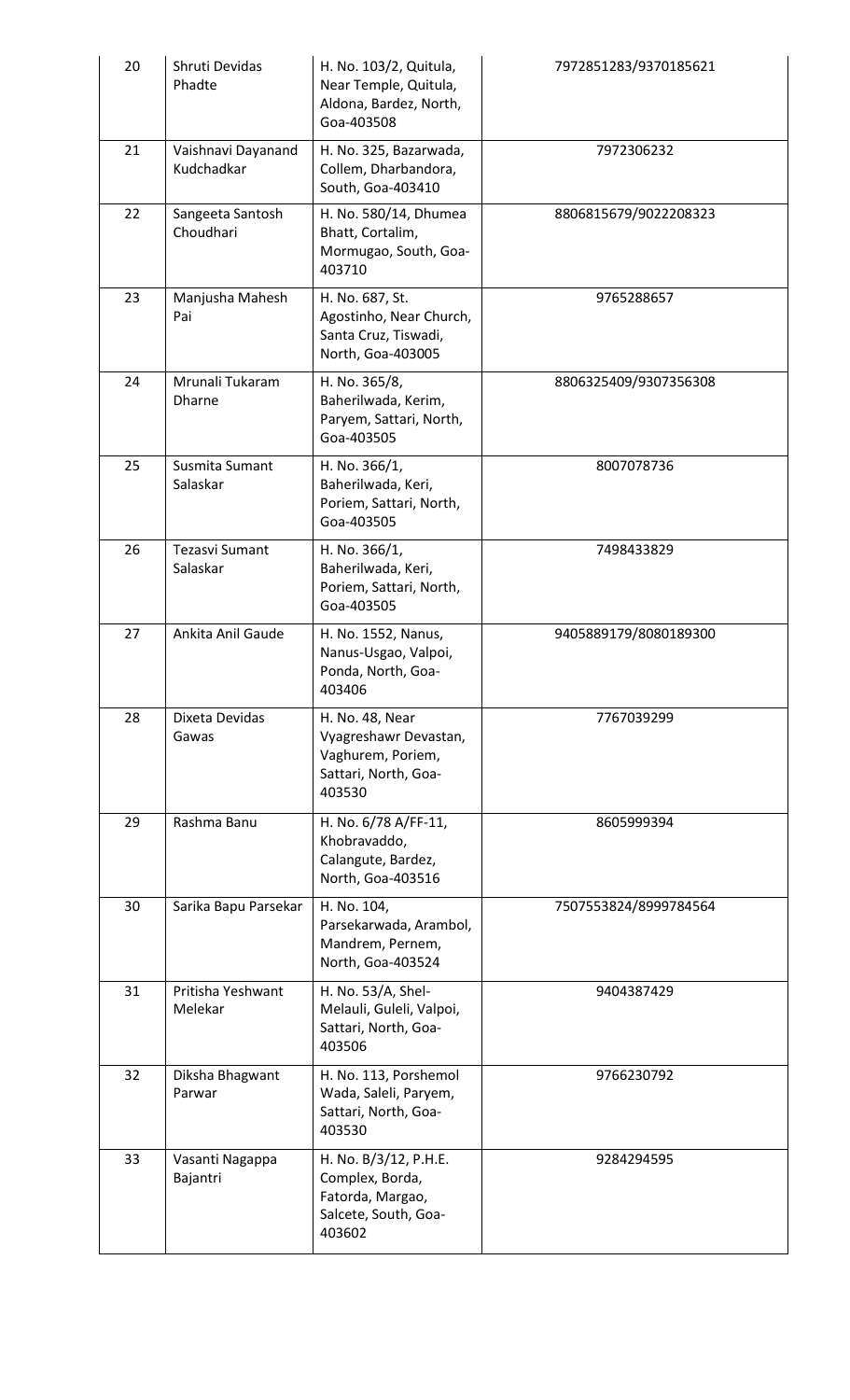| 34 | Samanda Anisha<br>Fernandes | H. No.1136, Raia,<br>Colleandongor,<br>Curtorim, Salcete,<br>South, Goa-403720                           | 7875948044            |
|----|-----------------------------|----------------------------------------------------------------------------------------------------------|-----------------------|
| 35 | Tanuja Tima Gaonkar         | H. No. 654, Padal,<br>Bethoda, Shiroda,<br>Ponda, North, Goa-<br>403401                                  | 9011612752            |
| 36 | Dilita Deepak<br>Faldessai  | H. No. 125A, Caremal,<br>Balli, Quepem, South,<br>Goa-403703                                             | 9823346257            |
| 37 | Akshata Ashok<br>Terdalkar  | H. No. 24, Zari Waddo,<br>Davorlim, Margao,<br>Salcete, South, Goa-<br>403707                            | 9637854721            |
| 38 | Supriya Satyawan<br>Gaonkar | H. No.67, Gaonkarwada,<br>Cavorem, Quepem,<br>South, Goa-403705                                          | 9637230142            |
| 39 | Manjita Mohan<br>Wete       | H. No. 131, Maleliwada,<br>Palolem, Canacona,<br>South, Goa-403702                                       | 8007944664            |
| 40 | Prachi Dinesh<br>Kalsekar   | H. No. 189, Nagarcem,<br>Chaudi, Nagarcem,<br>Canacona, South, Goa-<br>403702                            | 8208294207            |
| 41 | Raksha Mahadeo<br>Lotliker  | H. No. 397, Marra<br>Waddo, Pilerne, Saligao,<br>Bardez, North, Goa-<br>403114                           | 9673874911            |
| 42 | Shilpa Ganesh<br>Gaonkar    | H. No. D-14-E. Govt.<br>Qtrs, Altinho, Panaji,<br>Tiswadi, North, Goa-<br>403001                         | 9545626348/9075001305 |
| 43 | Ankita Harichandra<br>Gawas | H. No. 322, Haddicho<br>Kono, Ghoteli No. 1,<br>Keri, Paryem, Sattari,<br>North Goa-403505               | 7887976470            |
| 44 | Snehal Sagun Sawant         | H. No. 98/F, Velus,<br>Valpoi, Poriem, Sattari,<br>North, Goa-403506                                     | 7262010472            |
| 45 | Sonila Laxman<br>Redkar     | H. No. 316, Near<br>Damodar School,<br>Talewadi, Gudi-Paroda,<br>Cuncolim, Salcete,<br>South, Goa-403705 | 8766550434            |
| 46 | Doyle Aphren Dias           | H. No. 965/A, Roulo<br>Bandh, St. Agustinho,<br>Santa Cruz, Tiswadi,<br>North, Goa-403005                | 8605824043            |
| 47 | Prathama Sadanand<br>Velip  | H. No. 267, Bibeagal,<br>Ambaulim, Quepem,<br>Siuth, Goa-403705                                          | 9850168856            |
| 48 | Shephali Bablo<br>Nhanji    | H. No. 50,<br>Bhandarwada, Paliem,<br>Mandrem, Pernem,<br>North, Goa-403524                              | 7057134172            |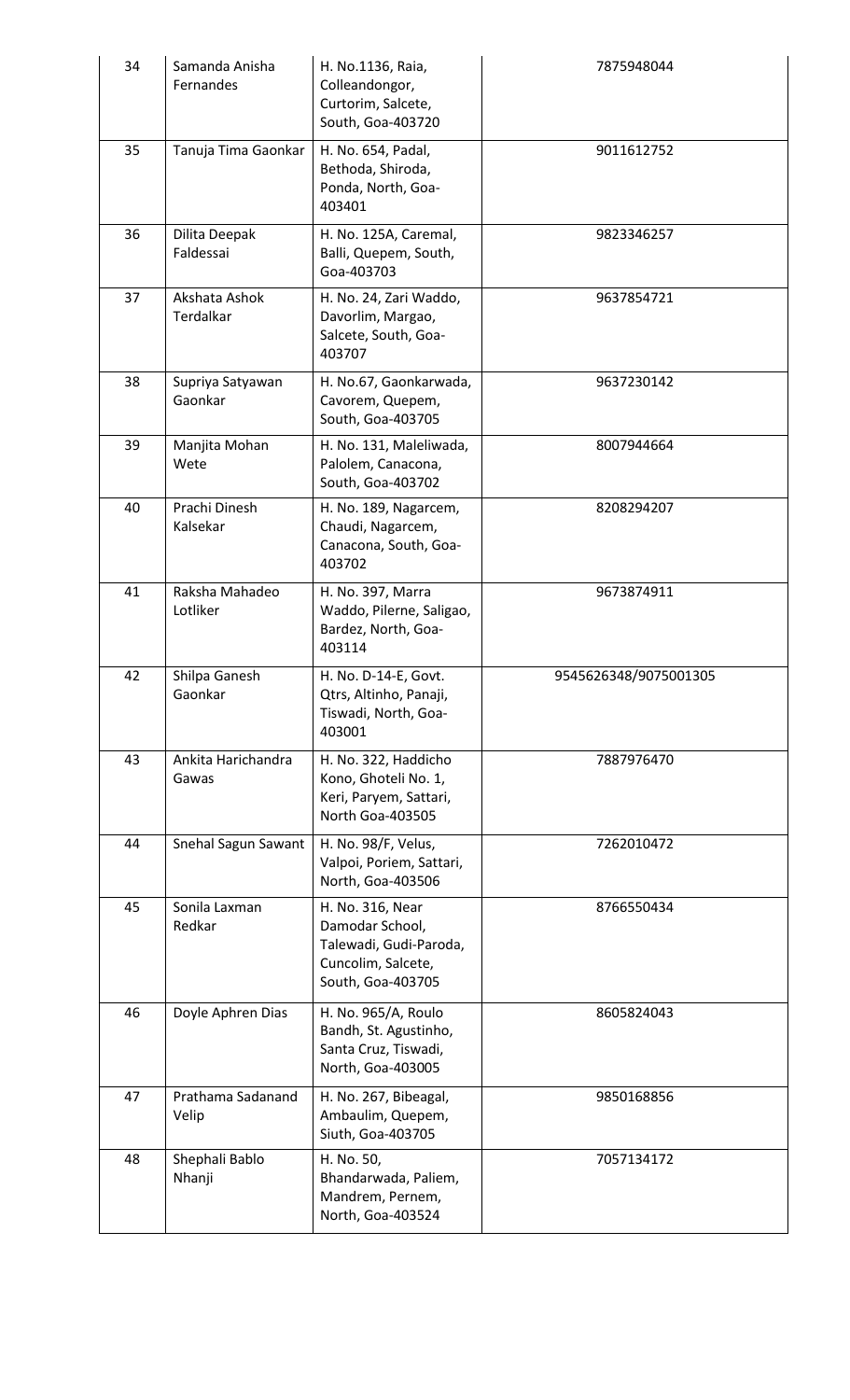| 49 | Shruti Janardan<br>Gawandi       | H. No. 63/1-A,<br>Bhandarwada, Paliem,<br>Mandrem, Pernem,<br>North, Goa-403524                  | 9881631953            |
|----|----------------------------------|--------------------------------------------------------------------------------------------------|-----------------------|
| 50 | Niyati Navnath<br>Mandrekar      | H. No. 406, Gurav Wada,<br>Cudnem, Sanquelim,<br>Bicholim, North, Goa-<br>403505                 |                       |
| 51 | Nikita Govind<br>Gaonkar         | H. No. 15, Kazredhat,<br>Valpoi, Sattari, North,<br>Goa-403506                                   | 8007187394            |
| 52 | Prarthana Kashinath<br>Kelkar    | H. No. 6, Mardol, Priol,<br>Ponda, North, Goa-<br>403404                                         | 9307826088            |
| 53 | Vasudev Shiryappa<br>Korti       | H. No. 220, Dayanand<br>Nagar, Dharbandora,<br>South Goa-403406                                  | 9765140317            |
| 54 | Sofia Monica<br>Fernandes        | H. No. 146, Tollopwada,<br>Cumbarjua, Tiswadi,<br>North, Goa-403107                              | 7498887647            |
| 55 | Deepika Gurudas<br>Dessai        | H. No. 500/2, Behind<br>Corporatopn Bank,<br>Murida, Cuncolim,<br>Salcete, South, Goa-<br>403703 | 8975307915/9637634255 |
| 56 | Sunil Babu Kharat                | H. No. 1321,<br>Madditalop, Loliem,<br>Canacona, South, Goa-<br>403728                           | 9764863372            |
| 57 | Sukruti Shivdas<br>Sawant Dessai | H. No. 228, Kalay,<br>Devnamol, Sanvordem,<br>Sanguem, South, Goa-<br>403704                     | 7387958184            |
| 58 | Veera Maruti<br>Raichurkar       | H. No. 543, Near Maruti<br>Temple, Rumdamol,<br>Navelim, Salcete, South,<br>Goa-403707           | 8806696291            |
| 59 | Samiksha Santosh<br>Sacordekar   | H. No. 220,<br>Mahatmaphule Nagar,<br>Sancordem,<br>Dharbandora. South,<br>Goa-403406            | 9405653511            |
| 60 | <b>Nisarg</b>                    | H. No. D-6, IBM Colony,<br>Fatorda, Salcete, South,<br>Goa-403602                                | 9823971499            |
| 61 | Gilda Anna Barreto               | Flat No. H-2, Souza<br>Enclave, Margao,<br>Fatorda, Salcete, South,<br>Goa-403601                | 9403849727            |
| 62 | Sushma Ramesh<br>Pednekar        | H. No. 119/1, Talwada,<br>Querim, Mandrem,<br>Pernem, North, Goa-<br>403524                      | 9637310358            |
| 63 | <b>Edina Dias</b>                | H. No. 73 B, Bandh,<br>Santa Cruz, Tiswadi,<br>North, Goa-403005                                 | 9923170945            |
| 64 | Marthamma<br>Jamalamadagu        | H. No. 87, Chimbel, St.<br>Cruz, Tiswadi, North,<br>Goa-403006                                   | 9423307657/9579944841 |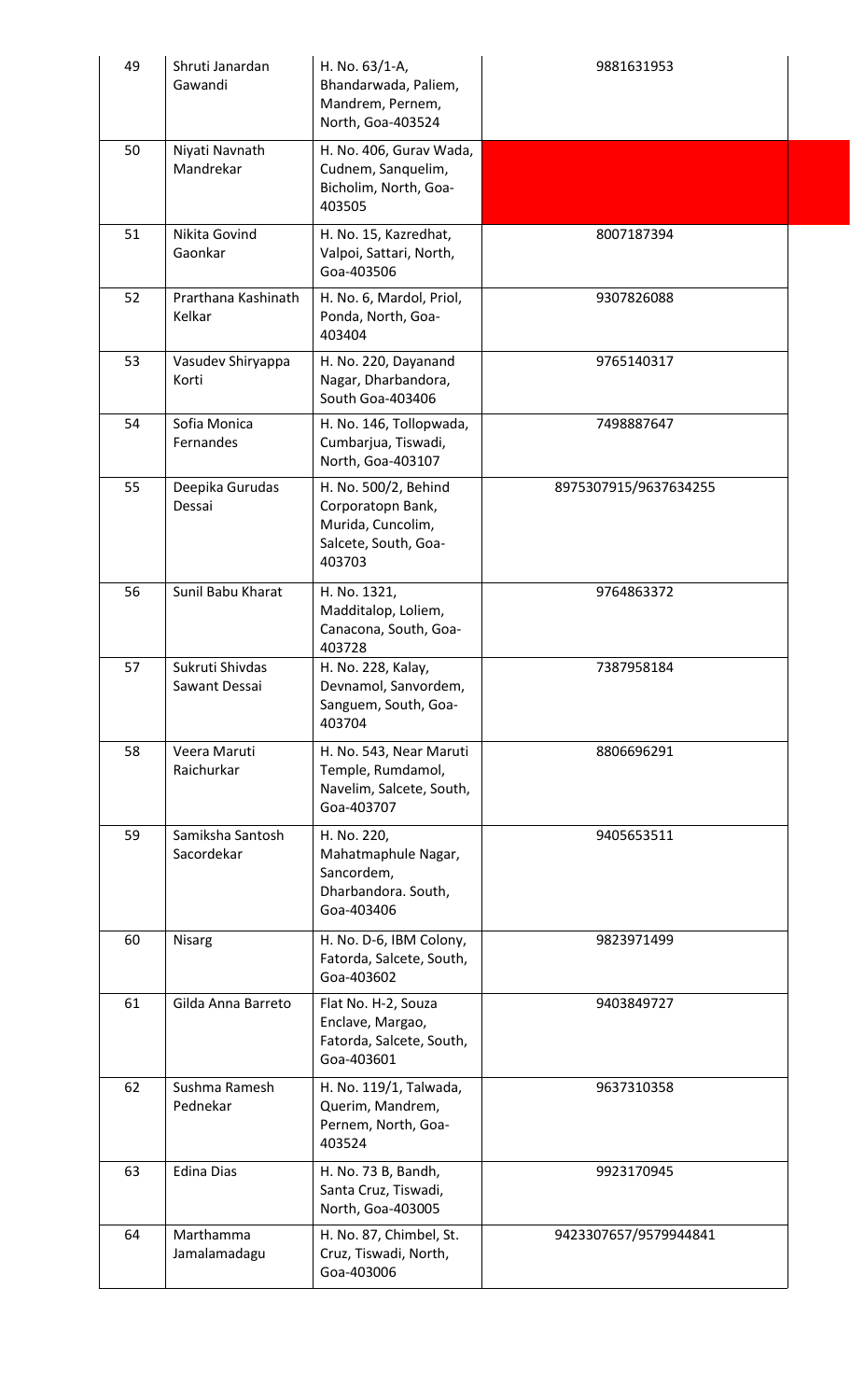| 65 | Jyote V. Nikam                     | H. No. 274/1, Civil<br>Defence Colony, Curca,<br>St. Andre, Tiswadi,<br>North, Goa-403201           | 7020133565            |
|----|------------------------------------|-----------------------------------------------------------------------------------------------------|-----------------------|
| 66 | Jadriya Jeycilla<br>Fernandes      | H. No. 75(A), Duncolim<br>(A), Seraulim, Benaulim,<br>Salcete, South, Goa-<br>403708                | 7666255793            |
| 67 | Siona Fernandes                    | H. No. 75/A, Duncolim,<br>Seraulim, Benaulim,<br>Salcete, South, Goa-<br>403708                     | 8830075740            |
| 68 | Mrujal Motilal Naik<br>Gaonkar     | H. No. 202, Cuncolim,<br>Slacete, South, Goa-<br>403703                                             | 9145750070            |
| 69 | Cruzita Pereira                    | H. No. 55, Kirbhat,<br>Nuvem, Salcete, South,<br>Goa-403601                                         | 9921487459            |
| 70 | Tejasvee<br>Chandrakant Dessai     | H. No. 119, Mademol,<br>Fatorpa, Quepem,<br>South, Goa-403703                                       | 7666475491            |
| 71 | Anamika Babli<br>Gaonkar           | H. No. 254, Okamb,<br>Dharbandora, South,<br>Gao-403406                                             | 8390812250            |
| 72 | Andrea Josefina<br>D'Souza         | H. No. 1750, Saipem,<br>Candolim, Calangute,<br>Bardez, North, Goa-<br>403515                       | 9637502468            |
| 73 | Nikita Khovalo Jalmi               | H. No. 64, Talewada,<br>Pale, Sanquelim,<br>Bicholim, North, Goa-<br>403105                         | 7798590360            |
| 74 | Ron Joaquim<br>Azavedo             | H. No. 88, Dumpem De<br>Paliem, Ucassaim,<br>Aldona, Bardez, North,<br>Goa-403507                   | 8805905282/9823710748 |
| 75 | Joshuel Quadros                    | H. No. 60, Pateapur,<br>Nuvem, Salcete, South,<br>Goa-403601                                        | 9552710519            |
| 76 | Saloni Sonu Naik                   | H. No. 61, Dutalem<br>Wada, Madkaim, Ponda,<br>North, Goa-403404                                    | 9049514081            |
| 77 | Chetana Lavu Mote                  | H. No. 403, New-<br>Vaddem, Vasco,<br>Mormugao, South, Goa-<br>403802                               | 8411030847            |
| 78 | Vishal Vithoba Velip               | H. No. 35/1,<br>Gaondongrim,<br>Canacona, South, Goa-<br>403702                                     | 9423043190            |
| 79 | Frylencia Barreto                  | H. No. 2, Opp. N. D. Naik<br>Workshop, Chabdra<br>Waddo, Fatorda,<br>Salcete, South, Goa-<br>403602 | 7719883489            |
| 80 | Karishma<br><b>Guruprasad Naik</b> | H. No. 51, Khalcha<br>Wada, Hankhanen,<br>Pernem, North, Goa-<br>403503                             | 9773497328            |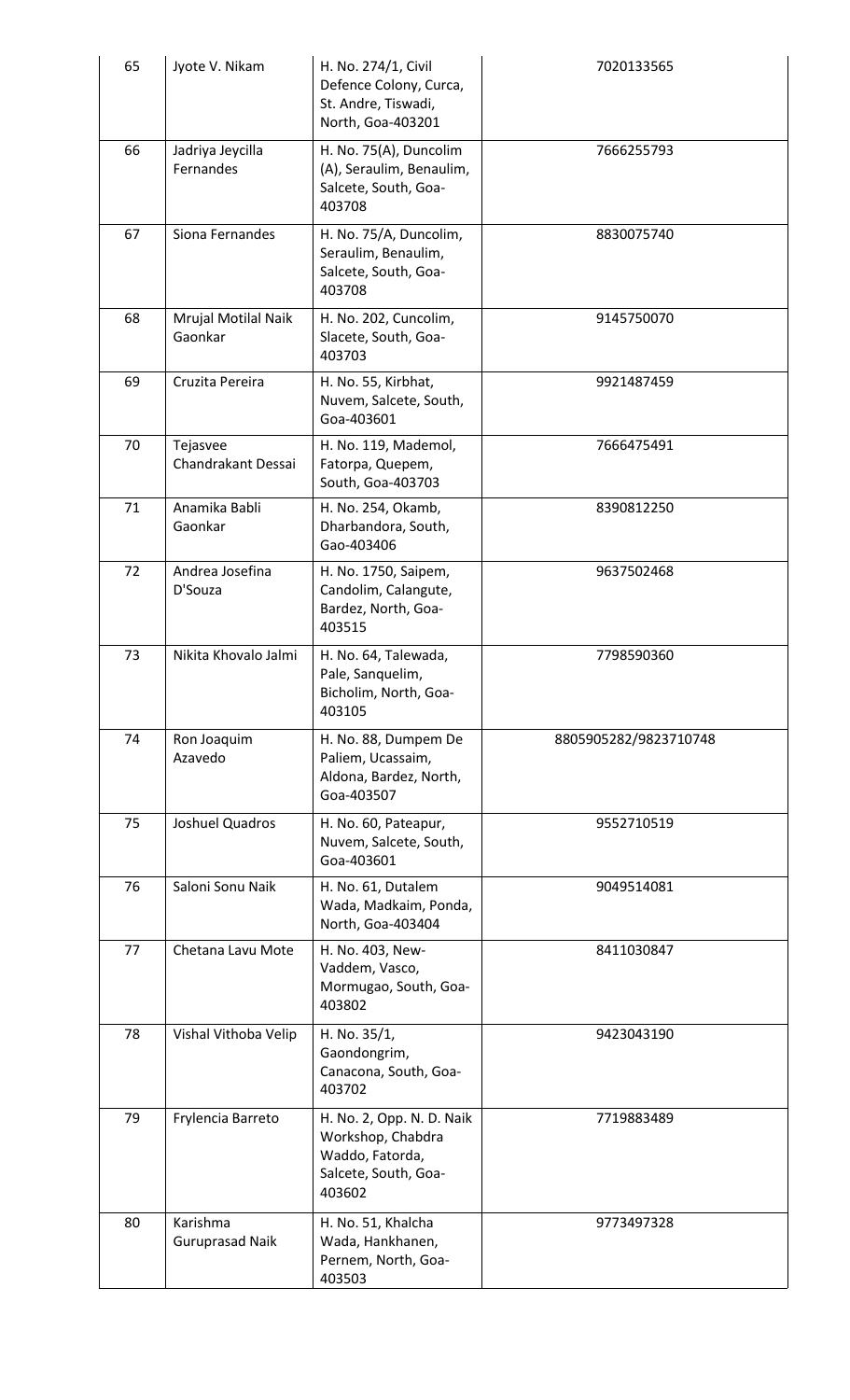| Manisha Suresh<br>Dessai       | H. No. 45, Taribhat,<br>Borim, Ponda, South,<br>Goa-403401                                 | 8830356871            |
|--------------------------------|--------------------------------------------------------------------------------------------|-----------------------|
| Anisha Barreto                 | H. No. 409/3, Near Bank<br>of India, Sancoale,<br>Cortalim, Mormugao,<br>South, Goa-403710 | 9021326796            |
| Janice D'Sa                    | H. No. 219/4, Near<br>Arlem Servicing, Raia,<br>Curtorim, Salcete,<br>South, Goa-403720    | 9552271287            |
| Sindhia Sadguru<br>Haldankar   | H. No. 215/F, Chandan<br>Wadi, Bastora, Aldona,<br>Bardez, North, Goa-<br>403507           | 7038589544            |
| Vrushabh Subhash<br>Naik       | H. No. 243, Dassolwada,<br>Cudnaim, Madkaim,<br>Ponda, South, Goa-<br>403115               | 7507372688            |
| Nishigandha<br>Jayandrath Naik | H. No. 105/P-B, Maica<br>Waddo, Pilerne Saligao,<br>Bardez, North, Goa-<br>403114          | 8308185547            |
| Gauravi Gurudas<br>Bandodkar   | H. No. 402, Baman Bhat,<br>Merces, Santa Cruz,<br>Tiswadi, North, Goa-<br>403005           | 7875131955            |
| Ajvita Arjun Govekar           | H. No. 462/A, Varcha<br>Wada, Morjim,<br>Mandrem, Pernem,<br>North, Goa-403512             | 8806409918            |
| Jesney Samira<br><b>Borges</b> | H. No. 49, Nuvem<br>Church, Nuvem, Salcete,<br>South, Goa-403604                           | 9765607950            |
| Vaibhavi Sonba<br>Gaonkar      | H. No. 11, Mollem,<br>Dharbandora, South,<br>Goa-403410                                    | 9067336563            |
| Shruti Anand Turi              | H. No. 579, Madapai,<br>Orgao, Priol, Ponda,<br>South, Goa-403107                          | 8459862737/9022367132 |
| Edna Serjia Aurora<br>Nazareth | H. No. 288, Behind<br>Church, Nachinola,<br>Aldona, Bardez, North,<br>Goa-403507           | 7263091532            |
| Mehabubi<br>Abdulgafar Chopdar | H. No. E-460,<br>Siddeshwar Nagar, Tisk<br>Usgao, Valpoi, North,<br>Goa-403406             | 9284632685            |
| Vanisha Pereira                | H. No. 83, Kirbhat,<br>Nuvem, Salcete, South,<br>Goo-403604                                | 9765846917            |
| Deepika Sukhanand<br>Sawant    | H. No. 30, Betal Wada,<br>Kavlem, Madkai, Ponda,<br>North, Goa-403401                      | 9823378448/9511827121 |
| Vishranti Prabhakar<br>Gaude   | H. No. 104, Madhala<br>Wada, Agapur, Madkai,<br>Ponda, North, Goa-<br>403401               | 9158286391            |
|                                |                                                                                            |                       |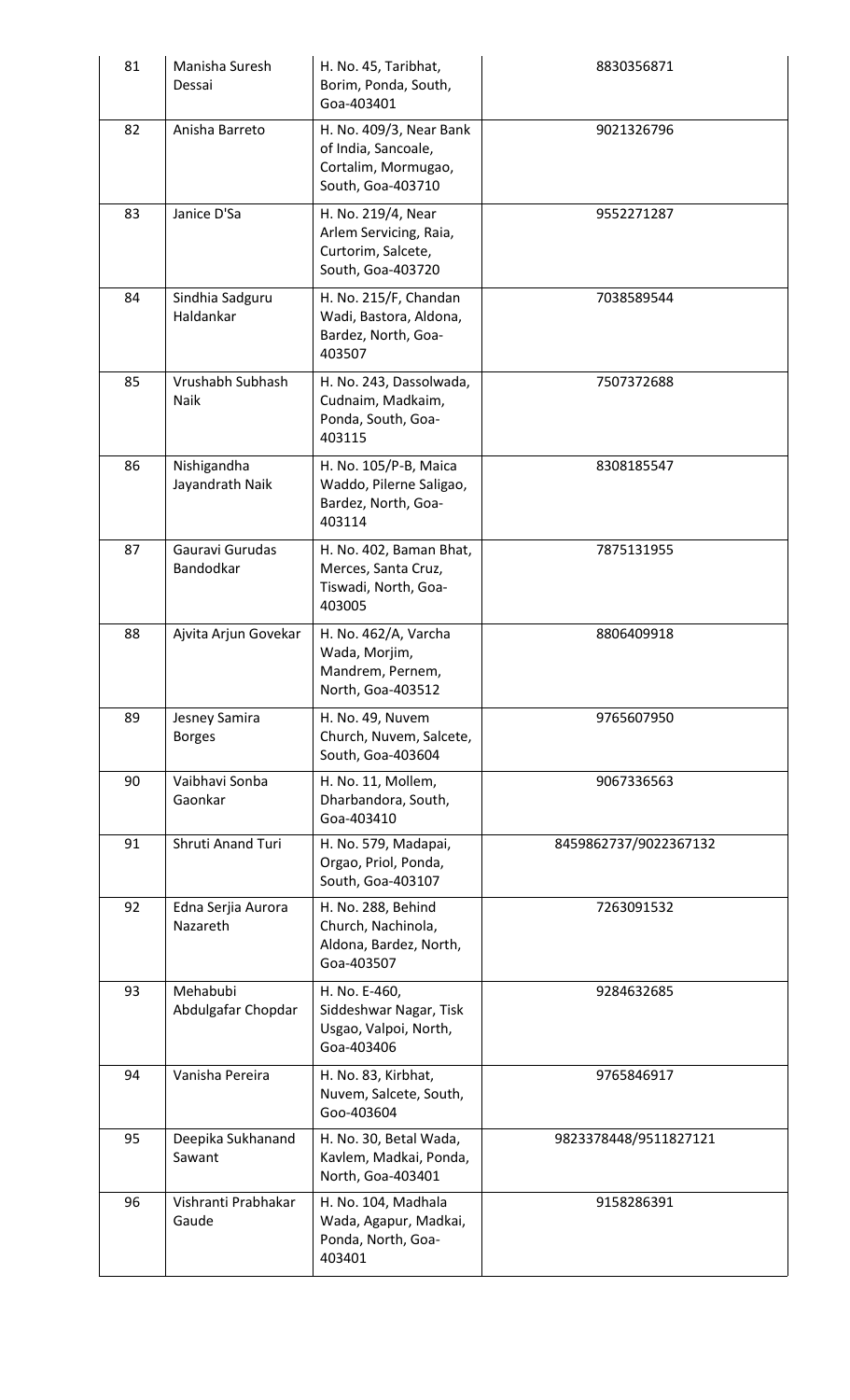| 97  | Pratiksha Prabhakar<br>Laad           | H. No. 386, Bolkarnem,<br>Sancordem, Sanvordem,<br>Dharbandora, South<br>Goa-403406            | 9404531455/7798746395 |
|-----|---------------------------------------|------------------------------------------------------------------------------------------------|-----------------------|
| 98  | Pritika Tulsidas Naik                 | H. No. 07, Balli-Moth,<br>Cuncolim, Quepem,<br>South, Goa-403703                               | 8975909287/8766866272 |
| 99  | Sakri Vithu Shellke                   | Uguem, Valkini No.I,<br>Sanguem, South, Goa-<br>403704                                         | 8806593202            |
| 100 | Sapnesh Suresh<br>Dessai              | H. No. 279/C,<br>Panzorconi, Cuncolim,<br>Salcete, South, Goa-<br>403703                       | 9168297758            |
| 101 | Savia Fernandes                       | H. No. 503, Near Water<br>Works OPA, Candepar,<br>Ponda, South, Goa-<br>403406                 | 9309945960            |
| 102 | Anuja Anand Naik                      | H. No. 477, Bimbol,<br>Collem, Dharbandora,<br>South, Goa-403410                               | 9158974195            |
| 103 | Ashma Arvind<br>Kouthankar            | H. No. 803, Near<br>Goleshwar Temple,<br>Deugim, Mayem,<br>Tiswadi, North, Goa-<br>403102      | 9545542283            |
| 104 | Tripurna Manurai<br>Borkar            | H. No. 159, Near<br>Saibaba Temple, Borim,<br>Siroda, Ponda, South,<br>Goa-403401              | 8698867687            |
| 105 | <b>Tanavi Tulshidas</b><br>Mangeshkar | H. no. 429, Dasolwada,<br>Kundaim, Ponda, South,<br>Goa-403115                                 | 8390422478            |
| 106 | Rajvini Rama<br>Akralkar              | H. No. 24, Sacordem-<br>Satpal, Sanvordem,<br>Dharbandora, South,<br>Goa-403406                | 8390247328/9420529486 |
| 107 | Monali Ramesh Velip                   | H. No. 255/1, Shristhal<br>Canacona, Vaizawada,<br>Canacona, South, Goa-<br>403702             | 9356963633            |
| 108 | Jeromeena Costa                       | H. No. 1031, Bethnoddi,<br>Cacora, Curchorem,<br>Quepem, South, Goa-<br>403706                 | 8698633738            |
| 109 | Sailee Sharad Prabhu                  | H. No. 446, Madhala<br>Wada, Betoda, Shiroda,<br>Ponda, North, Goa-<br>403401                  | 8007269577            |
| 110 | Maria Amanda<br>Lutgard Ida Pereira   | H. No. 210, Near<br>Enfermous Chapel,<br>Sinquetim, Navelim,<br>Salcete, South, Goa-<br>403707 | 9552672558            |
| 111 | Johncy Quincy<br>Silveira             | H. No. 283, Fr. Agnoel<br>Road, Panaji, Tiswadi,<br>North, goa-403001                          | 9158218423            |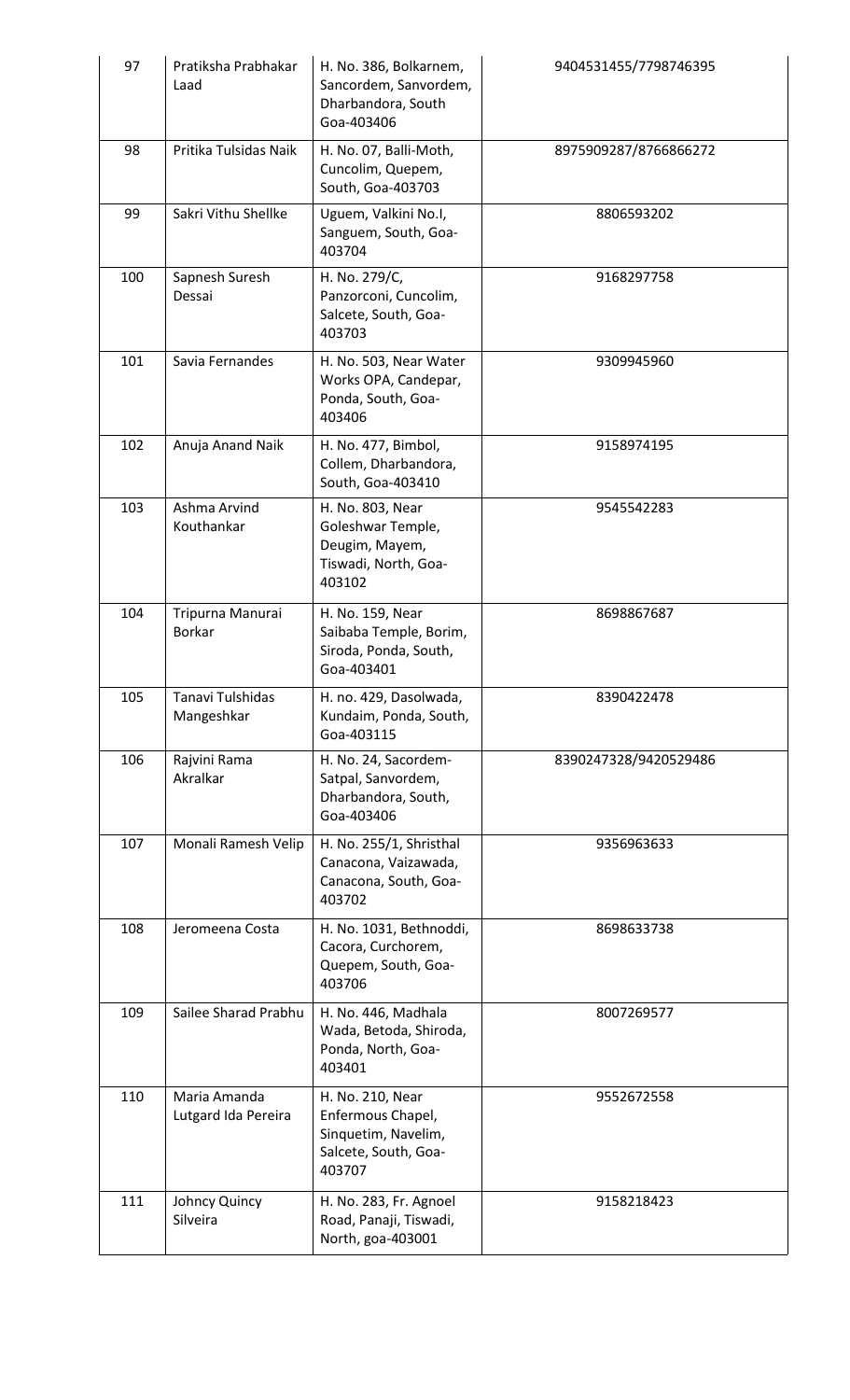| 112 | Devan Devu Gaude           | H. No. 64, Pale,<br>Sankhalim, Bicholim,<br>North, Goa-403105                                      | 9322324491            |
|-----|----------------------------|----------------------------------------------------------------------------------------------------|-----------------------|
| 113 | Snehal Baburao<br>Gawas    | Qtr. No. A-5, Asilo<br>Quarters, Feira Alta,<br>Mapusa, Bardez, North,<br>Goa-403507               | 8855807328            |
| 114 | Suvarna Krishna<br>Gaonkar | H. no. 263, Valkini,<br>Bhati, Sanguem, South,<br>Goa-403704                                       | 7775821735            |
| 115 | Veda Ankush Gaude          | H. No. 72, Near<br>Shantadurga Temple,<br>Panshem, Valpoi,<br>Sattari, North, Goa-<br>403530       | 9168223621            |
| 116 | Geetanjali Gurudas<br>Naik | H. No. 10, Matiyewada,<br>Borim, Shiroda, Ponda,<br>South, Goa-403401                              | 8007912053            |
| 117 | Diksha Nanda Gaude         | H. no. 28, Near<br>Shantadurga Temple,<br>Panshem, Valpoi,<br>Sattari, North, Goa-<br>403530       | 8767388614            |
| 118 | Sonia Damodar<br>Gaude     | H. No. 449, Near<br>Laxminarayan Temple,<br>Wadi-Talaulim,<br>Marcaim, ponda, North,<br>Goa-403401 | 9158156632            |
| 119 | Nisha Narayan<br>Gawde     | H. No.165, Gaonkar<br>Wada, Narve, Mayem,<br>Bicholim, North, Goa-<br>403504                       | 9637900743            |
| 120 | <b>Monica Vincy Nazare</b> | H. No.SF-8, Alto-<br>Dabolim, Dabolim,<br>Mormugao, South, Goa-<br>403801                          | 9767192688            |
| 121 | Roma Liuia Dias            | H. No. 215, Cansaulim,<br>Arossim, Cortalim,<br>Mormugao, South, Goa-<br>403712                    | 7028578156            |
| 122 | Amita Abhishek<br>Humane   | H. No. 215, Indira Nagar,<br>W. No. 01, Kopardem,<br>Poriem, Sattari, North,<br>Goa-403506         | 7378833541/8308629462 |
| 123 | Mayur Mohan Dessai         | H. no. 05, Bomdamal,<br>Fatorpa, Quepem,<br>South, Goa-403703                                      | 7875238846            |
| 124 | Asha Revan<br>Vagganavar   | H. No. 240, Barazan,<br>Usgao, Valpoi, ponda,<br>North, Goa-403407                                 | 9673006842            |
| 125 | Varsha Vithoba<br>Malekar  | H. No. 343/1, Sangod,<br>Kajumal, Sanvordem,<br>Dharbandora, South,<br>Goa-403410                  | 7350411074/8007420274 |
| 126 | Preeti Manohar Naik        | H. no. 46/2, Deulwada,<br>Charavane, Thane,<br>Sattari, North, Goa-<br>403506                      | 8806601567            |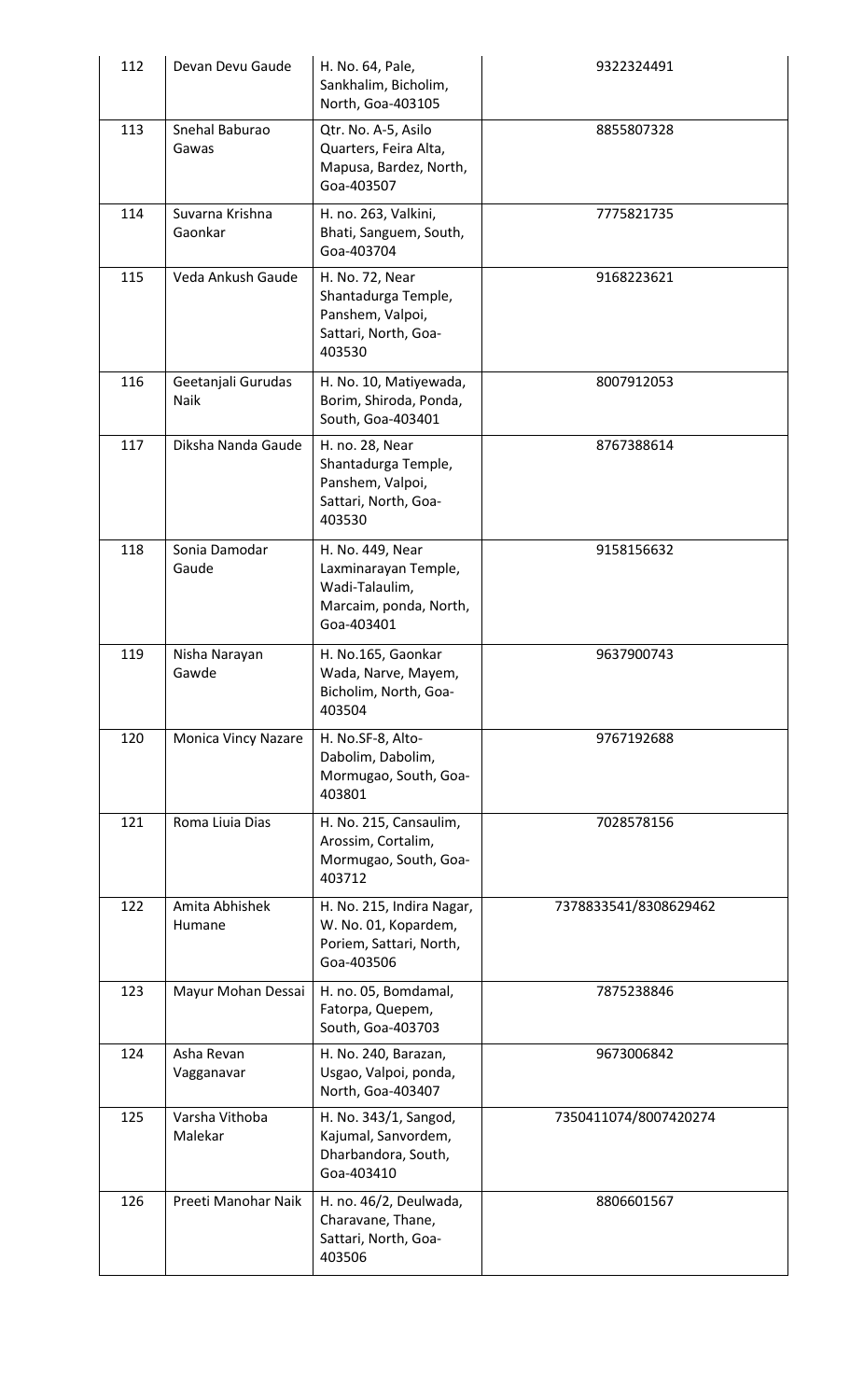| 127 | Shweta Gurudas<br>Majik               | H. No. 79, Majik Wada,<br>Kerim, Paryem, Sattari,<br>North, Goa-403505                                 | 9403874481            |
|-----|---------------------------------------|--------------------------------------------------------------------------------------------------------|-----------------------|
| 128 | Andrea Alias Seabal<br>John Fernandes | H. No. 205 -11/4, MPT<br>Colony, Sada,<br>Mormugao, South, Goa-<br>403804                              | 7057085320            |
| 129 | Larraine D'Souza                      | H. No. 34-B, Igrez<br>Vaddo, Roma<br>Appartments, Siolim,<br>Mardez, North, goa-<br>403517             | 7798186178            |
| 130 | Kshitija Santosh<br>Sangodkar         | H. No. 315, Primary<br>School, Sangos,<br>Sanvordem,<br>Dharbandora, South,<br>Goa-403410              | 7264032780            |
| 131 | Rima Mahadev<br>Gaonkar Sangodkar     | H. no.298/8, Govt.<br>Primary School, Dhat,<br>Sangod, Sanvordem,<br>Dharbandora, South,<br>Goa-403410 | 8007143115            |
| 132 | Reshma Surya Gaude                    | H. No. 166, Marad,<br>Sanvordem,<br>Dharbandora, South,<br>Goa-403406                                  | 7264086252            |
| 133 | Snesha Santosh Naik                   | H. No. 188, Fonkulim,<br>Sanvordem,<br>Sanguem, South,<br>Goa-403706                                   | 9049467525            |
| 134 | Saroj Savlo Naik                      | H. No. 238/1, Tiral,<br>Usgao, Valpoi, Ponda,<br>North, Goa-403406                                     | 8698539322            |
| 135 | Preeta Bernard<br>Kankonkar           | H. No. C-286,<br>Chinchwada, Chimbel,<br>St. Cruz, Tiswadi, North,<br>Goa-403006                       | 9021793047/7066803369 |
| 136 | Gangaram Basawaraj<br>Patil           | H. No. 91, Near Ganesh<br>Mandap, Pratapnagar,<br>Dharbandora, South,<br>Goa-403406                    | 7349714445/9158424472 |
| 137 | Alisha Gomes                          | H. No. 384/5, Gonvol,<br>Xeldem, Curchorem,<br>Quepem, South, Goa-<br>403705                           | 7875679045            |
| 138 | Doris Costa                           | H. No. 589, Davodxet,<br>Xeldem, Curchorem,<br>Quepem, South, Goa-<br>403705                           | 7378407279            |
| 139 | Sahiel Sandip Naik                    | H. No. 295/4,<br>Liverament Wada,<br>Sangolda, Saligao,<br>Bardez, North, goa-<br>403511               | 8329302905            |
| 140 | Siya Mangaldas<br>Khandeparker        | H. no. 724, Akarwada,<br>Mardol, Priol, Ponda,<br>North, Goa-403404                                    | 8552904096            |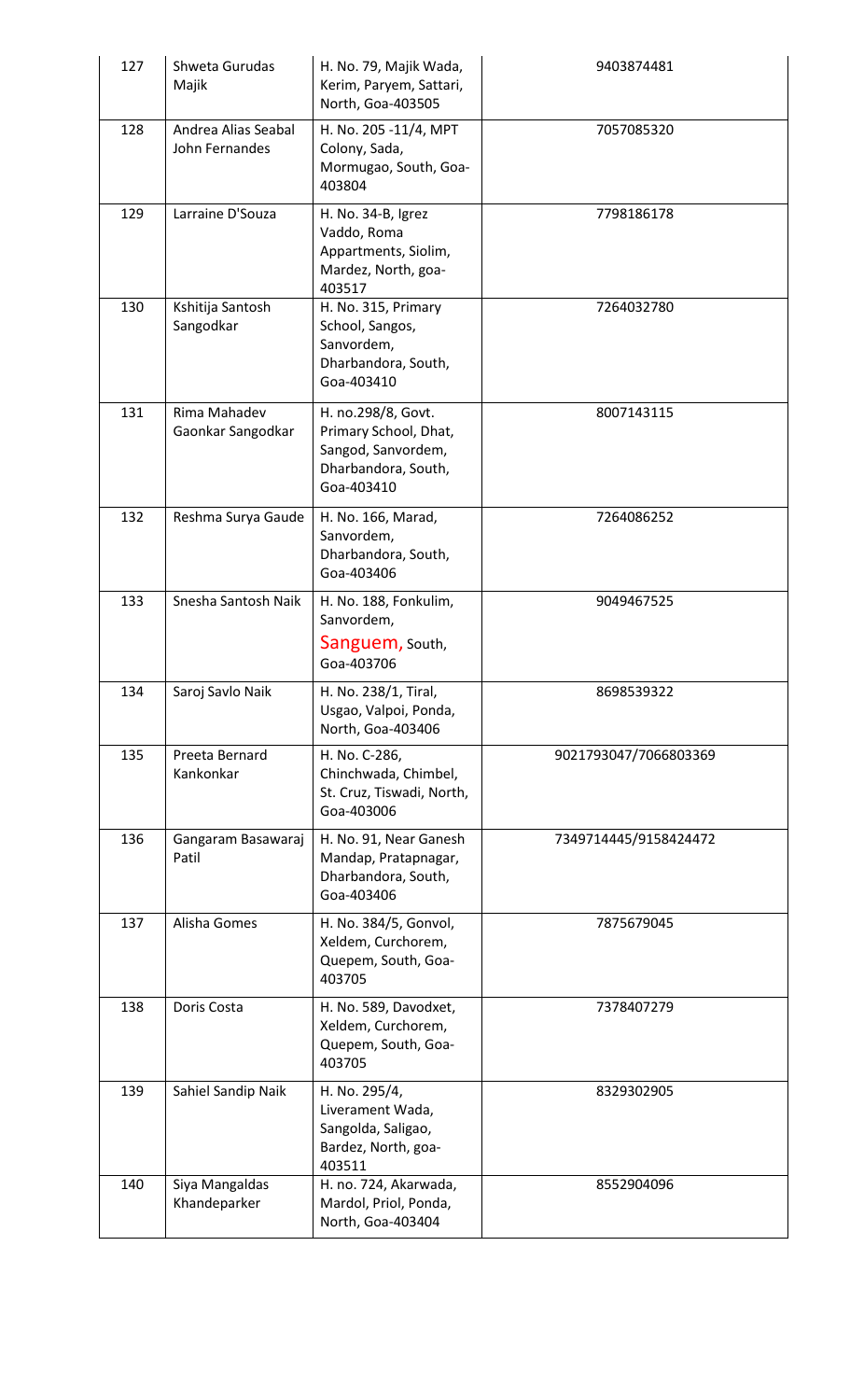| 141 | Sujal Subhash<br>Melekar    | H. no. B-2, Ella Old Goa,<br>Ella Goa, Cumbharjua,<br>Tiswadi, North, Goa-<br>403402    | 7387834278            |
|-----|-----------------------------|-----------------------------------------------------------------------------------------|-----------------------|
| 142 | Snesha Subhash Naik         | H. No. 254/5, Carvota,<br>Loutulim, Nuvem,<br>Salcete, South, Goa-<br>403718            | 9673056547            |
| 143 | Sweeta Mary Da<br>Costa     | H. no. 29/I, Pedda<br>Grande, Benaulim,<br>Salcete, South, Goa-<br>403716               | 7448093450            |
| 144 | Maria Rochelle<br>Colaco    | H. No. 69/A, Belloy<br>Ward, Nuvem, Salcete,<br>South, Goa-403601                       | 9881539681            |
| 145 | <b>Blesson Betsy Antao</b>  | H. No. 33/A, Pockvaddo,<br>Betalbatim, Nuvem,<br>Salcete, South, Goa-<br>403713         | 9011714149            |
| 146 | Padmavi Prakash<br>Naik     | H. No. 59/B, Warad<br>Wado, Gaunem,<br>Bandora, Ponda, South,<br>Goa-403401             | 9545381887            |
| 147 | Sonia Meghnath<br>Dessai    | H. No. 2337/1, Comba<br>Paricotta, Cuncolim,<br>Salcete, South, Goa-<br>403703          | 9637248785/7020819157 |
| 148 | Karishma Yeshwant<br>Dessai | H. No. 03, Xelvona<br>Wado, Xic Xelvona,<br>Curchorem, Quepem,<br>South, Goa-403706     | 7507640080            |
| 149 | Radhika Ningapa<br>Zamuni   | H. No. 106, Khareband<br>Road, Margao, Salcete,<br>South, Goa-403601                    | 7875850305            |
| 150 | Jolina Vendy<br>Fernandes   | H. No. 11, Central<br>Waddo, Ilha De Rachol,<br>Curtorim, Salcete,<br>South, Goa-403719 | 7038584351            |
| 151 | Mayuri Udesh Velip          | H. No. 14, Vaizawada,<br>Morpirla, Quepem,<br>South, Goa-403703                         | 7066366976            |
| 152 | Suharsha Laxmikant<br>Naik  | H. No. 928/A, Satorem,<br>Shiroda, Ponda, South,<br>Goa-403103                          | 9765308882/7057198121 |
| 153 | Nikita Shambu<br>Bandekar   | H. no. 247, Devabag,<br>Canacona, South, Goa-<br>403702                                 | 9168588140            |
| 154 | Sarva Sudhakar Pagi         | H. No. 59, Saleri,<br>Canacona, South, Goa-<br>403702                                   | 9420581463            |
| 155 | Gouri Ganesh Chari          | H. no. 86, Gandhinagar,<br>Collem, Savordem,<br>Dharbandora, South,<br>Goa-403410       | 9145038618            |
| 156 | Sankita Krishna Naik        | H. No. 93, Falivem<br>Mirabaoi, Curchorem,<br>Sanguem, South, Goa-<br>403706            | 9420004126/7499561358 |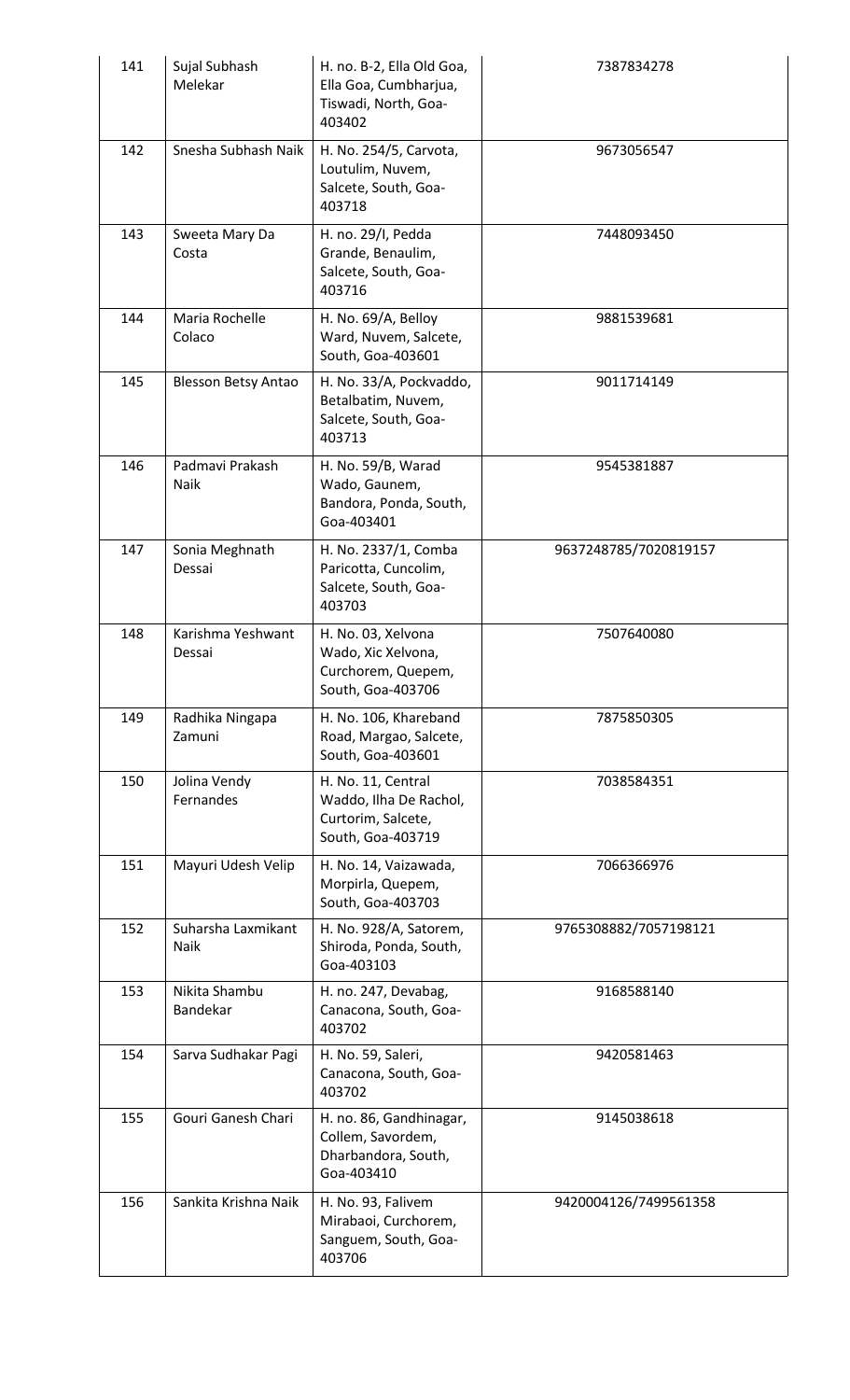| 157 | Alisha Hanumant<br>Narse          | H. No. 431, Bhatwadi,<br>Korgao, Pernem, North,<br>Goa-403512                                     | 9158948237            |
|-----|-----------------------------------|---------------------------------------------------------------------------------------------------|-----------------------|
| 158 | Nikita Hanumant<br>Shetye         | H. No. 149, Deulwada,<br>Ozari, Pernem, North,<br>Goa-403513                                      | 7875256925            |
| 159 | Vaishnavi Vasu<br>Gaonkar         | H. No. 458, Wadi,<br>Madkai, Ponda, North,<br>Goa-403401                                          | 7447390497            |
| 160 | Aruna Gopal Gaude                 | H. No. 244, Honda,<br>Soliye, Poriem, Sattari,<br>North, Goa-403505                               | 7798371858            |
| 161 | Cheryl Perpetua<br>Savia De Souza | H. no. 161, Opp.<br>Communidade Hall,<br>Vasco, Vasco-Da-Gama,<br>Mormugao, South, Goa-<br>403803 | 7391980128            |
| 162 | Shraddha Ulhas<br>Kubal           | H. No. 29/A, Thorli<br>Chandai, Pirna, Thivim,<br>Bardez, North, Goa-<br>403513                   | 7720040437            |
| 163 | Deeksha Bhiku<br>Faldesai         | H. no. 188-B, Mudcheli,<br>Aginda, Canacona,<br>South, Goa-403705                                 | 8550953603            |
| 164 | Rafia Michel<br>Mascarenhas       | H. No. 381/B, Dando,<br>Curtorim, Salcete,<br>South, Goa-403709                                   | 9623197393            |
| 165 | Dipsha Devendra<br>Sawant         | H. No. 20/3, Junay Tirth<br>Narva, Diwar,<br>Cumbharjua, Tiswadi,<br>North, Goa-403403            | 9623046455/9325173226 |
| 166 | Anupama Ulhas<br>Velingkar        | H. No. 01, St. Mathias<br>Belsur, Malar Diwar,<br>Cumbharjua, Tiswadi,<br>North, Goa-403403       | 7769043244/8999697270 |
| 167 | Vidya Ganesh Naik                 | H. no. 203, Near ITI,<br>Mastimol, Canacona,<br>South, Goa-403702                                 | 9765453413            |
| 168 | Saili Dinesh Kerkar               | H. No. S-79, Near Sateri<br>Temple, Satode, Keri,<br>Priol, Ponda, North,<br>Goa-403401           | 8805682237            |
| 169 | Sanchita Mahadev<br>Shetye        | H. No. 59, Shetye Wada,<br>Torxem, Pernem, North,<br>Goa-403512                                   | 9834746747            |
| 170 | Shweta Pandurang<br>Gawas         | H. No. 24, Salem<br>Punarvasanwada, Salem,<br>Bicholim, North, goa-<br>403503                     | 9420246122            |
| 171 | Apurva Satu Gawas                 | H. No. 416, Baherilwada<br>Keri, Keri, Paryem,<br>Sattari, North, Goa-<br>403505                  | 8669038906            |
| 172 | Pranali Basuraj<br>Algani         | H. No. 530, Metawada,<br>Sanvordem,<br>Dharbandora, South,<br>Goa-403406                          | 9545636259            |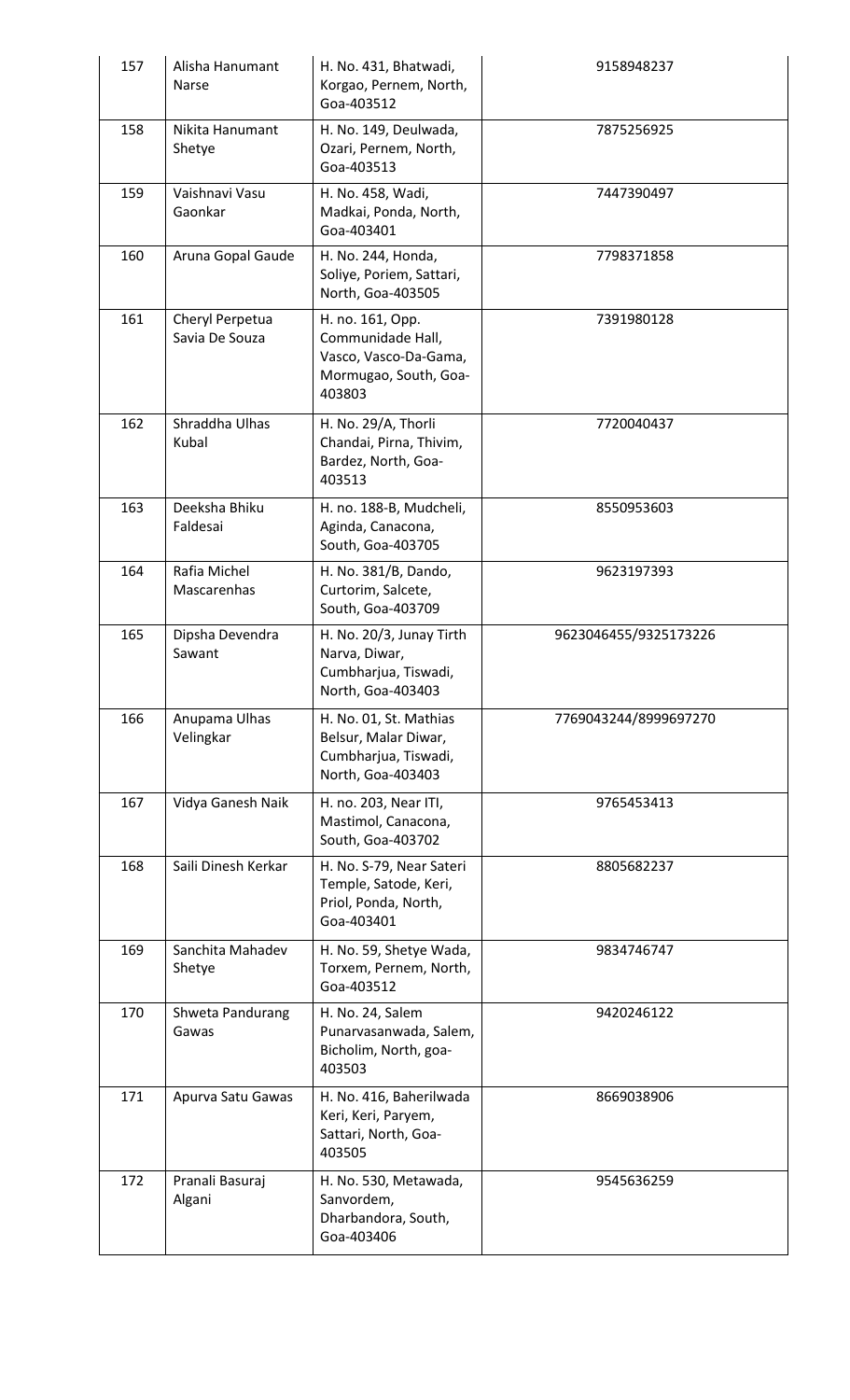| 173 | Khushbu Rajendra<br>Chaniramani   | Type-II/I, ESI Hospital<br>Complex, Margao,<br>Salcete, South, Goa-<br>403601                                | 9742495288            |
|-----|-----------------------------------|--------------------------------------------------------------------------------------------------------------|-----------------------|
| 174 | Kajal Rajendra<br>Chandiramani    | Type-II/I, ESI Hospital<br>Complex, Margao,<br>Salcete, South, Goa-<br>403601                                | 9158396245            |
| 175 | Reshma Hrishikesh<br>Gaonkar      | Flat No. F1, MRF<br>Consumer Society, Near<br>ID Hospital Tisk, Santa<br>Cruz (tisk), Ponda,<br>South-403401 | 7264086632/9923487526 |
| 176 | Deepti Gokuldas<br>Shet           | H. No. 810, Durbhat,<br>Madkai, Ponda, North,<br>Goa-403401                                                  | 7066946042            |
| 177 | Manjila Madhukar<br>Halarnkar     | H. No. 295, Kasarwada,<br>Mulgao, Bicholim,<br>North, Goa-403503                                             | 7875242758            |
| 178 | Melisssa Conceicao<br>Dias Sapeco | H. No. 424-B, Cabessa<br>Ward, Santa Cruz,<br>Tiswadi, North, Goa-<br>403006                                 | 7350927980            |
| 179 | Punam Dayanand<br>Rane            | H. No. 182, Deulwada,<br>Ibrampur, Pernem,<br>North, Goa-403503                                              | 7083864936            |
| 180 | Priya Prashant<br>Kholker         | H. No. 420/A, Shiroti,<br>Cola, Canacona, South,<br>Goa-403702                                               | 8806395722            |
| 181 | Vanita Ulhas Metri                | H. No. 472, Near<br>Talpona Jetty, Talpona,<br>Canacona, South, Goa-<br>403702                               | 7507619622            |
| 182 | Tanvi Subhash Naik                | H. No. 432/31,<br>Ghanemorod,<br>Xeldem, Curchorem,<br>Quepem, South, Goa-<br>403705                         | 8080465807            |
| 183 | Nehal Namdev<br>Gawas             | H. No. 199, Morshi<br>Ghoteli No. 2, Keri,<br>Paryem, Sattari, North,<br>Goa-403505                          | 7057990587            |
| 184 | Sweta Janardan<br>Shetkar         | H. no. 79, Navem,<br>Sancorda, Dharbandora,<br>South, Goa-403406                                             | 9764441386            |
| 185 | Menancy Keron<br>Thomas           | Flat No. SF-3,<br>Indraprastha Appt., ID<br>Hospital Road, Santa<br>Cruz, Ponda, South,<br>Goa-403401        | 7057053146            |
| 186 | Netra Madhukar<br>Dhond           | H. No. 225, Gaw Wada,<br>Velguem, Sanquelim,<br>Bicholim, North, Goa-<br>403105                              | 9527708979/8999618634 |
| 187 | Pragati Madhukar<br>Naik          | H. No. 1047, Wadi-<br>Wada, Kundaim,<br>Madkai, Ponda, North,<br>Goa-403115                                  | 9604393634            |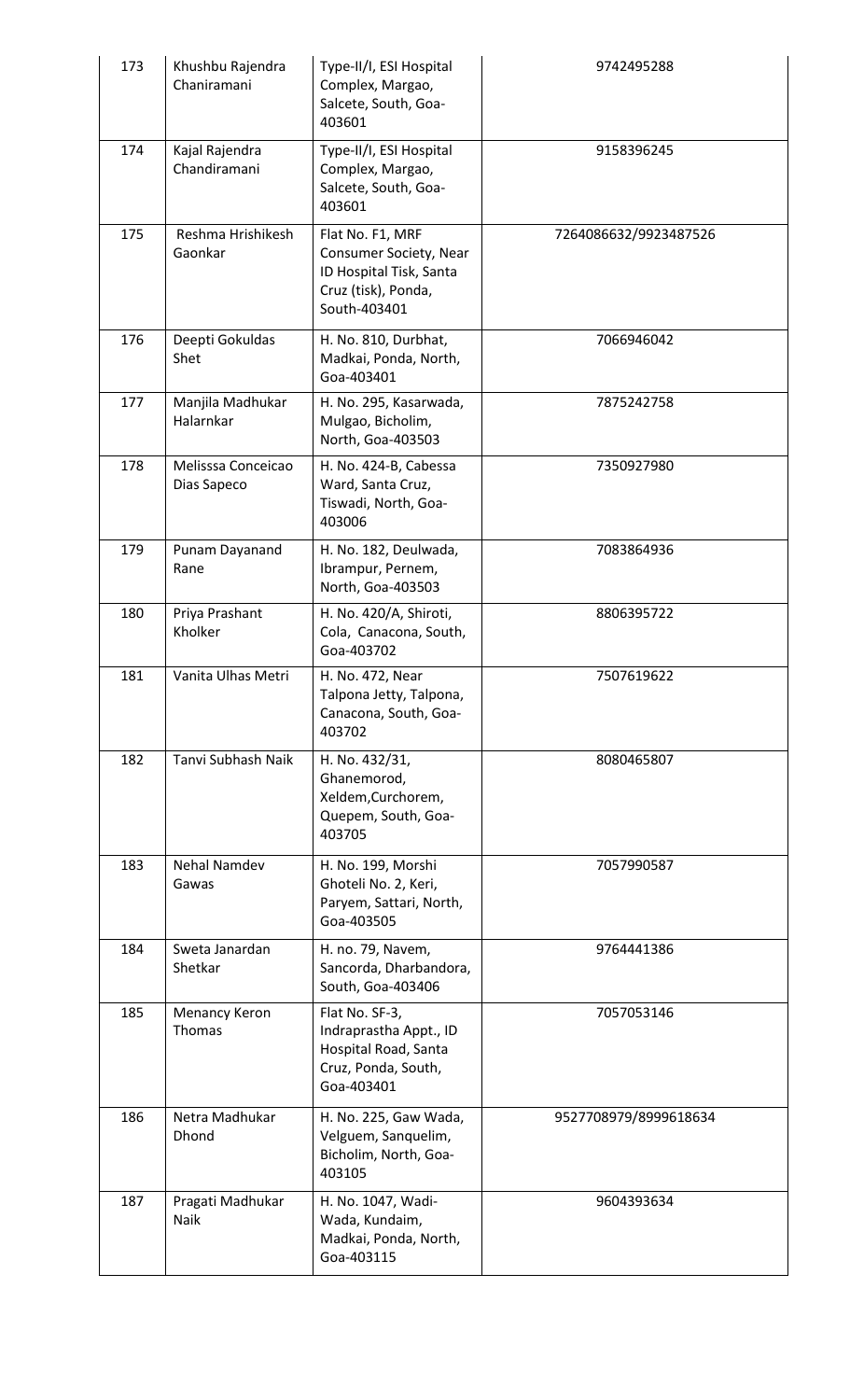| 188 | pratiksha<br>Harishchandra<br>Gaude | H. No. 600, Gawant<br>wada, Kumbharjua,<br>Tiswadi, North, Goa-<br>403107                                | 8605899636            |
|-----|-------------------------------------|----------------------------------------------------------------------------------------------------------|-----------------------|
| 189 | Pradhyna Sandeep<br>Naik            | H. No. 07, Opp. Lotlikar<br>Building, Comba,<br>Margao, Salcete, South,<br>Goa-403601                    | 9527976865            |
| 190 | Vijisha Jayendra<br>Shirodkar       | H. No. 138/2, Behind<br>Primary School, Balli,<br>Balli-math, Cuncolim,<br>Quepem, South, Goa-<br>403703 | 7350643649            |
| 191 | Diksha Santosh Velip                | H. no. 93/1, Velipwada,<br>Adnem, Quepem, South,<br>Goa-403703                                           | 9922727913            |
| 192 | <b>Swetlan Gomes</b>                | H. No. 180/1, Funtemoll,<br>Uguem, Sanguem,<br>South, Goa-403704                                         | 8698680405            |
| 193 | Vandita Jaiwant<br>Melekar          | H. No. 54, Guleli, Paikul,<br>Valpoi, Sattari, North,<br>Goa-403506                                      | 8275892551/8329356015 |
| 194 | Marisha Rizma De<br>Souza           | H. No. 157, Bh.<br>Arnapurna Hotel,<br>Chinchal Wada, Margao,<br>Salcete, South, Goa-<br>403601          | 9049243137            |
| 195 | Sakshi Laxman<br>Salgaonkar         | H. No. 32/E, Menezes<br>Waddo, Bastora,<br>Aldona, Bardez, North,<br>Goa-403507                          | 9604672095            |
| 196 | Akshata Nilu Shet                   | H. No. 241/1, Delem,<br>Canacona, South, Goa-<br>403702                                                  | 9049215539            |
| 197 | Sneha Niludas<br>Dessai             | H. No. 43/4, Collem,<br>Souzamol, Sanvordem,<br>Dharbandora, South,<br>Goa-403410                        | 8698914810            |
| 198 | Shubani Bhanudas<br>Naik            | H. no. 132, Palolem,<br>Canacona, South, goa-<br>403702                                                  | 9545825347            |
| 199 | Sweta Sibhash<br>Komarpant          | H. No. 216/1, Patnem,<br>Colomb, Canacona,<br>South, Goa-403702                                          | 8806738333            |
| 200 | Urmila Vithoba<br>Gaonkar           | H. No. 169/2, Bhupar,<br>Gaondongrim,<br>Canacona, South, Goa-<br>403702                                 | 8275891412            |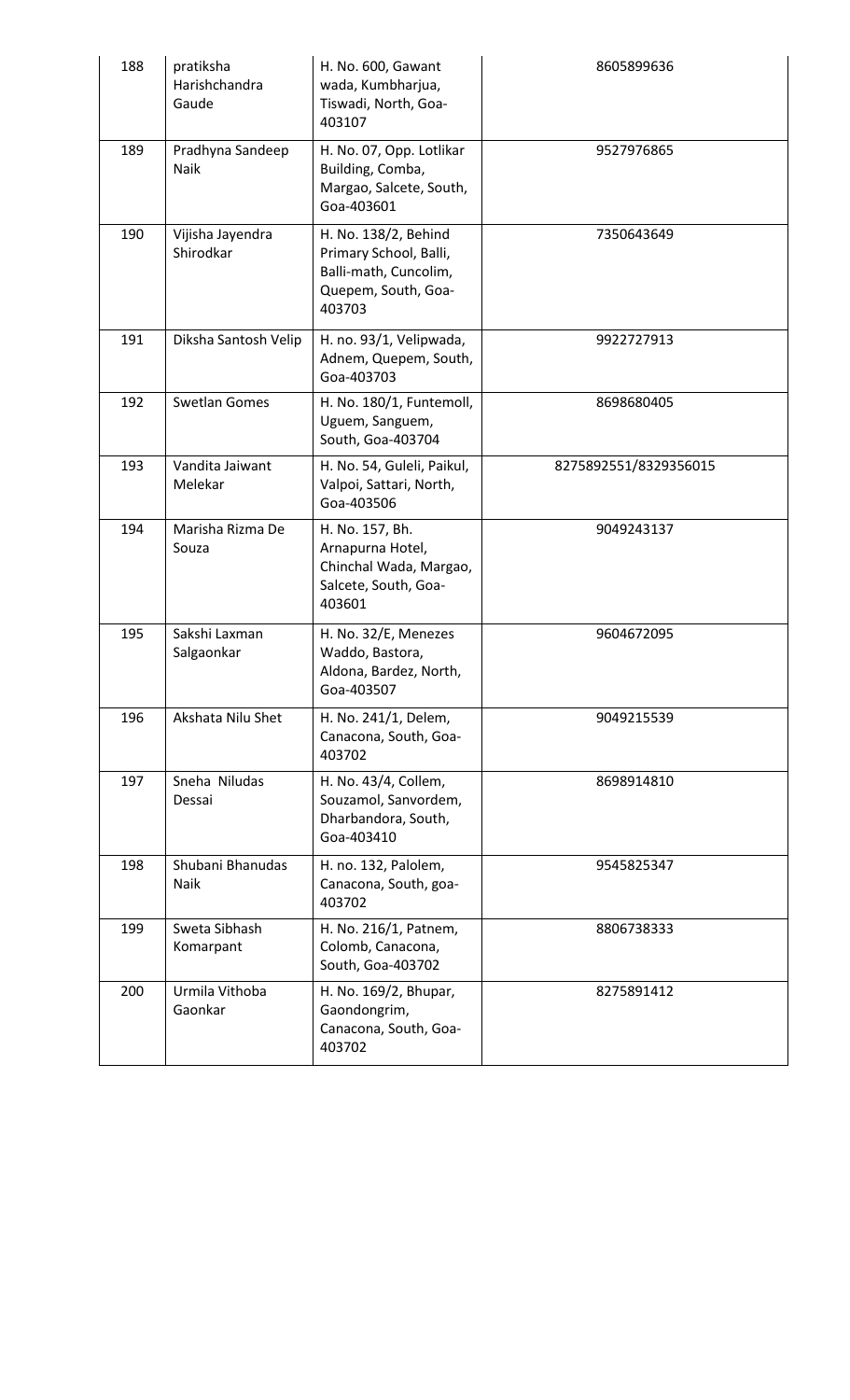|             |                                     | Examination Centre:-Lecture hall no 6, Seat no. 201-325                                                |                                     |
|-------------|-------------------------------------|--------------------------------------------------------------------------------------------------------|-------------------------------------|
| Seat<br>No. | <b>Name</b>                         | <b>Address</b>                                                                                         | <b>Contact Number</b><br>(whatsapp) |
| 201         | Geeta Govind<br>Gaonkar             | H. no. 370/2, Borimal,<br>Gaondongri, Canacona,<br>South, Goa-403702                                   | 9420717315                          |
| 202         | Dipshi<br>Shamrao Naik              | H. No. 813/5, Dulba<br>Nagar, Mirabag,<br>Sanvordem, Sanguem,<br>South, Goa-403706                     | 9673433956                          |
| 203         | Nidhi Ratnakar<br>Parwar            | H. no. 164, Mastimol,<br>Gaondongri, Canacona,<br>South, Goa-403702                                    | 7588491301                          |
| 204         | Pranita<br>Pandari Gaude            | H. No. 220, Gothan,<br>Veling, Mardol, Priol,<br>Ponda, South, Goa-<br>403404                          | 8412852375                          |
| 205         | Swapneela<br>Surya<br>Prabhugaonkar | H. no. 1256, Ardhawada,<br>Mayem, Bicholim, North,<br>Goa-403504                                       | 7768800782                          |
| 206         | Nocturna<br>Ismenia<br>Pacheco      | H. No. 362, Auchit<br>Waddo, Assonora,<br>Thivim, bardez, North,<br>Goa-403503                         | 8412971433                          |
| 207         | Sruti Bhikaji<br>Gawas              | H. No. 102, Bharoni-<br>wada, Navelim,<br>Sanquelim, Bicholim,<br>North, goa-403505                    | 7030143632                          |
| 208         | Varshanda<br>Vishwanath<br>Rane     | H. No. 469/1, Tamidge<br>wada, Poriem, Sattari,<br>North, Goa-403505                                   | 9637074724                          |
| 209         | Mandira<br>Mahalshekar              | H. No. 91/G, Police<br>Housing Society,<br>Castelwaddo, Nagoa,<br>Nuvem, Salcete, South,<br>Goa-403722 | 8806922465/919284485746             |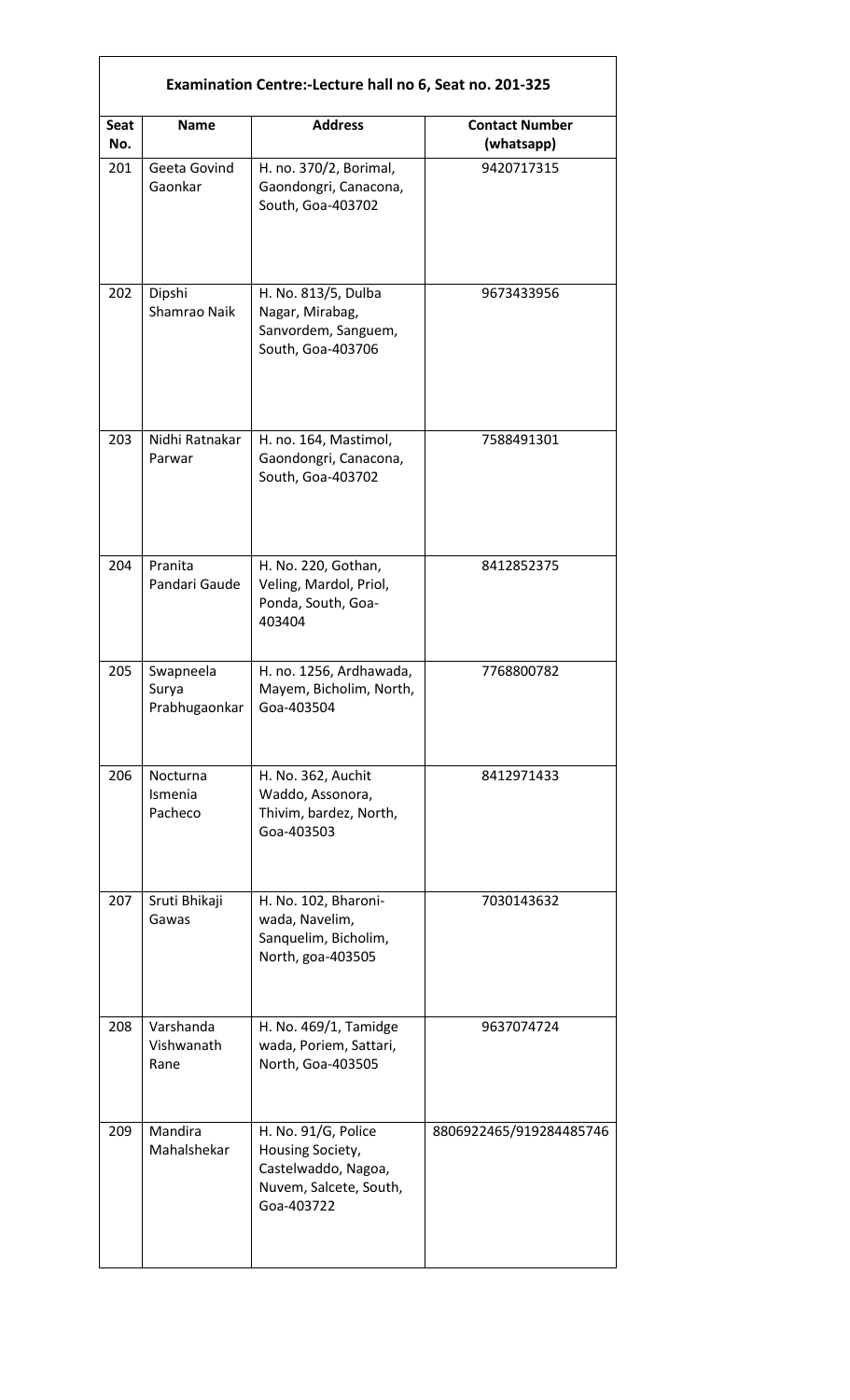| 210 | Desima<br>Fernandes             | H. no. 274/1, Uddo,<br>Quelossim, Cortalim,<br>Mormugao, South, Goa-<br>403710         | 9921390979            |
|-----|---------------------------------|----------------------------------------------------------------------------------------|-----------------------|
| 211 | Nikita Ramdas<br>Naik           | H. No. 19, Kasswada,<br>Talauli, Marcaim, Ponda,<br>North, Goa-403401                  | 8329701294            |
| 212 | Sneha Gurudas<br>Gaonkar        | H. No. 456/1, Navawada,<br>Collem, Sanvordem,<br>Dharbandora, South,<br>Goa-403410     | 7378740093            |
| 213 | Ruchi Rohidas<br>Gawade         | H. No. 28, Madai,<br>Vantem, Poriem, Sattari,<br>North, Goa-403506                     | 8698029842            |
| 214 | Anselm Mary<br>D'Souza          | H. No. 600, Ozran,<br>Vagator, Siolim, Bardez,<br>North, Goa-403509                    | 9096869960            |
| 215 | Sweety<br>Fernandes             | H. No. 274, Near<br>Ambulim Church, Copela<br>Bhat, Quepem, South,<br>Goa-403705       | 9370197231/8379033381 |
| 216 | Virgina Joana<br>Mendonca       | H. no. 206, Near Vithoba<br>Temple, Orlim, Benaulim,<br>Salcete, South, Goa-<br>403724 | 9673109842/7507005795 |
| 217 | Samikxa<br>Rohidas Gaude        | H. No. 1568, Usgao,<br>Dhaushire, Valpoi,<br>Ponda, North, Goa-<br>403406              | 8552884467            |
| 218 | Rubeena<br>Begum<br>Doddamani   | H. No. 154/A, Gina,<br>Maina, Curtorim, Salcete,<br>South, Goa-403709                  | 9049502440/7420887757 |
| 219 | Diksha<br>Digambar<br>Shirodkar | H. no. 405, Oshaibag,<br>Dhargai, Pernem, North,<br>Goa-403512                         | 7798483754            |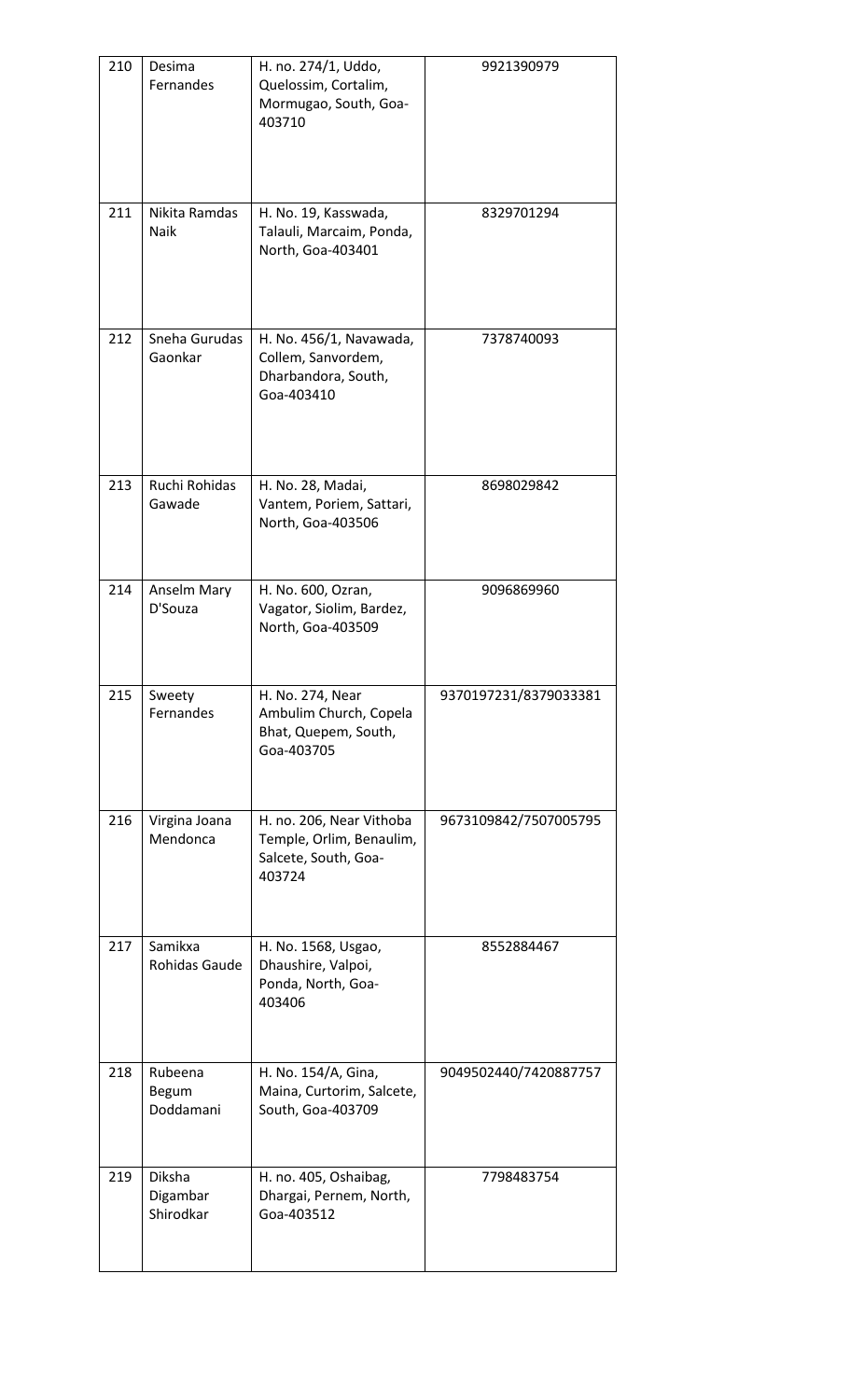| 220 | Diksha Uttam<br>Narvekar         | H. No. 173-A,<br>Bhatpawani, Naibag,<br>Pernem, North, Goa-<br>403512                                    | 8007618392            |
|-----|----------------------------------|----------------------------------------------------------------------------------------------------------|-----------------------|
| 221 | <b>Kamal Anant</b><br>Mirashi    | H. No. 2437, Usgao,<br>Mharvasada, Valpoi,<br>Ponda, North, Goa-<br>403407                               | 8080844549            |
| 222 | Neha Vilas<br>Warang             | H. No. 84, Haliwada,<br>Chandel, Pernem, North,<br>Goa-403512                                            | 9673975874            |
| 223 | Vishaka<br>Mahadev<br>Gaude      | H. No. N-34, Nallem,<br>Querim, Priol, Ponda,<br>North, Goa-403401                                       | 7507561519            |
| 224 | Prajakta<br>Prakash Naik         | H. No. 236, Ghoteli No. 1,<br>Keri, Paryem, Sattari,<br>North, Goa-403505                                | 7083922509            |
| 225 | Shamika Kanta<br>Gaonkar         | H. No. 312,<br>Gaonkarwada, Honda,<br>Parye, Sattrai, North,<br>Goa-403530                               | 8888428516            |
| 226 | Sweta<br>Mahableshwar<br>Kholkar | H. No. 419, Shiroti, Cola,<br>Quepem, Canacona,<br>South, Goa-403702                                     | 7020378861            |
| 227 | Alfiya Aslam<br>Aga              | H. no. 37/A, Valpoi<br>Ward-8, Valpoi, Sattari,<br>North, Goa-403506                                     | 7767096648/8600880977 |
| 228 | Swati<br>Satyawan<br>Gavas       | H. No. 278, Opp. To KTC<br>Bus stand, Ward-II,<br>Galvan ward, Valpoi,<br>Sattari, North, Goa-<br>403506 | 7768985018/9370895166 |
| 229 | Sonali Suresh<br>Kadam           | Flat No. B-102, Escola<br>Building, Tonca, Panaji,<br>Tiswadi, North, Goa-<br>403002                     | 7798031264            |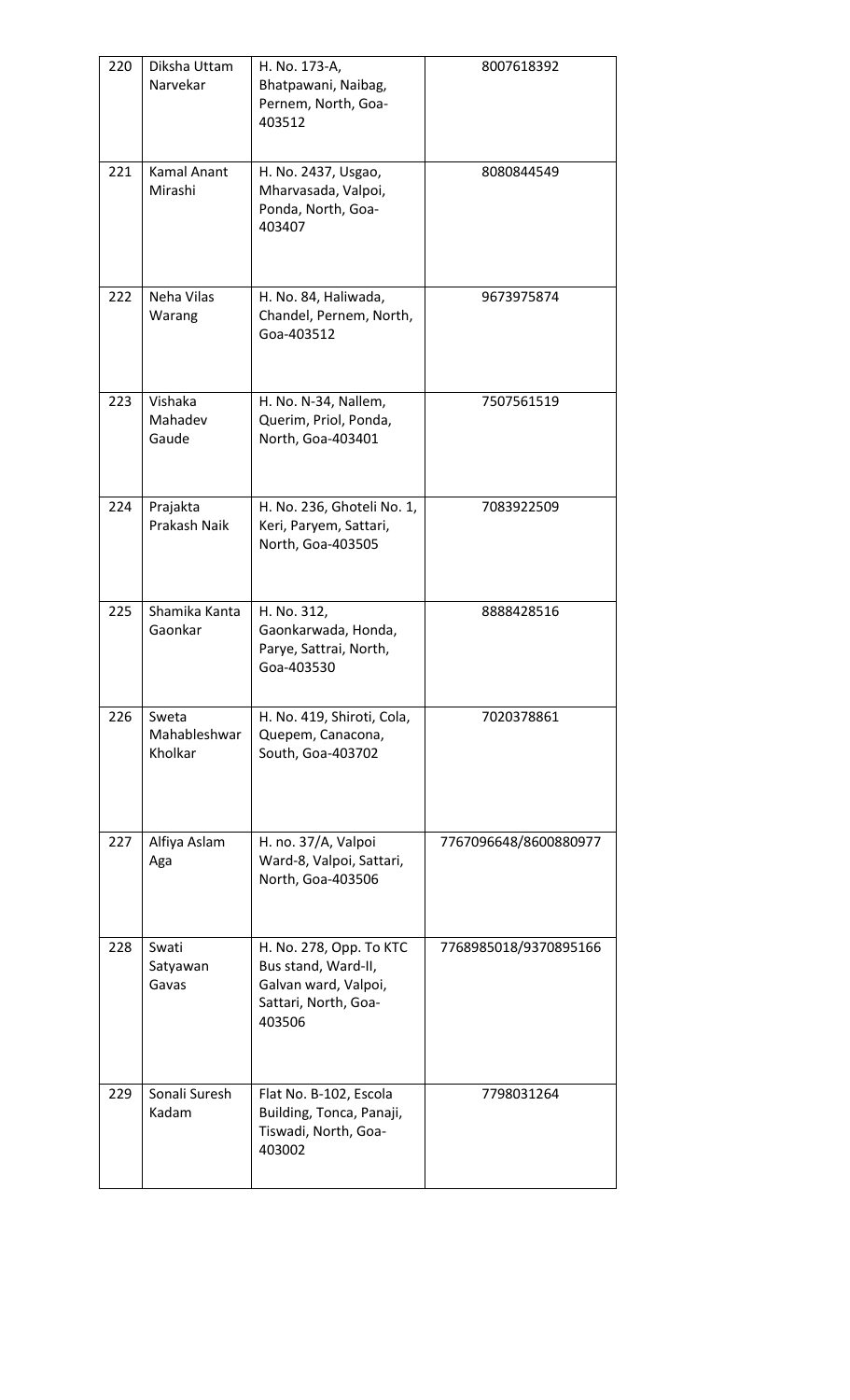| 230 | Manisha Molu<br>Velip             | H. no. 231/B, Bharss,<br>Gaondongrim, Canacona,<br>South, Goa-403702                                      | 8766875881            |
|-----|-----------------------------------|-----------------------------------------------------------------------------------------------------------|-----------------------|
| 231 | Mitali<br>Manguesh<br>Naik        | H. No. 723, Nuvem<br>Quepem, Canacona,<br>South, Goa-403703                                               | 8698244551            |
| 232 | Priyanka Babu<br>Jangali          | H. no. 858, Pokarmol,<br>Kalay, Sanvordem,<br>Sanguem, South, Goa-<br>403704                              | 7720822586            |
| 233 | Rizvi Inez<br>Gomes               | H. No. 121/A, Murda-<br>Grande, Nuvem, Salcete,<br>South, Goa-403601                                      | 8805315300            |
| 234 | Samiksha<br>Sachin Raut           | H. No. G-112, Near<br>Morlem, Community<br>Hall, Gullem, Morlem,<br>Poriem, Sattari, North,<br>goa-403505 | 9637086440/9923546331 |
| 235 | Sahilee<br>Subhash<br>Shetgaonkar | H. No. 156/1, Near V.K.S.<br>Society Surla, Sanquelim,<br>Bicholim, North, Goa-<br>403505                 | 9359879160            |
| 236 | Amreen Nasir<br>Shaikh            | H. No. LCF:60, Ekta<br>Nagar, GHB Colony,<br>Mapusa, Bardez, North,<br>Goa-403507                         | 8550959691            |
| 237 | Devita Deepak<br>Gayak            | H. no. 203/1, Near<br>Mallikarjun Temple,<br>Shristhal Canacona,<br>South, Goa-403702                     | 7774903013            |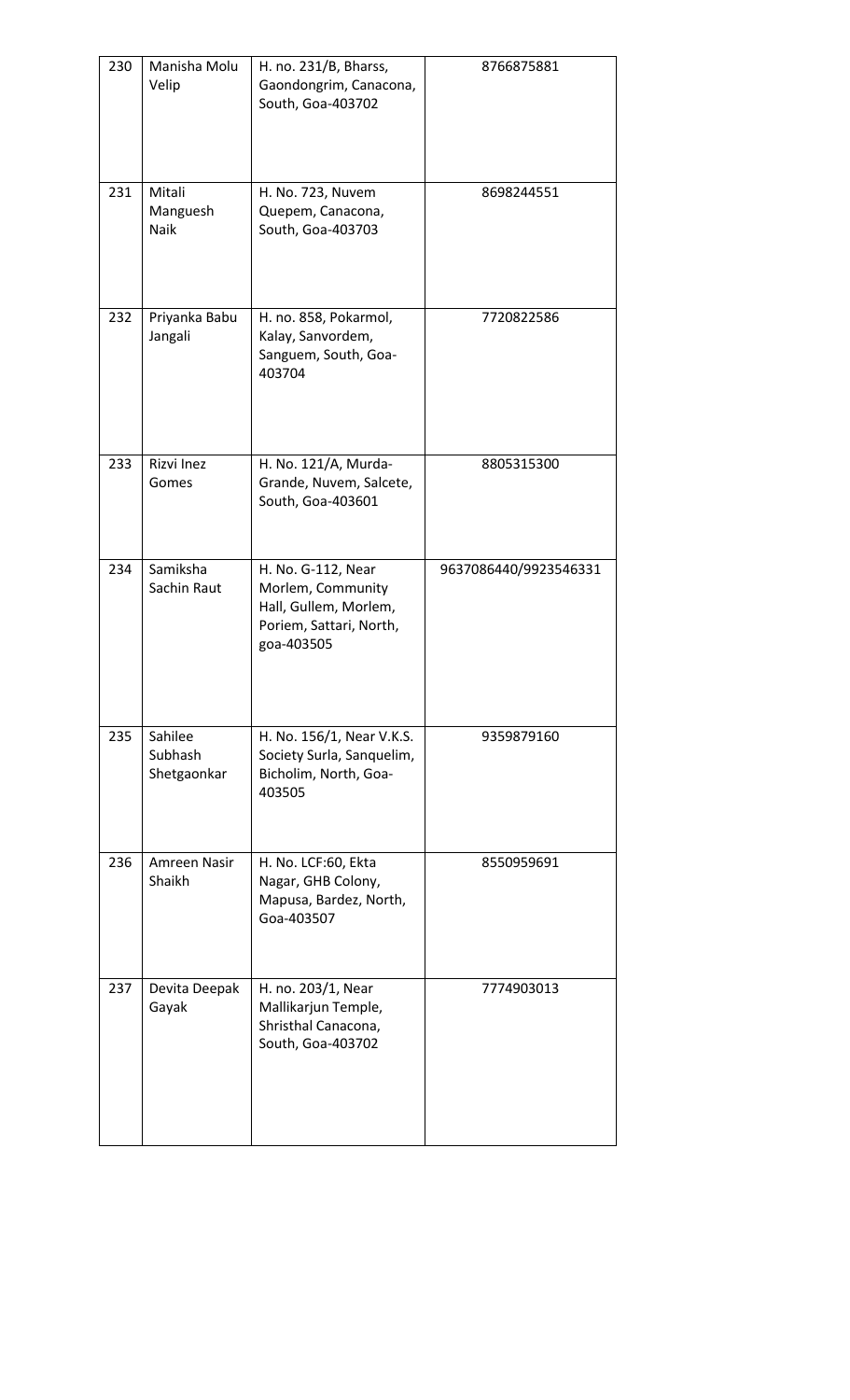| 238 | Krutika Deepak<br>Gayak           | H. no. 203/1, Near<br>Mallikarjun Temple,<br>Shristhal Canacona,<br>South, Goa-403702               | 8308189927            |
|-----|-----------------------------------|-----------------------------------------------------------------------------------------------------|-----------------------|
| 239 | Jyoti Rohan<br>Kandolkar          | H. No. 238, Near Old<br>MPT water tank,<br>Headland Sada, Vasco,<br>Mormugao, South, goa-<br>403804 | 9623533762            |
| 240 | Leena Deu<br>Gaonkar              | H. No. 120/D, Nanem,<br>Gaondongrim, Canacona,<br>South, Goa-403702                                 | 9421339564            |
| 241 | Eston<br>Mascarenhas              | H. No. 9/58, Surban<br>Wada, Pernem, North,<br>Goa-403512                                           | 7588442088/7875887541 |
| 242 | Pooja<br>Sadanand Naik            | H. No. 2352, Pos Wada,<br>Upper Harvalem,<br>Sankhelim, Bicholim,<br>North, Goa-403505              | 9158165553            |
| 243 | Disha Premdip<br>Desai            | H. No. 272, Dodiyal-<br>Xelvona, Xelvona,<br>Curchorem, Quepem,<br>South, Goa-403706                | 7769982500/9561241074 |
| 244 | <b>Bhakti Anand</b><br>Kurtikar   | H. No. 294, Curti, Kelbai<br>Wada, Curti Khandepar,<br>Ponda, North, Goa-<br>403401                 | 7798610147/9923922289 |
| 245 | Madhavi<br>Dasharath<br>Bandodkar | H. no. 144/I, Dhonshi,<br>Nageshi, Marcaim,<br>Ponda, South, Goa-<br>403401                         | 8805695394            |
| 246 | Anita Vivek<br>Dessai             | H. No. 437, Dhamad<br>wada, Xeldem,<br>Curchorem, Quepem,<br>South, Goa-403705                      | 7745809117            |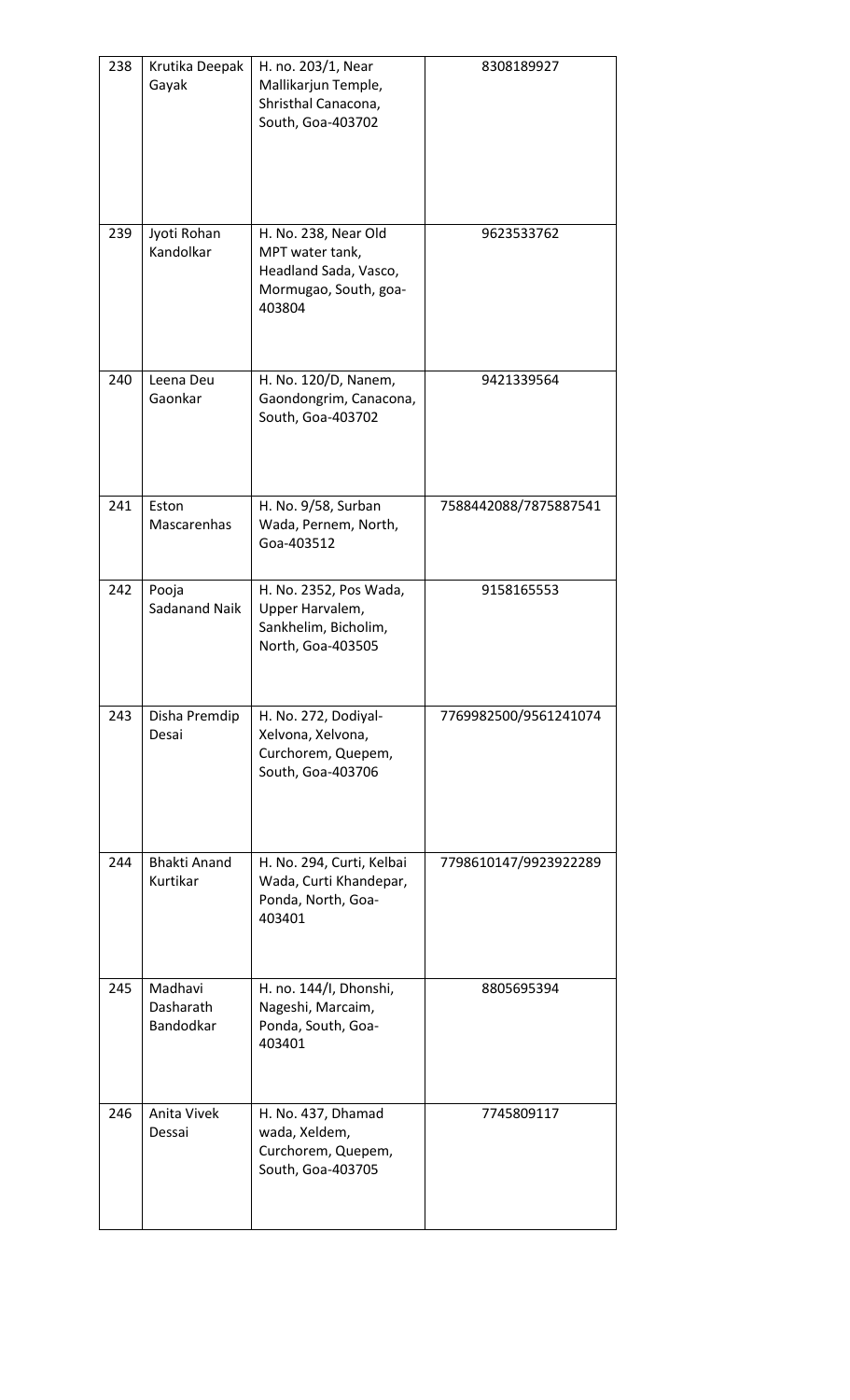| 247 | Jewel Rizel<br>Rodrigues           | H. no. 164, Madel<br>Grande, Margao,<br>Fatorda, Salcete, South,<br>Goa-403601          | 9130432560            |  |
|-----|------------------------------------|-----------------------------------------------------------------------------------------|-----------------------|--|
| 248 | Lalita Laximan<br>Kankonkar        | H. No. 5, Gujrabhat,<br>Santan, Curca, ST. Andre,<br>Tiswadi, North, Goa-<br>403108     | 7798467931/7249034087 |  |
| 249 | Archana Arjun<br>Shetgaonkar       | H. No. 743, New-Wada,<br>Morjim, Mandrem,<br>Pernem, North, goa-<br>403512              | 7744841664            |  |
| 250 | Santosh<br>Laxman<br>Gaonkar       | H. No. 75, Yeda, Cotigao,<br>Paiguinim, Canacona,<br>South, Goa-403702                  | 7798539497            |  |
| 251 | Pratiksha<br>Ramnath Velip         | H. No. 211/2, Kinalkatta,<br>Gaondongrim Canacona,<br>South, Goa-403702                 | 9405208569            |  |
| 252 | Vafisa Miranda                     | H. No. 35/C/1,<br>Tolleaband, Davorlim,<br>Navelim, Salcet, South,<br>Goa-403707        | 8805715393/7350103886 |  |
| 253 | Karishma<br>Shamsundar<br>Gosavi   | H. No. 64, Near<br>Poornima Hotel,<br>Ansabat, Mapusa,<br>Bardez, North, Goa-<br>403507 | 8788362889            |  |
| 254 | Nikita Tukaram<br>Gaude            | H. No. A2/5, Telephone<br>Quarters Dattawadi,<br>Mapusa, Bardez, North,<br>Goa-403507   | 8830620813            |  |
| 255 | Nikita<br>Krishnanath<br>Shirodker | H. No. 557, Manshe<br>Wada, Dongri, St. Andre,<br>Tiswadi, North, Goa-<br>403104        | 8378010612            |  |
| 256 | Rajita Rajan<br>Parab              | H. No. 305/C, Sonar-<br>Vaddo, Verla, Siolim,<br>Bardez, North, Goa-<br>403510          | 7776825828            |  |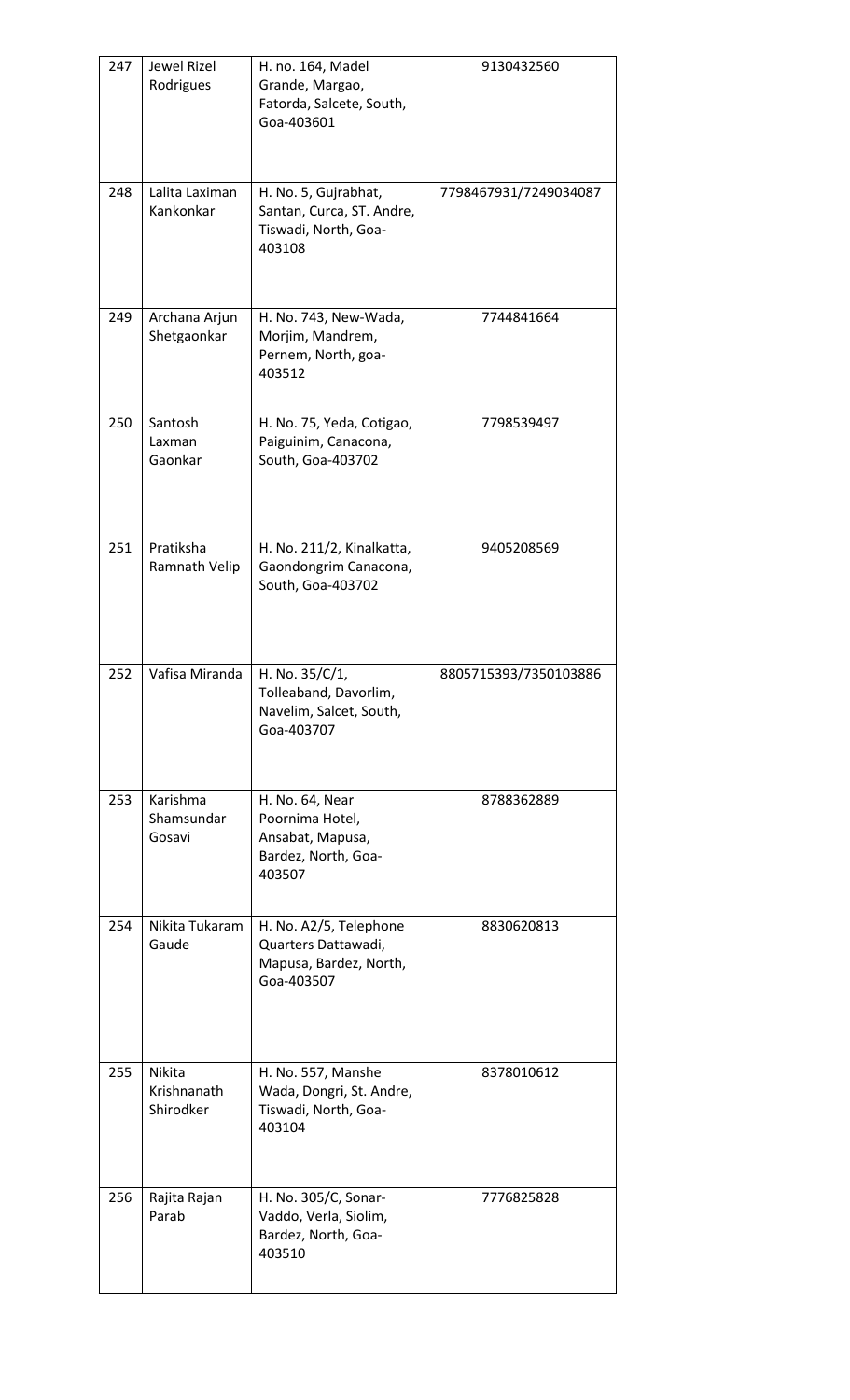| 257 | Namita<br>Shrikant<br>Govekar     | H. No. 905, Monteiro<br>Vaddo, Anjuna, Siolim,<br>Bardez, North, Goa-<br>403509             | 8999810363 |
|-----|-----------------------------------|---------------------------------------------------------------------------------------------|------------|
| 258 | Pradnya<br>Ramesh<br>Mhauskar     | H. No. 19, Kumbharkhan,<br>Pissurlem, Poriem,<br>Sattari, North, Goa-<br>403530             | 8007161229 |
| 259 | Varsha Singh                      | H. no. C-20/184, Nagali,<br>Taleigao, Tiswadi, North,<br>Goa-403002                         | 8605338789 |
| 260 | <b>Tysiah Crista</b><br>Fernandes | H. No. 182/C, Kirbhat,<br>Carmona, Benaulim,<br>Salcete, South, Goa-<br>403717              | 9049172309 |
| 261 | Sonali Naik                       | S-4, Silver Arc Building,<br>Dongor Wado, Margao,<br>Fatorda, Salcete, South,<br>Goa-403602 | 9850641655 |
| 262 | Maria Suzette<br>Fernandes        | H. No. 990, Vanxem,<br>Loutulim, Nuvem, Salcet,<br>South, Goa-403718                        | 9637891863 |
| 263 | Prachi<br>Ravindra<br>Palkar      | H. No. 799, Khedem<br>Road, Savoi-Verem, Priol,<br>Ponda, North, Goa-<br>403401             | 9765741973 |
| 264 | Dhanashri<br>dharmanand<br>Parab  | H. No. 381, Cabesa,<br>Santa Cruz, Tiswadi,<br>North, Goa-403005                            | 8830078990 |
| 265 | Shiny Ratnakar<br>Naik            | H. No. 216, Gudiwada,<br>Neura, St. Andre,<br>Tiswadi, North, Goa-<br>403104                | 8411801649 |
| 266 | Sampada<br><b>Yeshwant Naik</b>   | H. no. 168-A, Gudi Wada,<br>Neura, St. Andre,<br>Tiswadi, North, Goa-<br>403104             | 7350420624 |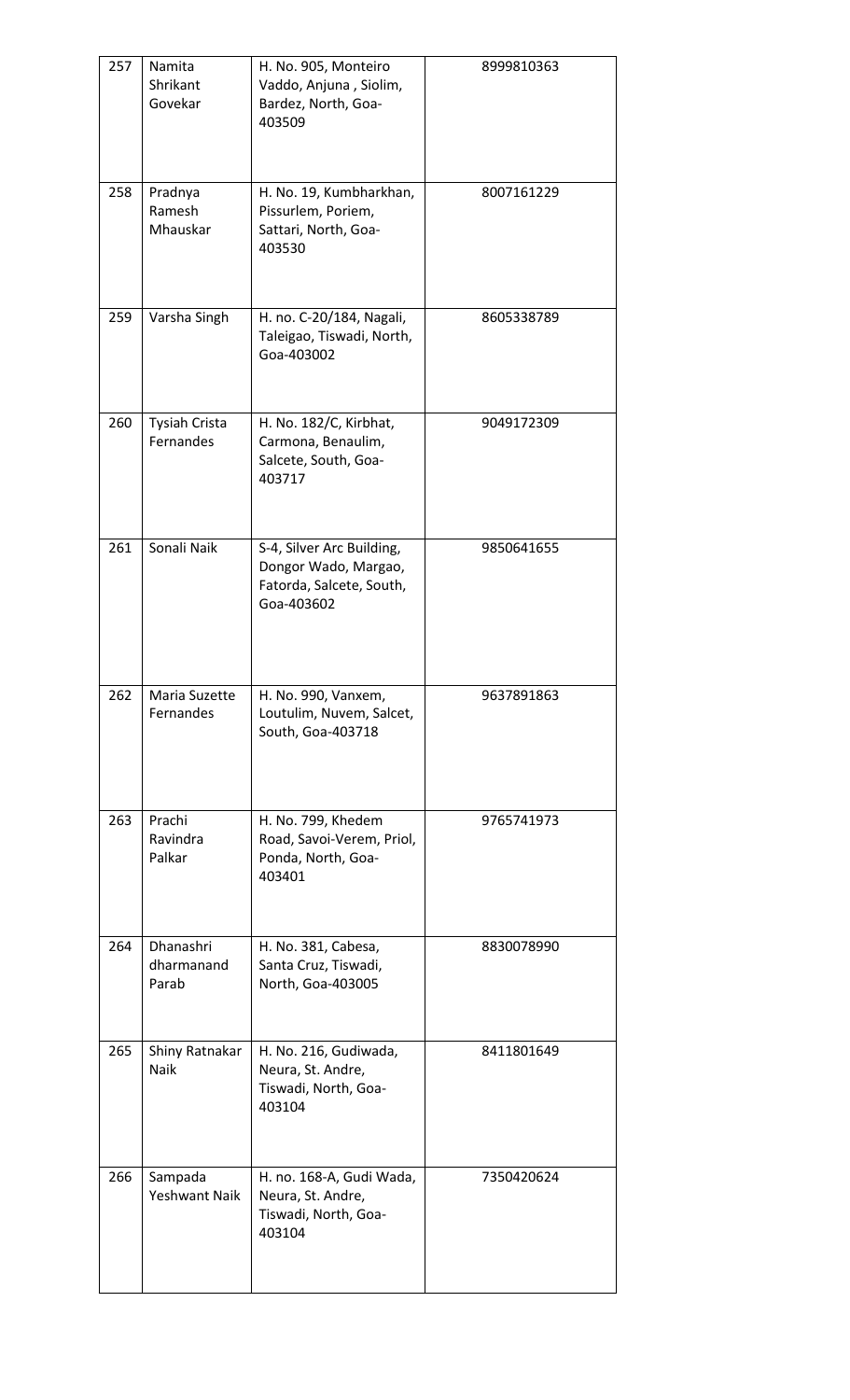| 267 | Gokula<br>Ravindra<br>Moraskar    | H. no. 530/1, Coutinho<br>Wada, Vagator, siolim,<br>Bardez, North, Goa-<br>403509                             | 7038060291            |  |
|-----|-----------------------------------|---------------------------------------------------------------------------------------------------------------|-----------------------|--|
| 268 | Monali<br><b>Prashant Amre</b>    | H. no. 138, Amrewada,<br>Dhargal, Pernem, North,<br>Goa-403512                                                | 9765454582            |  |
| 269 | <b>Merlin Nunes</b>               | H. No. 369, Perxette<br>Waddo, Guirim, Saligao,<br>Bardez, North, Goa-<br>403507                              | 8390406320            |  |
| 270 | Ritish<br>Ramkrishna<br>Naik      | H. no. 63, Mavzowada,<br>Kundaim, Madkaim,<br>ponda, South, Goa-<br>403115                                    | 7507239296            |  |
| 271 | Vaman Anand<br>Mhalshekar         | H. no.13, Barajan, Valpoi,<br>Sattari, North, Goa-<br>403506                                                  | 7218132840            |  |
| 272 | Jyoti<br>Shivanand<br>Kongi       | H. No. 228/1, Mulem,<br>Gudi-Paroda, Cuncolim,<br>Salcete, South, Goa-<br>403705                              | 7387199352            |  |
| 273 | Mahima<br>Hemant<br>Bhaireli      | H. No. 25, Tembewada,<br>Bhaireliwada, Canacona,<br>South, Goa-403702                                         | 9168207225            |  |
| 274 | Karishma<br>Laxmikant<br>Kuttiker | H. No.462, Thorlemol,<br>Kalay, Sanvordem,<br>Sanguem, South, Goa-<br>403704                                  | 9420580643            |  |
| 275 | Tiffany<br><b>Elizabeth Dias</b>  | Flat No. BF4, Tr.<br>Mansion, Chidvilas<br>Colony, Lourdes, Waddo,<br>Taleigao, Tiswadi, North,<br>Goa-403002 | 9623669901            |  |
| 276 | Neelam<br>Radhakrishna<br>Kerkar  | Qtr. No. 7, Near T.B.<br>Hospital, Panaji,<br>Taleigao, Tiswadi, North,<br>Goa-403002                         | 9823100783/9823750906 |  |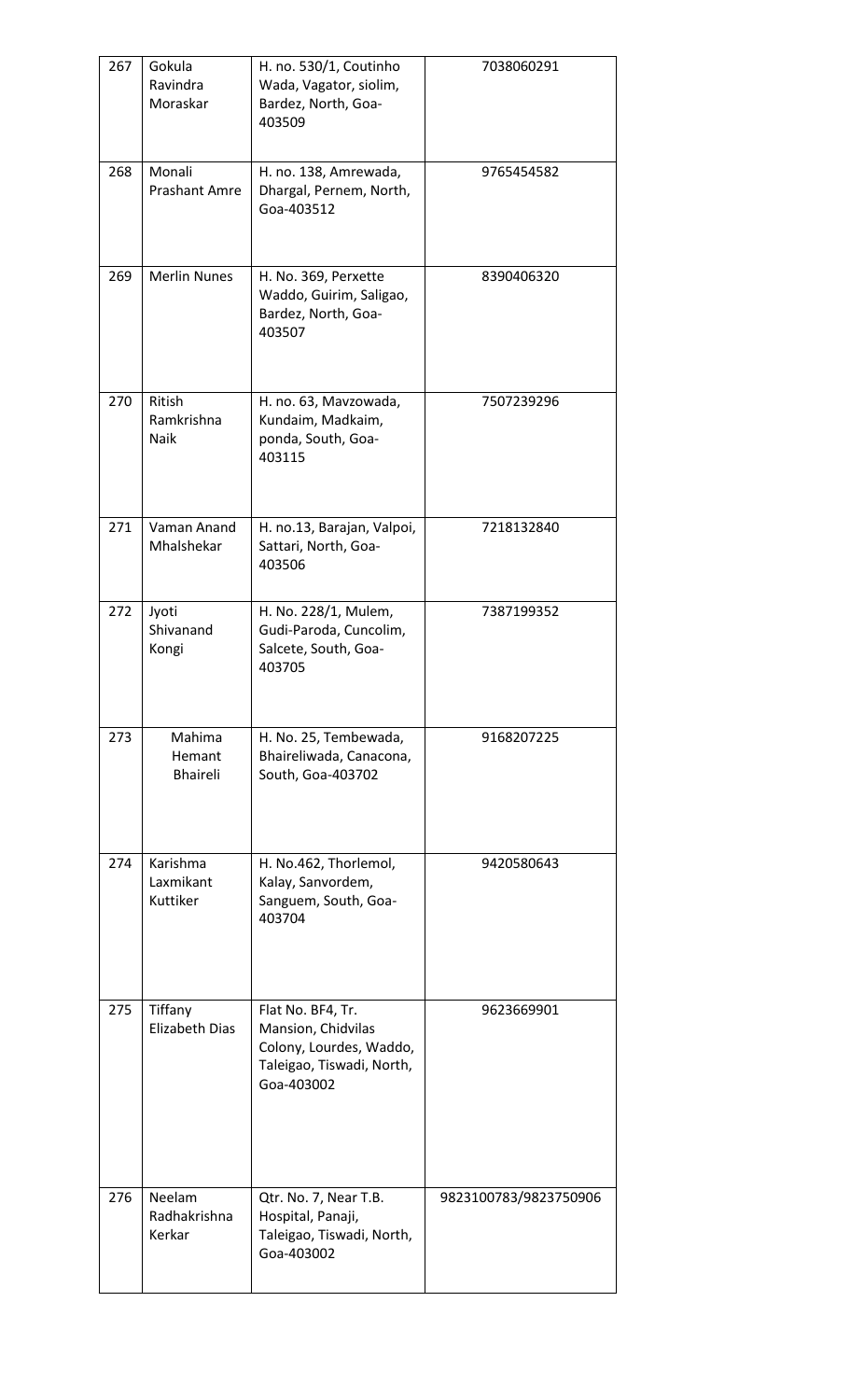| 277 | Raisa<br>Fernandes               | H. No. 535, Carlola<br>Devotte, Loutulim,<br>Nuvem, Salcete, South,<br>Goa-403718                          | 7767026664 |  |
|-----|----------------------------------|------------------------------------------------------------------------------------------------------------|------------|--|
| 278 | Kanchan<br>Kamlakant<br>Satarkar | H. No. 54, Near Damodar<br>Temple, Murdi, Cortalim,<br>Mormugao, South, Goa-<br>403712                     | 9637586960 |  |
| 279 | Maya Shankar<br>Malimpur         | H. No. 310/1, Near<br>Church Our Lady of<br>Health, Shindolim,<br>Cortalim, Mormugao,<br>South, Goa-403710 | 9146121622 |  |
| 280 | Alisha<br>Fernandes              | H. No. 65/1, Near<br>Kirtbhat Chapel, Nuvem,<br>Salcete, South, Goa-<br>403604                             | 9689873768 |  |
| 281 | Kranti Vishnu<br>Ghade           | H. No. 1018, 1st Bairro,<br>Santa Cruz, Tiswadi,<br>North, Goa-403005                                      | 7083202462 |  |
| 282 | Vaibhavi<br>Naresh<br>Aroskar    | H. No. 397/1, Neura-O-<br>Pequeno, St. Andre,<br>Tiswadi, North, Goa-<br>403104                            | 8007668042 |  |
| 283 | Clarissa Maria<br>Fernandes      | H. No. 377, 2nd Arvalle,<br>Cortalim, Mormugao,<br>South, Goa-403710                                       | 9762185574 |  |
| 284 | Jevy Josma<br>Fernandes          | H. No. 1421, Rangalim,<br>Pocklivoll, Velim, Salcete,<br>South, Goa-403723                                 | 8698184731 |  |
| 285 | Assumpta<br>Dumentina<br>Pinto   | H. No. 1159, Baradi,<br>Velim, Salcete, South,<br>Goa-403723                                               | 8308203094 |  |
| 286 | Manifa<br>Carvalho               | H. No. 08, Nove Waddo,<br>Deao, Quepem, South,<br>Goa-403705                                               | 8975878133 |  |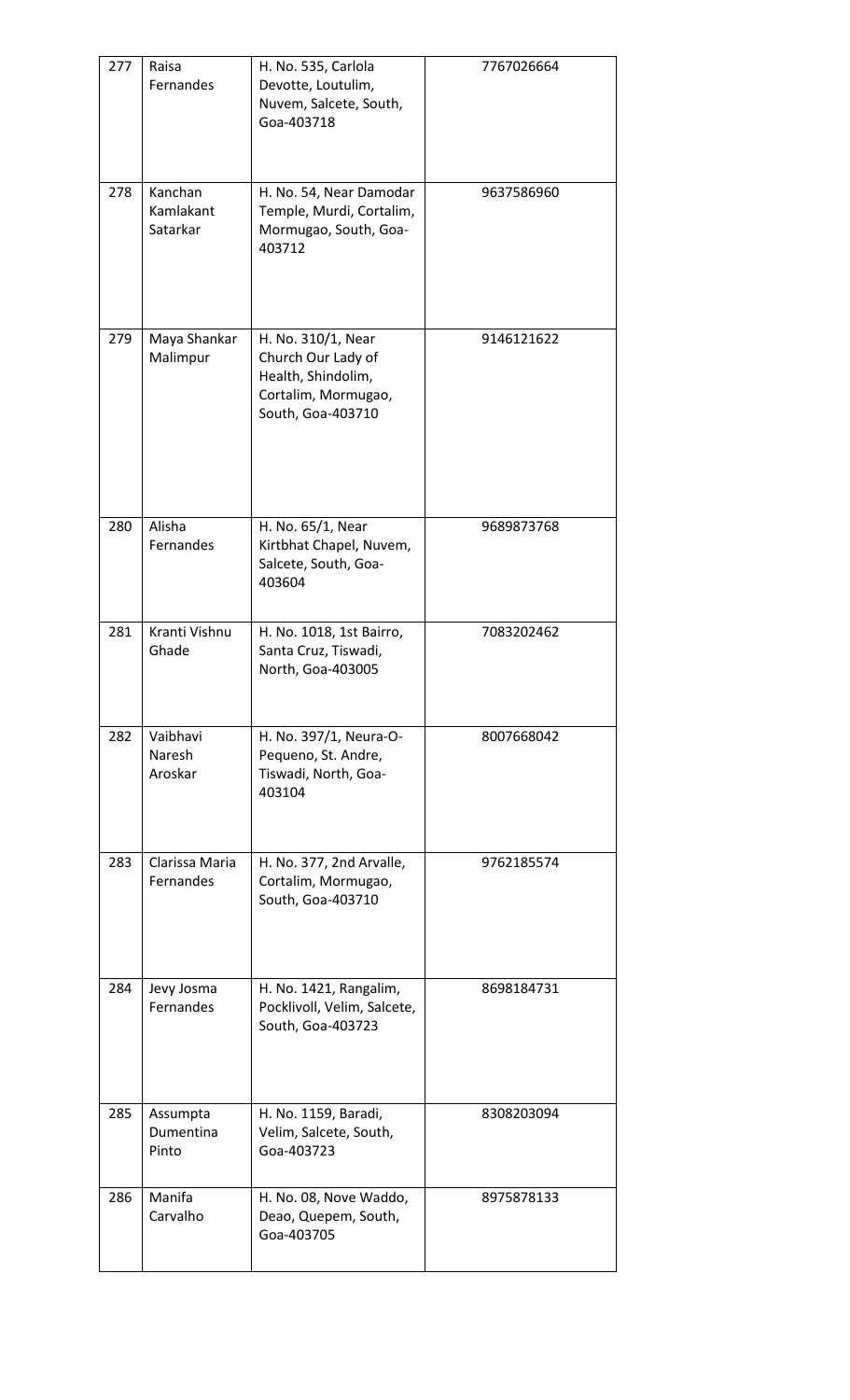| 287 | Akshaya<br>Premnath<br><b>Buche</b> | H. No. 472/A, Deulwada,<br>Korgao, Dhargal,<br>Pernem, North, Goa-<br>403512             | 8888015235            |  |
|-----|-------------------------------------|------------------------------------------------------------------------------------------|-----------------------|--|
| 288 | Sneha Ramdas<br>Mhaldar             | H. No. 643, Chonsai,<br>Parsem, Mandrem,<br>Pernem, North, Goa-<br>403512                | 7774912548            |  |
| 289 | Sailee Mohan<br>Malik               | H. No. 129,<br>Khalchawada, Ladfem,<br>Bicholim, North, Goa-<br>403504                   | 8412827477            |  |
| 290 | Annika Kalidas<br>Dessai            | H. No. 205, Deulmol-<br>Dadamol, Shirvoi,<br>Quepem, South, Goa-<br>403705               | 9922860332            |  |
| 291 | Melreza<br>Anisha<br>Mascarenhas    | H. No. 1304/A, Near<br>Carmel Chapel, Monzon,<br>Curtorim, Salcete, South,<br>Goa-403709 | 8554053978            |  |
| 292 | Sindiya<br>Satyawan<br>Gaunkar      | H. No. 222,<br>Gaonkarwada,<br>Malkarnem, Sanguem,<br>Quepem, South, Goa-<br>403704      | 9763203366            |  |
| 293 | Retakshi<br>Ramesh Ghadi            | H. No. 322/2,<br>Ghadiwada, Amona,<br>Sankhalim, Bicholim,<br>North, Goa-403107          | 915894402             |  |
| 294 | Ruchi<br>Harischandra<br>Sinari     | H. No. 143/1, Kalam-<br>wada, Amona,<br>Sankhalim, Bicholim,<br>North, Goa-403107        | 7875681366/9579632187 |  |
| 295 | Shradha<br>Sambhaji<br>Sinari       | H. No. 153/3, Pimpal<br>Wada, Amona,<br>Sankhalim, Bicholim,<br>North, Goa-403107        | 9881265319            |  |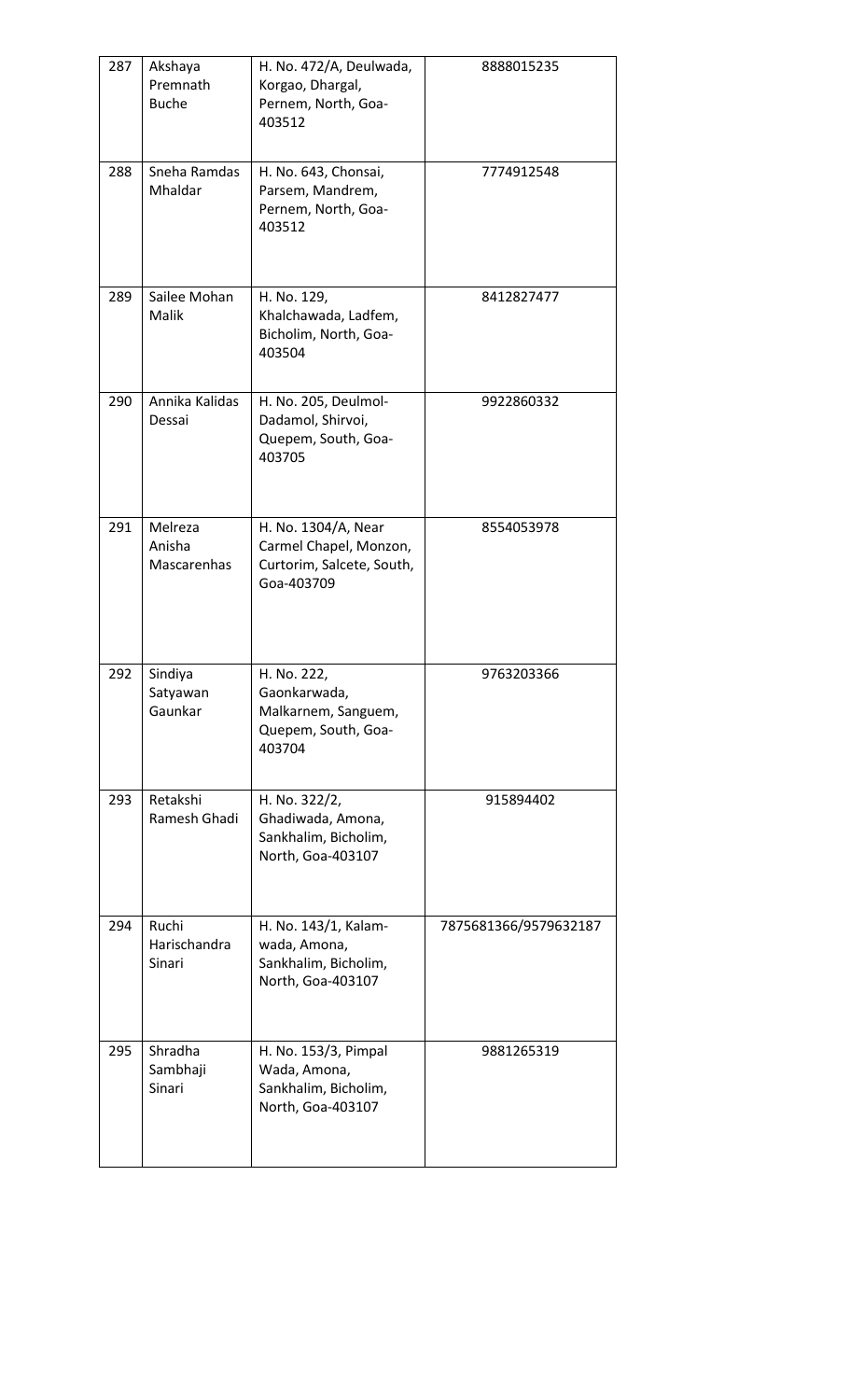| 296 | Anita Ashok<br>Gouda             | Flat No. 4, Shrihari Ajoba<br>Complex, Honda Tisk,<br>Honda, Parye, Sattari,<br>North, Goa-403530 | 7829708212 |  |
|-----|----------------------------------|---------------------------------------------------------------------------------------------------|------------|--|
| 297 | Nidhi<br>Balkrishna Pagi         | H. No. 95, Parvem,<br>Agonda, Canacona,<br>South, Goa-403702                                      | 8378836389 |  |
| 298 | Manasvi<br>Suresh Pagi           | H. No. 261/A,<br>Dhawalkhazen, Agonda,<br>Canacona, South, Goa-<br>403702                         | 7038908028 |  |
| 299 | Shilpa Krishna<br>Rajput         | H. No. 1245, Tisk- Usgao,<br>Siddeshwar Nagar,<br>Ponda, North, goa-<br>403406                    | 7756027427 |  |
| 300 | Gautami<br>Gokuldas Naik         | H. no. 380, Fonchebhat,<br>Volvoi, Priol, Ponda,<br>North, goa-403401                             | 7709103247 |  |
| 301 | Pallavi<br>Shashikant<br>Gaunkar | H. No. 46/3, Kegdi Wada,<br>Kazur, Sanguem,<br>Quepem, South, Goa-<br>403705                      | 7798642605 |  |
| 302 |                                  |                                                                                                   |            |  |
| 303 | Kiran Kundlik<br>Jadhav          | H. no. 126/20,<br>Mallikarjun Temple,<br>Shristhal, Canacona,<br>South, Goa-403702                | 9620227972 |  |
| 304 | Rashmika<br>Ramesh<br>Komarpant  | H. no. 224/B, Patnem,<br>Nagarcem, Canacona,<br>South, Goa-403702                                 | 9980873092 |  |
| 305 | Roshani<br>Santosh Naik          | H. no. 203/A,<br>Udhalshem, Sancorda,<br>Sanvordem,<br>Dharbandora, South,<br>Goa-403406          | 9405462639 |  |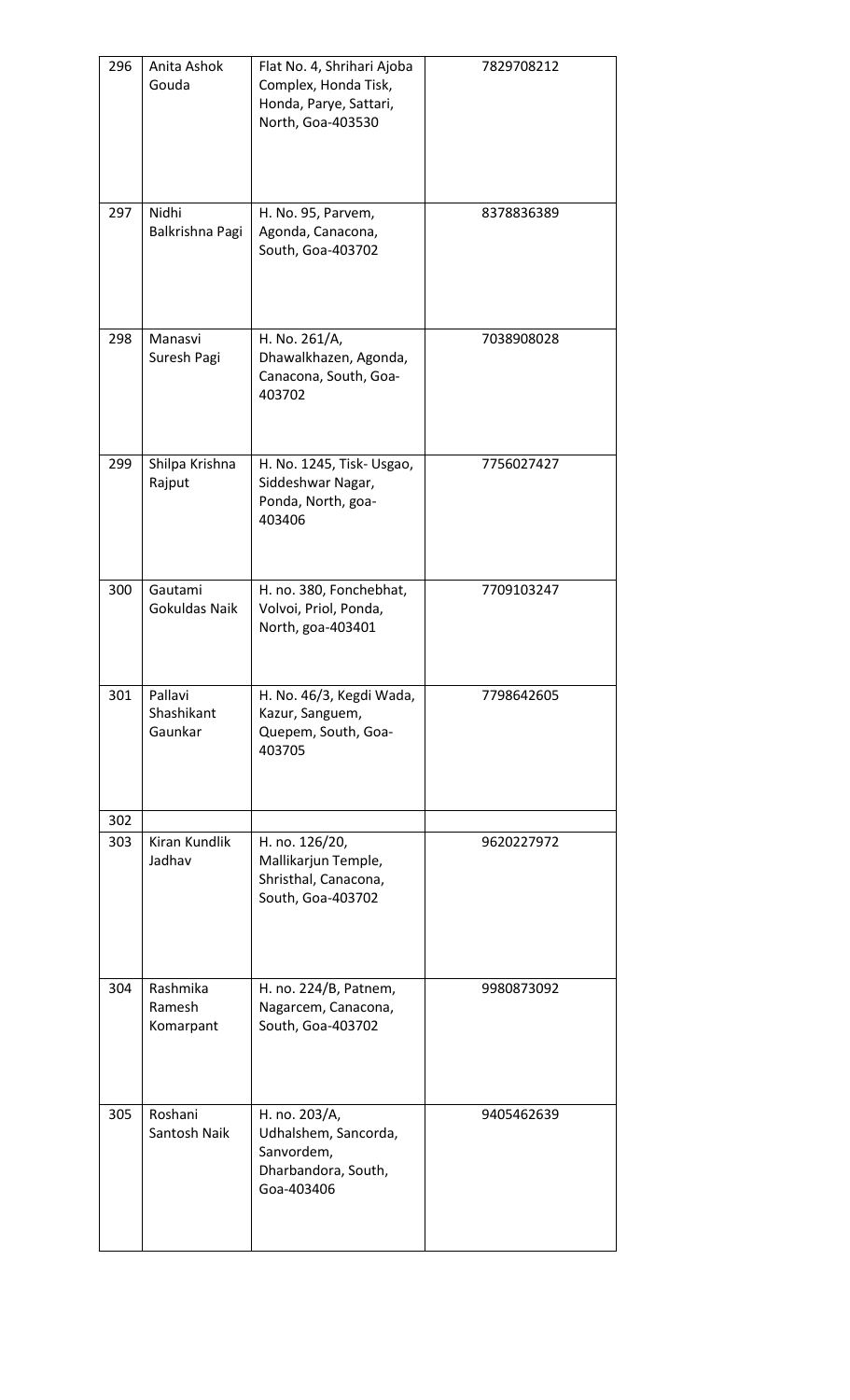| 306 | Akshata Suraj<br>Naik          | H. No. 30/2, Hodar<br>Moddi, Hodar,<br>Curchorem, Quepem,<br>South, Goa-403706                        | 9096137564 |  |
|-----|--------------------------------|-------------------------------------------------------------------------------------------------------|------------|--|
| 307 | Evania<br>Perpetua Joao        | H. No. 19, Sallem Bhat,<br>Merces, Santa Cruz,<br>Tiswadi, North, Goa-<br>403005                      | 8806724927 |  |
| 308 | Delmita<br>Maxima<br>D'Souza   | H. No. 1626, Grand<br>Chinvar, Anjuna, Siolim,<br>Bardez, North, Goa-<br>403509                       | 8411025149 |  |
| 309 | Deepasvi<br><b>Sitam Gawas</b> | H. no. 114/A, Headland<br>Sada, Vasco, Mormugao,<br>South, Goa-403804                                 | 9637800598 |  |
| 310 | Shruti<br>Damodar<br>Nagvekar  | H. no. 756, Zuari, Goa-<br>Velha, St. Andre, Tiswadi,<br>North, Goa-403108                            | 9765787447 |  |
| 311 | Neha Amar<br>Sawant            | H. No. 663, Manaswada,<br>Kundaim, Madkaim,<br>Ponda, North, goa-<br>403115                           | 8208908523 |  |
| 312 | Jurica<br>Fernandes            | Flat No. 4, Near ST.<br>Anne's School, Agalli,<br>Fatorda, Salcete, South,<br>Goa-403602              | 7083805094 |  |
| 313 | Priti Vishnu<br>Jadhav         | H. No. 113, Near Rosary<br>Chapel Davorlim,<br>Zoriwaddo, Navelim,<br>Salcete, South, Goa-<br>403707  | 9067527322 |  |
| 314 | Cracila Costa                  | H. No. 1056, Near<br>Ghotmorod Petrol Pump,<br>Ghotmorod, Curchorem,<br>Quepem, South, Goa-<br>403706 | 9923167198 |  |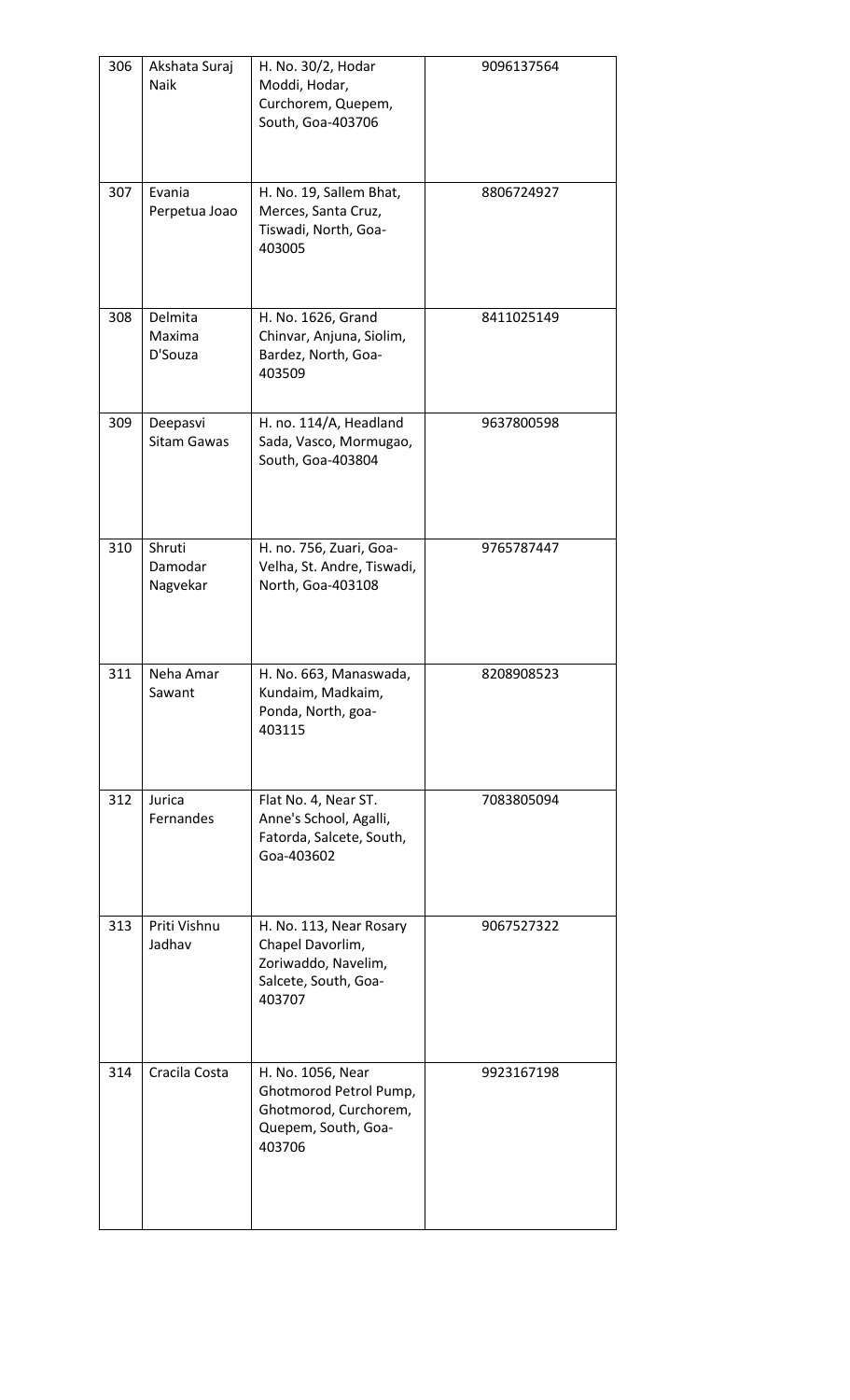| 315 | Shivani Sanjay<br>Dessai          | H. No. 164, Gotton,<br>Cuncolim, Salcete, South,<br>Goa-403703                                  | 9767585845            |
|-----|-----------------------------------|-------------------------------------------------------------------------------------------------|-----------------------|
| 316 | Suvarna Anand<br>Kerkar           | H. no. S-21, Satode Keri,<br>Priol, Ponda, North, Goa-<br>403401                                | 7517805296            |
| 317 | <b>Sherel Goretty</b><br>D'Silva  | H. No. 525/A, Near<br>Fondegal Chapel,<br>Fondegal, Curtorim,<br>Salcete, South, Goa-<br>403709 | 9923881042            |
| 318 | Sharlene Maria<br>Da Costa        | H. mo. 1367, Corjem,<br>Curtorim, Salcete, South,<br>Goa-403709                                 | 7083450596/8975873824 |
| 319 | Shenon Isha<br>Cardoso            | H. no. 77F, 1st Daddio,<br>Telaulim, Navelim,<br>Salcete, South, Goa-<br>403707                 | 7083767349            |
| 320 | Mayuri<br>Devappa Phal<br>Dessai  | H. No. 19, Lakhaneshwar<br>Temple, Agonda,<br>Canacona, South, Goa-<br>403702                   | 7769093717            |
| 321 | Sneha Sahadev<br>Gaonkar          | H. No. 50, Surla, Poriem,<br>Sattari, North, Goa-<br>403506                                     | 7030317178/7820890070 |
| 322 | Kiran Gurudas<br>Parshekar        | H. No. 11, Near Gadwas<br>Temple, Pilgao, Mayem,<br>Bicholim, North, Goa-<br>403504             | 9922173183            |
| 323 | Savita Suresh<br><b>Bhekane</b>   | H. No. 325, Ajoba<br>Temple, Honda, Sattari,<br>North, Goa-403530                               | 9764762640            |
| 324 | Sweezel<br>Sebastiana<br>Carvalho | H. No. 209/1,<br>Chinchinim, Bamado,<br>Velim, Salcete, South,<br>Goa-403715                    | 7058638709/9822985798 |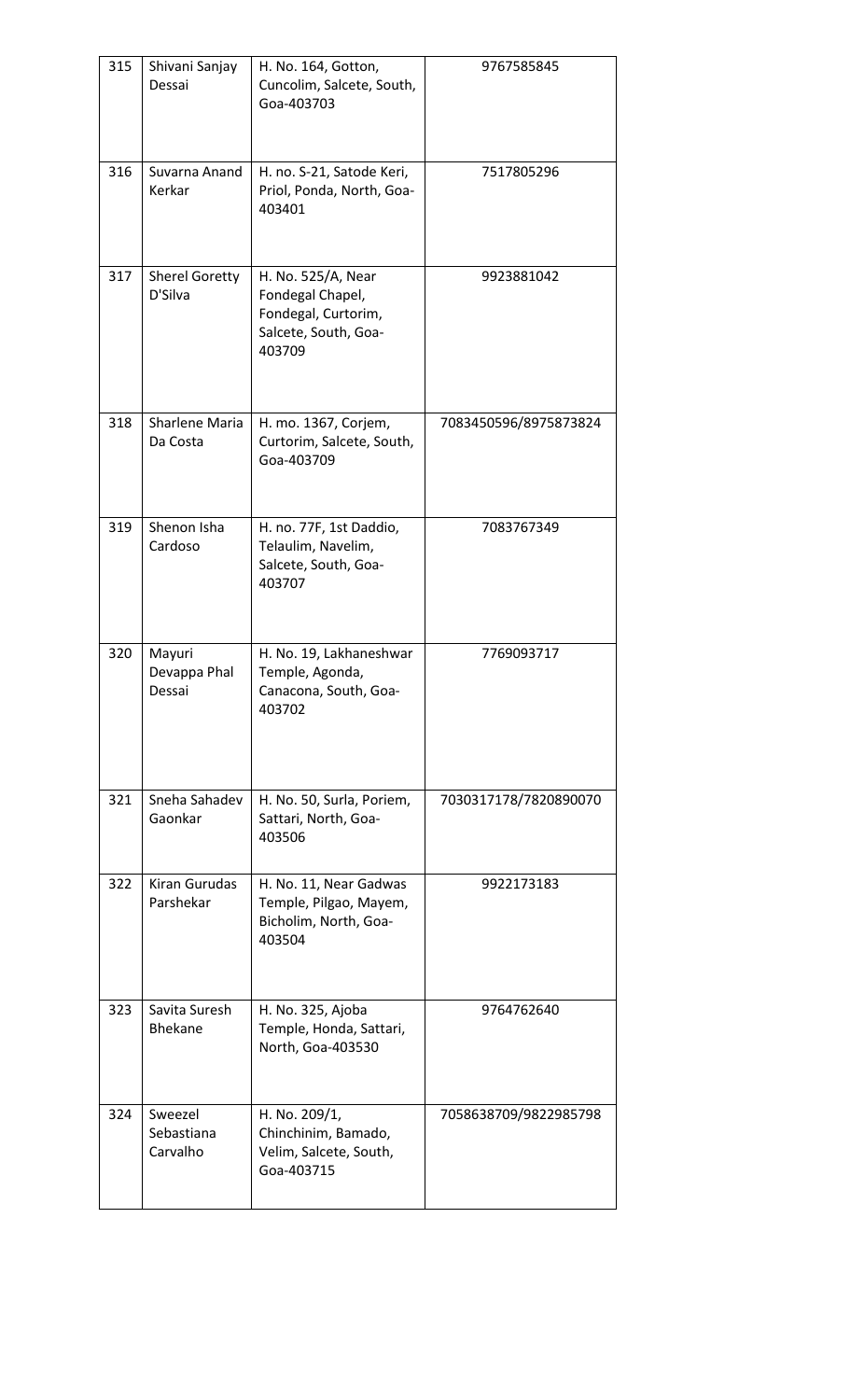| 325 | Juddie  | H. no. 274(1), Manora   | 8007167029 |
|-----|---------|-------------------------|------------|
|     | Quadros | Ground, Raia, Curtorim, |            |
|     |         | Salcete, South, Goa-    |            |
|     |         | 403720                  |            |
|     |         |                         |            |

 $\sqrt{2}$ 

٦

| <b>Seat</b><br>No. | <b>Name</b>                    | <b>Address</b>                                                                            | <b>Contact Number</b><br>(whatsapp) |
|--------------------|--------------------------------|-------------------------------------------------------------------------------------------|-------------------------------------|
| 326                | Savita Suresh<br>Bhekane       | H. No. 325, Ajoba Temple,<br>Honda, Sattari, North, Goa-<br>403530                        | 9764762640                          |
| 327                | Sweezel Sebastiana<br>Carvalho | H. No. 209/1, Chinchinim,<br>Bamado, Velim, Salcete,<br>South, Goa-403715                 | 7058638709/9822985798               |
| 328                | Juddie Quadros                 | H. no. 274(1), Manora<br>Ground, Raia, Curtorim,<br>Salcete, South, Goa-403720            | 8007167029                          |
| 329                | Ranjeeta Rajendra<br>Gauns     | Pale, Sankhlim, Bicholim,<br>North, Goa-403105                                            | 9096548237                          |
| 330                | Alisha Romica Antao            | H. No. 581/, Anthoi,<br>Guirdolim-Chandor,<br>Cuncolim, Salcete, South,<br>Goa-403714     | 9764602406                          |
| 331                | Shivali Devidas Naik           | H. No. 162, Char-Rasta,<br>Canacona, South, Goa-<br>403702                                | 7769080911                          |
| 332                | Rachi Balsu Faldessai          | H. No. 386, Ambegal, Pale,<br>Sanquelim, Bicholim, North,<br>Goa-403105                   | 8329126553                          |
| 333                | Pooja Mohan Naik               | H. No. 992, Near Primary<br>School, Ambeudak,<br>Sanvordem, Sanguem,<br>South, Goa-403706 | 8412940527                          |
| 334                | Fiona Fernandes                | H. No. 233/1, Bamna Bhat,<br>Ambaulim, Cuncolim,<br>Quepem, South, Goa-<br>403705         | 7875490825                          |
| 335                | Manisha Madhukar<br>Gawas      | H. No. 222, Halid Wada,<br>Keri, Paryem, Sattari,<br>North, Goa-403505                    | 8379089281                          |
| 336                | Vismaja Jairam<br>Gawas        | H. no. 294, Ghoteli No.1,<br>Keri, Paryem, Sattari,<br>North, Goa-403505                  | 7798112214                          |
| 337                | Nidhi Rajkumar Naik            | H. No. 18/170, Near<br>Shelltop Hotel, Taleigao,<br>Tiswadi, North, Goa-<br>403002        | 9112081179                          |
| 338                | Susmita Kanta<br>Gaude         | H. No. 315, Kelbai, Curti,<br>Ponda, North, Goa-403401                                    | 9637782382                          |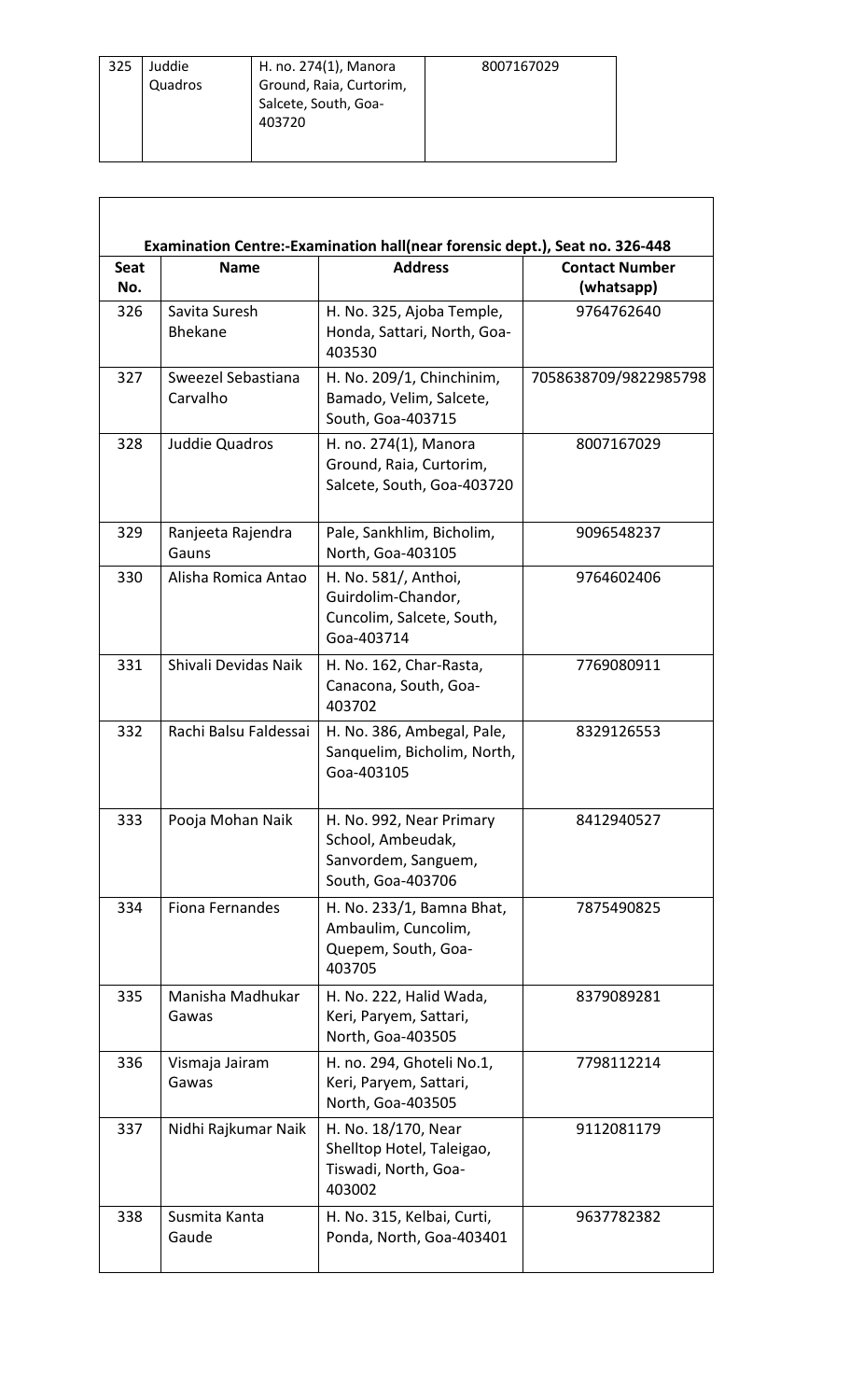| 339 | Nikita Vithu Gaude            | H. No. 347/2, Curti, Ponda,<br>South, Goa-403401                                                                                    | 9637245610            |
|-----|-------------------------------|-------------------------------------------------------------------------------------------------------------------------------------|-----------------------|
| 340 | Pracila Prakash Naik          | H. No. 16, Near Saraswati<br>Temple, Vacar, Sanguem<br>South, Goa-403704                                                            | 7391934196            |
| 341 | <b>Ekta Govind Malik</b>      | H. No. 457, Karwal Wada,<br>Kudne, Sanquelim,<br>Bicholim, North, Goa-<br>403505                                                    | 7264946730            |
| 342 | Livia Mascarenhas             | H. No. 13, Near John Bar,<br>Uguem, Sanguem, South,<br>Goa-403704                                                                   | 8806624797            |
| 343 | Meghana Gajanan<br>Hanjunkar  | H. No. 853, Gokulwadi,<br>Sanquelim, Bicholim, North,<br>Goa-403505                                                                 | 8552863358/8767991859 |
| 344 | Teja Tulshidas<br>Sangodkar   | H. No. 350, Talsai,<br>Savordem, Dharbandora,<br>South, Goa-403406                                                                  | 8208179326            |
| 345 | Sunita Sido Lambor            | H. No. 313, Bomad, Uguem,<br>Sanguem, South, Goa-<br>403704                                                                         | 7066129741            |
| 346 | Ankita Ankush<br>Dessai       | H. No. 1089, Near Govt.<br>Primary School,<br>Ghoimorad, Curchorem,<br>Quepem, South, Goa-<br>403706                                | 7350386256            |
| 347 | Prarthana Sainath<br>Godkar   | H. No. 11, Near Bharatline,<br>Bogda, Mormugao, South,<br>Goa-403803                                                                | 9527706556/7798872802 |
| 348 | Alisha Harichandra<br>Gaonkar | H. No. 267, Valdev, Kalay,<br>Curchorem, Sanguem,<br>South, Goa-403704                                                              | 8552972956            |
| 349 | Venessa Barreto               | H. No. 08, Chandrawaddo,<br>Fatorda, Salcete, South,<br>Goa-403602                                                                  | 8722363951            |
| 350 | Trupti Tukaram<br>Kotharkar   | H. No. 281/110, Near<br>Madkaikar Navachatinya<br>High school, PDA Colony,<br>Corlim, Cumbharjua,<br>Tiswadi, North, Goa-<br>403110 | 9765111023/8788522705 |
| 351 | Kishori Krishna<br>Gaonkar    | H. no. 539, Bormollem,<br>Barcem, Quepem, South,<br>Goa-403703                                                                      | 9673352863            |
| 352 | Akshada Devidas<br>Komarpant  | H. No. 67/B, Tembewada,<br>Nagorcem-Palolem,<br>Canacona, South, Goa-<br>403702                                                     | 8552892095            |
| 353 | Ashmita Balkrishna<br>Tinekar | H. no. 64/12, Murdi,<br>Khandepar, Ponda, North,<br>Goa-403401                                                                      | 7507425930            |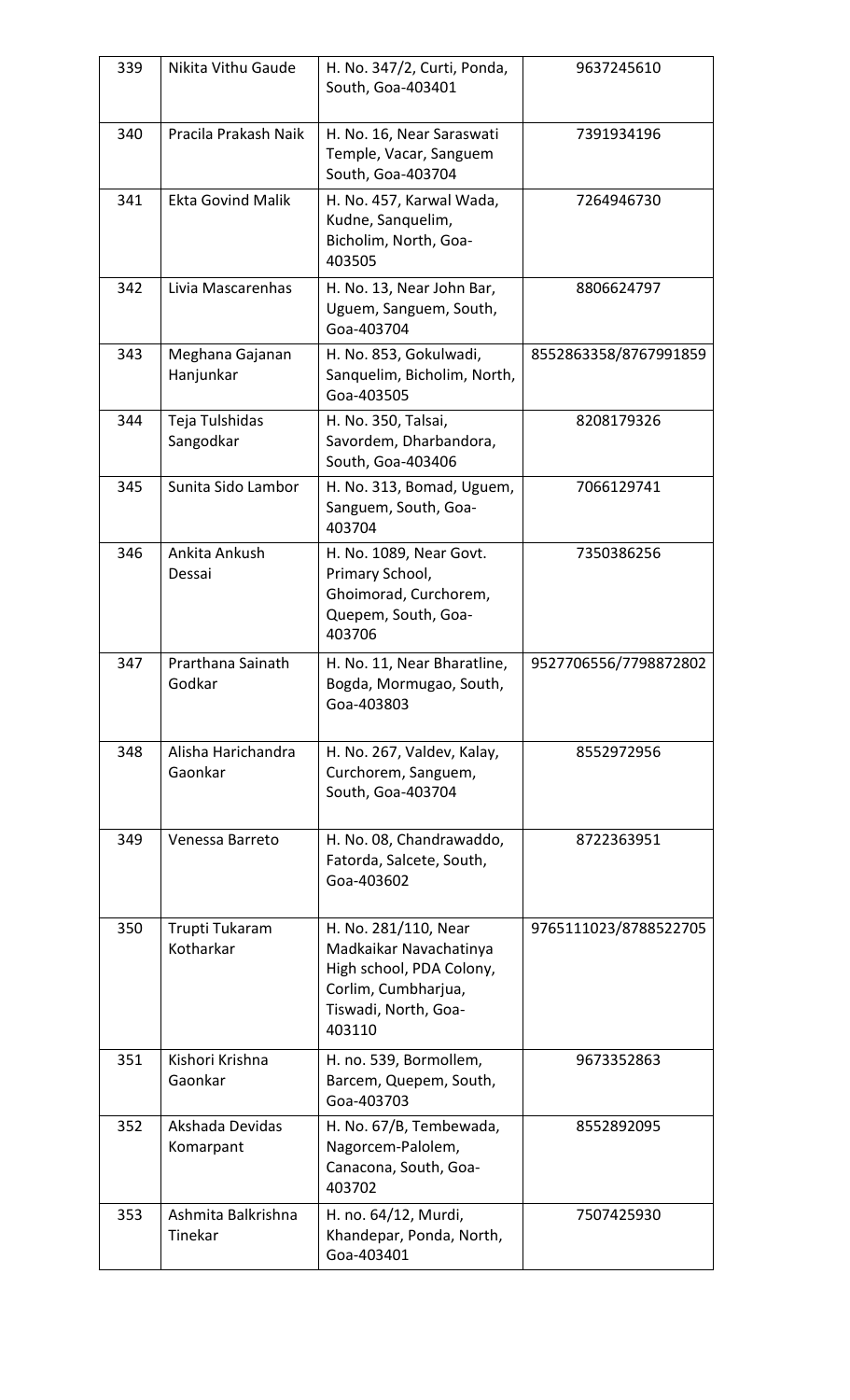| 354 | Krutika Savlo Gaude                    | H. No. N/72, Nallem, Keri,<br>Priol, Ponda, North, Goa-<br>403401                                               | 7030705466            |
|-----|----------------------------------------|-----------------------------------------------------------------------------------------------------------------|-----------------------|
| 355 | Pallavi Premanand<br>Shetye Korgaonkar | H. No. 127, Madhala Wada,<br>Bordem, Bicholim, North,<br>Goa-403504                                             | 7798961608            |
| 356 | Diksha Damodar<br>Naik                 | H. no. 187, Gaonkar Wada,<br>Tuem, Mandrem, Pernem,<br>North, Goa-403512                                        | 8888253725            |
| 357 | Samiksha Suryakant<br>Gawas            | H. No. 311/2, Massordem,<br>Valpoi, Sattari, North, Goa-<br>403506                                              | 8095854987/8767049277 |
| 358 | Samiksha Shankar<br>Toraskar           | H. no. 335, Near Bhumika<br>Temple, Deulwada, Korgao,<br>Pernem, North, Goa-<br>403512                          | 9834131707            |
| 359 | Shantaram Mangesh<br>Mandrekar         | H. No. 540, Near Canara<br>Bank, Deulwada, Corgao,<br>Pernmen, North, Goa-<br>403512                            | 7057269154/8550926021 |
| 360 | Swizel Josepha<br>Mascarenhas          | H. No. 143, Francisco<br>Pereira Ward, Utorda,<br>Nuvem, Salcete, South,<br>Goa-403713                          | 7038725643            |
| 361 | Bhagyshri Abhay<br>Desai               | H. No. 34, Near Kiru's Shop,<br>Patnem, Canacona, South,<br>Goa-403702                                          | 9764986620            |
| 362 | Viola Antonio Goes                     | H. No. 333, Zamblimol,<br>Nirankal, Shiroda, Ponda,<br>North, Goa-403401                                        | 9049715766            |
| 363 | Pooja Sidhu Kamble                     | Qtr. No. I/5, Calconda<br>Road, Margao, Salcete,<br>South, Goa-403601                                           | 8806015943/8999862107 |
| 364 | Arifa Sayed                            | H. No. 4159, Chandrawada,<br>Margao, Fatorda, Salcete,<br>South, Goa-403602                                     | 8217426208            |
| 365 | Anushka Bryna<br>Fernandes             | H. No. 558, Pajentar,<br>Cortalim, Mormugao,<br>South, Goa-403710                                               | 8668614279            |
| 366 | Swanda Falcao                          | H. No. 177, 2nd Ward, St.<br>Joao Moll, Colva, Benaulim,<br>Salcete, South, Goa-403708                          | 7767025496            |
| 367 | Adiksha Arjun<br>kasawalikar           | H. No. 190/B, Near Govt.<br>Primary School Kasawali,<br>Molem, Sanvordem,<br>Dharbandora, South, Goa-<br>403410 | 7798828092/9284773190 |
| 368 | Sonam Subhash<br>Kamble                | Volwado, Pilerne, Saligao,<br>Bardez, North, Goa-403114                                                         | 7798367220            |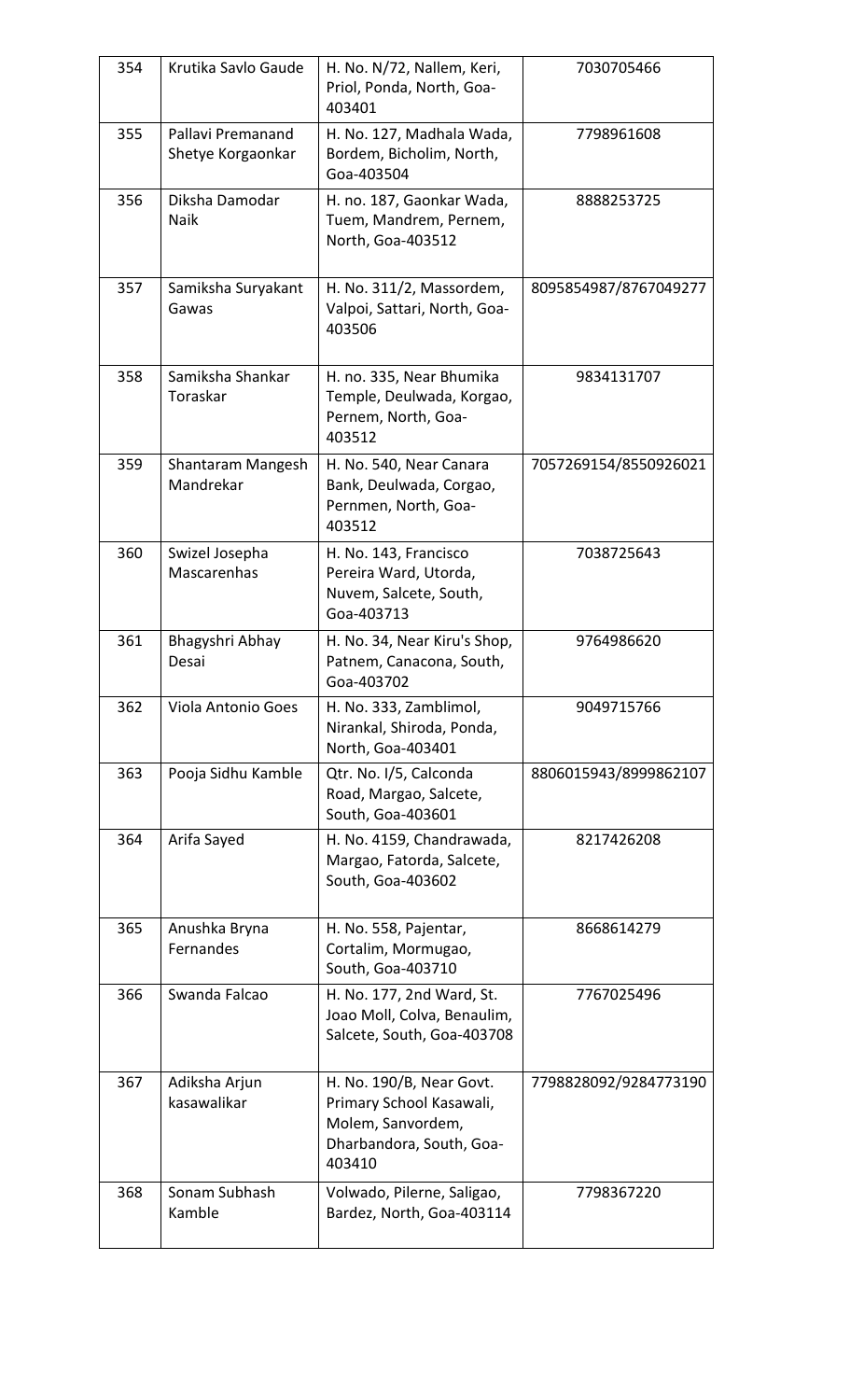| 369 | Reema Nilkanth<br>Parab           | H. No. 105, Pimpal Wada,<br>Amona, Sankhalim,<br>Bicholim, North, Goa-<br>403107          | 9763397857 |
|-----|-----------------------------------|-------------------------------------------------------------------------------------------|------------|
| 370 | Nikita Eknath Naik                | H. no. 03, Ponda, Borim,<br>Shiroda, Ponda, South,<br>Goa-403401                          | 8407930416 |
| 371 | Ankita Paresh Raut                | H. No. 534, Shirodwadi,<br>Mulgao, Bicholim, North,<br>Goa-403503                         | 9021120702 |
| 372 | Shallete Godinho                  | H. No. B-19, Badegal,<br>Panchwadi, Shiroda, Ponda,<br>North, Goa-403401                  | 7218310679 |
| 373 | Shivon Joella Dias                | H. no. 1208, Mazil Vaddo,<br>Patoleant, Benaulim,<br>Salcete, South, Goa-403716           | 9545910552 |
| 374 | Rajashree Shamba<br>Sawant        | H. No. 202, Sawantwada,<br>Mandrem, Pernem, North,<br>Goa-403527                          | 7507391498 |
| 375 | Nifa Magdalene Joao               | H. No. 67/1, Merces<br>Panchayat, Merces, Santa<br>Cruz, Tiswadi, North, Goa-<br>403005   | 7083117304 |
| 376 | Nisha Nilu Gaonkar                | H. No. 10, Kajuwada,<br>Kanibag, Morpirla,<br>Quepem, South, Goa-<br>403703               | 7666098629 |
| 377 | <b>Elcy Fernandes</b>             | H. No. 198, Pattem, Balli,<br>Cuncolim, Quepem, South,<br>Goa-403703                      | 8552989679 |
| 378 | Flosida Lourdes<br>Pereira        | H. no. 458, Gabriel Cruz<br>Ward, Utorda, Nuvem,<br>Salcete, South, Goa-403713            | 9860214446 |
| 379 | Femina Francisco<br><b>Martis</b> | H. No. 766/1, Vailankanni<br>Chapel (Ferry Road),<br>Shiroda, Ponda, North,<br>Goa-403103 | 7066976903 |
| 380 | Yadnya Yeshwant<br>Dalvi          | H. No. 40, Bella Vista,<br>Corlim, Cumbharjuem,<br>Tiswadi, North, Goa-<br>403110         | 8805646159 |
| 381 | Savita Bhago Rekdo                | 95/1, Bharip Wada, Collem,<br>Dharbandora, South Goa                                      | 7507792357 |
| 382 | Shruti Rohidas<br>Kundaikar       | C-20/20, Nagali, Taleigao,<br>Tiswadi, North Goa                                          | 8381046727 |
| 383 | Navina Vijay Pereira              | B-6/4, Police Quarters,<br>Bogda, Vasco, Murmugao<br>South Goa                            | 9765508506 |
| 384 | Krupa Durganand<br>Khandekar      | 537, Pongiwal Kakoda,<br>Curchorem, Quepem,<br>South Goa                                  | 7262072976 |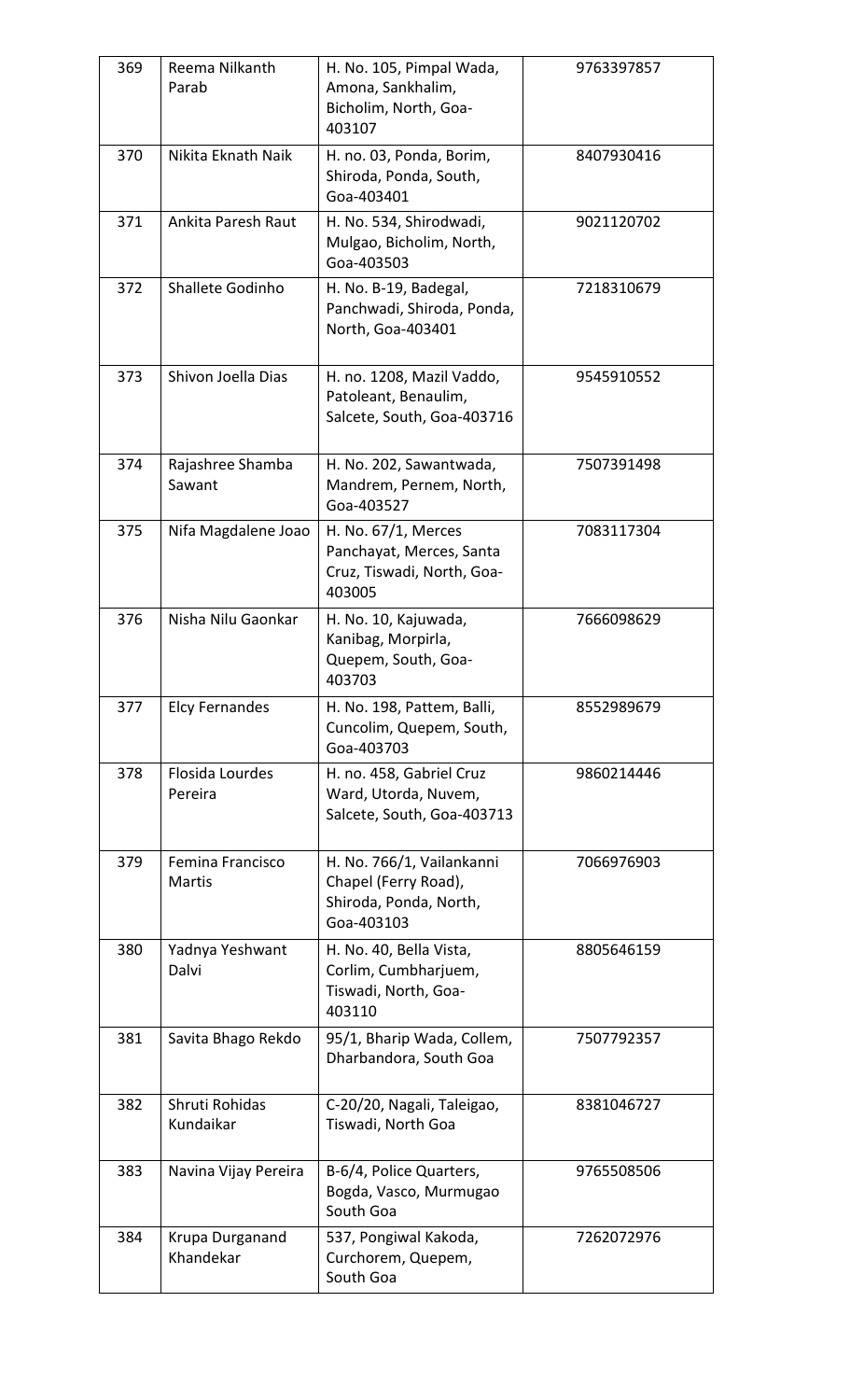| 385 | Vinanti Vithal Gurav           | 27/B, Khamamol,<br>Curchorem, Quepem,<br>South-Goa                       | 7719965741 |
|-----|--------------------------------|--------------------------------------------------------------------------|------------|
| 386 | Akshata Devidas<br>Manglurkar  | 111, Sada, Vasco,<br>Murmugao, South Goa                                 | 8208273198 |
| 387 | Maniksha Anand<br>Adel         | 14, Maad Bansai,<br>Curchorem, Quepem,<br>South Goa                      | 7719031340 |
| 388 | Anisha Apa Faras               | 56, Gadacha wada, Querim,<br>Pernem, North-Goa.                          | 9588670532 |
| 389 | Sapna Basant Shinde            | 405, Vaddem Lake, Vasco,<br>Murmugao, South Goa.                         | 9764288253 |
| 390 | Akshada Anand<br>Kundaikar     | 216/1, Bhakra Wada,<br>Diwar, Tiswadi, North Goa                         | 9923947603 |
| 391 | Arati Namdev Majik             | 56, Near Sateri Devasthan,<br>Ghoteli No. 2, Keri, Sattari,<br>North Goa | 7745840637 |
| 392 | Sukanti Bomo<br>Yemkar         | 06, Gawli wada Vaddem,<br>Sanguem, South Goa.                            | 7588496109 |
| 393 | Sangeeta Krishan<br>Zoro       | 17, Fulamol Karvem, Gaon<br>Dopngrim, Canacona, South<br>Goa             | 9404296797 |
| 394 | Kirti Raghuvir Gaude           | 1491, Aksan Wado,<br>Marcaim, Ponda, North<br>Goa. 403404                | 7875443497 |
| 395 | Sanket Sunil Sinari            | 177, Kalamwada, Amona<br>Bicholim, North-Goa.<br>403107                  | 7507800948 |
| 396 | Sneha Sudam<br>Arondekar       | 50/2, Kelbai wada, Mayem,<br>Bicholim, North Goa.<br>403504              | 7499730397 |
| 397 | Anisha Premanad<br>Dessai      | 445, Voile Agonda, Agonda,<br>Canacona, South Goa.<br>403702             | 7066544184 |
| 398 | Manasi Shamu Naik              | 106/7, Chodankar Nagar,<br>Honda, Sattari, North Goa<br>403530           | 9764816660 |
| 399 | Jyosna Madhu<br>Gawade         | 66, Vante, Madai, Sattari,<br>North Goa 403506                           | 8208549237 |
| 400 | Ashwini Mhablu<br>Gaonkar      | 60/A, Shishegal, Paingin,<br>Canacon, South Goa<br>403702                | 7083054438 |
| 401 | Laxmi Suhas Naik               | 216, Desai Wada, Thane,<br>Sattari, North Goa. 403506                    | 9421576897 |
| 402 | Pratibha Deepak<br>Zambaulikar | 113, Santissmad Waddo,<br>Taleigao, Tiswadi Goa.<br>403002               | 8007161841 |
| 403 | Agnes Oliveira                 | 44, Deumoll, Sirvoi,<br>Quepem, South Goa.<br>403705                     | 8412944927 |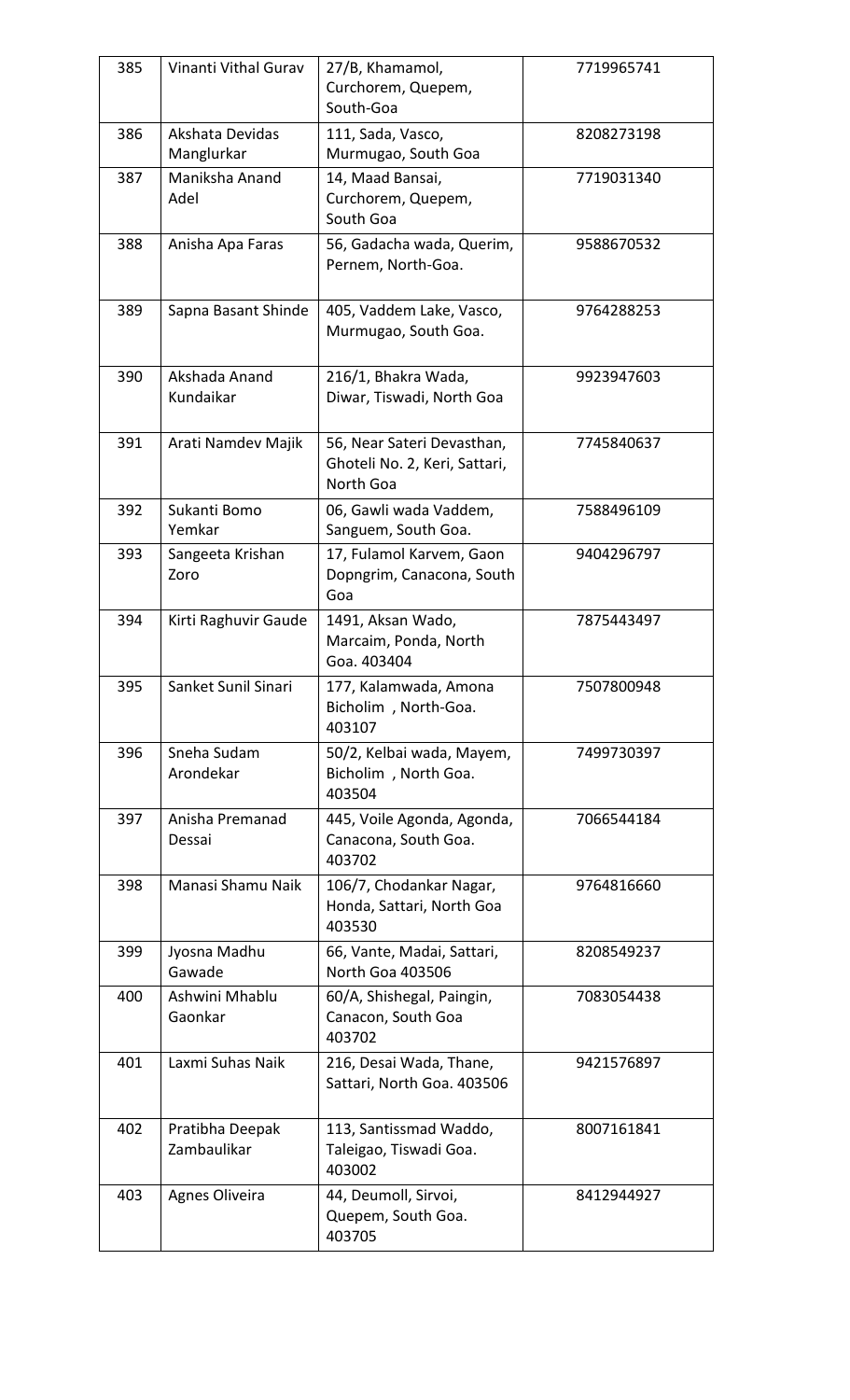| 404 | Prashil Prabhakar<br>Naik              | 11, Matiyewada, Borim,<br>Ponda, South Goa. 403401                              | 9145060674                |
|-----|----------------------------------------|---------------------------------------------------------------------------------|---------------------------|
| 405 | Shweta Namdev<br>Naik                  | 297, Tembwada, Hassapur,<br>Pernem, North Goa.<br>403512                        | 7888103426/<br>9373395702 |
| 406 | Snehal Durgesh<br>Vaddar               | 191, Mastimal, Canacona,<br>South Goa. 403702                                   | 9764264102                |
| 407 | <b>Balisa Pinto</b>                    | F.No. AD-1, Near Vishant<br>Theatre, Aquem, Salcete<br>South Goa. 403601        | 9673592840                |
| 408 | Karishma Vasant<br>Devidas             | 21, Mudkud, Agonda,<br>Canacona South-Goa.<br>403702                            | 8698271635                |
| 409 | Delisha D'Costa                        | 109, Vizor Panchwadi,<br>Ponda, North Goa. 403706                               | 7875949386                |
| 410 | Priyanka Premnand<br>Velip             | 272, Shristhal, Nuvem,<br>Canacona, South Goa.<br>403702                        | 9764236303                |
| 411 | Ravina Rohidas<br>Prabhu               | H.No. E-17, Gaonkar Wada,<br>Savoi Verem, Vaghurme,<br>Ponda, North Goa. 403401 | 7057938228                |
| 412 | Sulaksha Raghu<br>Jangli               | 115, Khamamol Dudal,<br>Kalay, Sanguem South Goa<br>403704                      | 8806955198                |
| 413 | Swejal Govind Gad                      | 6, Desai wada, Pirna,<br>Bardea North Goa. 403513                               | 8600984960                |
| 414 | Apsina Banu<br>Kassimsab<br>Giddunawar | H.No. 110, Chimbel,<br>Tiswadi, North-Goa.<br>403006                            | 7338608201/<br>8806901924 |
| 415 | Kajal Krishan Parwar                   | 1098, c/o Govt. High<br>School, Kundaim, Ponda,<br>North Goa. 403115            | 9980599396                |
| 416 | Sarwa Shanu<br>Agondekar               | 579, Karashir Moll, Agonda,<br>Canacona, South Goa<br>403702                    | 8390817140                |
| 417 | Eshwari Suresh<br>Majik                | 155/1, Ghoteli No. 2,<br>Temwada, Keri, Sattari,<br>North Goa. 403505           | 7350033108/<br>7507449113 |
| 418 | Namita Sudhakar<br>Velip               | 228/2, Bharsa,<br>Gaondongrim, Canacona,<br>South Goa. 403702                   | 7798936076                |
| 419 | Dianicia Roicy<br>Fernandes            | 472, Deussa Deao,<br>Quepem, South Goa.<br>403705                               | 7030610138                |
| 420 | Krutika Savlo Gaude                    | N/72, Nallem, Keri, Ponda<br>North Goa. 403401                                  | 7030705466                |
| 421 | Pratiksha Prakash<br>Desai             | 306, Wadakade, Honda,<br>Sattari, North Goa. 403530                             | 8308323834                |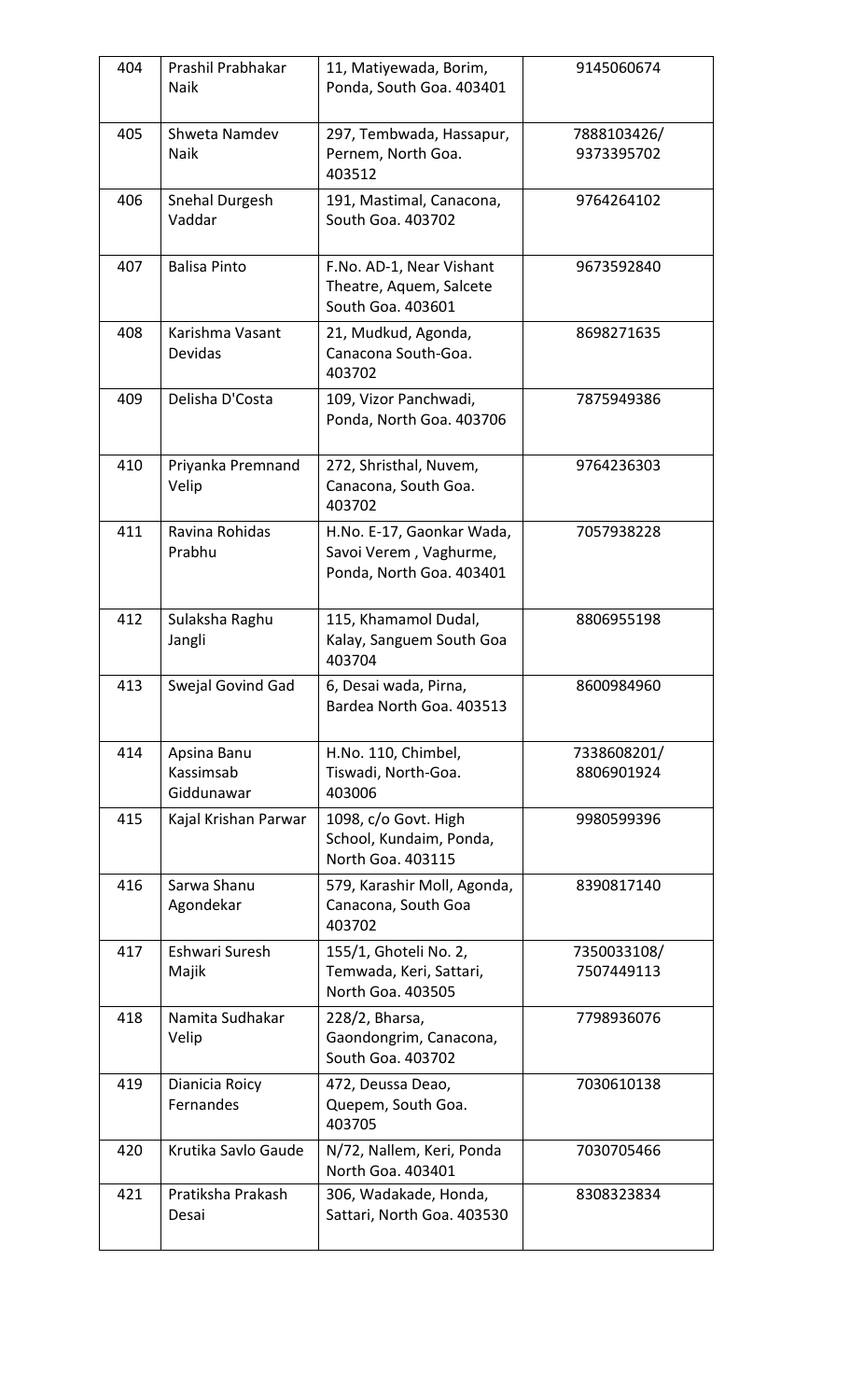| 422 | Megha Maruti<br>Arasingeri    | 42/2, Voldev, Kalay,<br>Sanguem, South Goa.<br>403704                        | 7507724017                |
|-----|-------------------------------|------------------------------------------------------------------------------|---------------------------|
| 423 | Fetilda Fernandes             | 522, Peddem, Loliem,<br>Canacona, South Goa.<br>403728                       | 8600314340                |
| 424 | Suraj Mono Velip              | H.No. 23, Khotigao,<br>Canacona, South Goa.<br>403702                        | 7218383992                |
| 425 | Dikshita Shantaram<br>Gaonkar | 10/A, Murmune, Guleli,<br>Sattari, North-Goa. 403506                         | 7447674484                |
| 426 | Kripa Mathew                  | D-305, Satt Adhar Complex,<br>Karaswada, Bardez, North<br>Goa. 403526        | 7798438642                |
| 427 | Priyanka Pandurang<br>Naik    | 306, Near Ravalnath<br>Temple, Kuncoliem, Ponda,<br>North Goa 403404         | 7066935229/<br>9823475719 |
| 428 | Sweta Pramod Naik             | 05, Pershuram Nagar,<br>Bandora, Ponda, South<br>Goa. 403401                 | 9552612569                |
| 429 | Rupali Popat Gaude            | 05, Near Veling Bridge,<br>Mardol, Ponda, North-Goa.<br>403404               | 8412870097                |
| 430 | Stephanie Lavina<br>Antao     | 75/A, Pockvaddo,<br>Betalbhatim, Salcete, North<br>Goa. 403713               | 9604201164                |
| 431 | Tanya Andrea<br>Cardozo       | T2, Aquem, Margao,<br>Salcette, South Goa.<br>403601                         | 9765625097                |
| 432 | Komal Shriram Naik            | 432/44, Ghanemorod,<br>Xeldem, Quepem, South<br>Goa. 403705                  | 7776082589                |
| 433 | Sabina bi Daud<br>Nishandar   | 305, Chauthurawada Keri,<br>Sattari, North Goa. 403505                       | 9552166274                |
| 434 | Rajesh Rama Velip             | 235/2, Asali, Shristhal,<br>Canacona, South Goa.<br>403702                   | 7083454210                |
| 435 | Kusnuma Khan                  | 33, Near Jama Masjid,<br>Sanguem, South Goa.<br>403704                       | 7972802185                |
| 436 | Sneha Govind Naik             | CUG-8, Dhanashree Ellite<br>Vaddem, Vasco,<br>Mormugao, South Goa.<br>403802 | 8806915047                |
| 437 | Shruti Sanjay Ghode           | 52, Mangul, Pequeno,<br>Salcette, South Goa 403601                           | 7720981707                |
| 438 | Sweeta Mahesh<br>Parsekar     | 174/N, Peddem, Mapusa,<br>North Goa. 403.507                                 | 7507480333                |
| 439 | Samrudhi Shantaram<br>Naik    | 01, Naikwada, Torsem,<br>Pernem, North Goa.<br>403512                        | 8806435987                |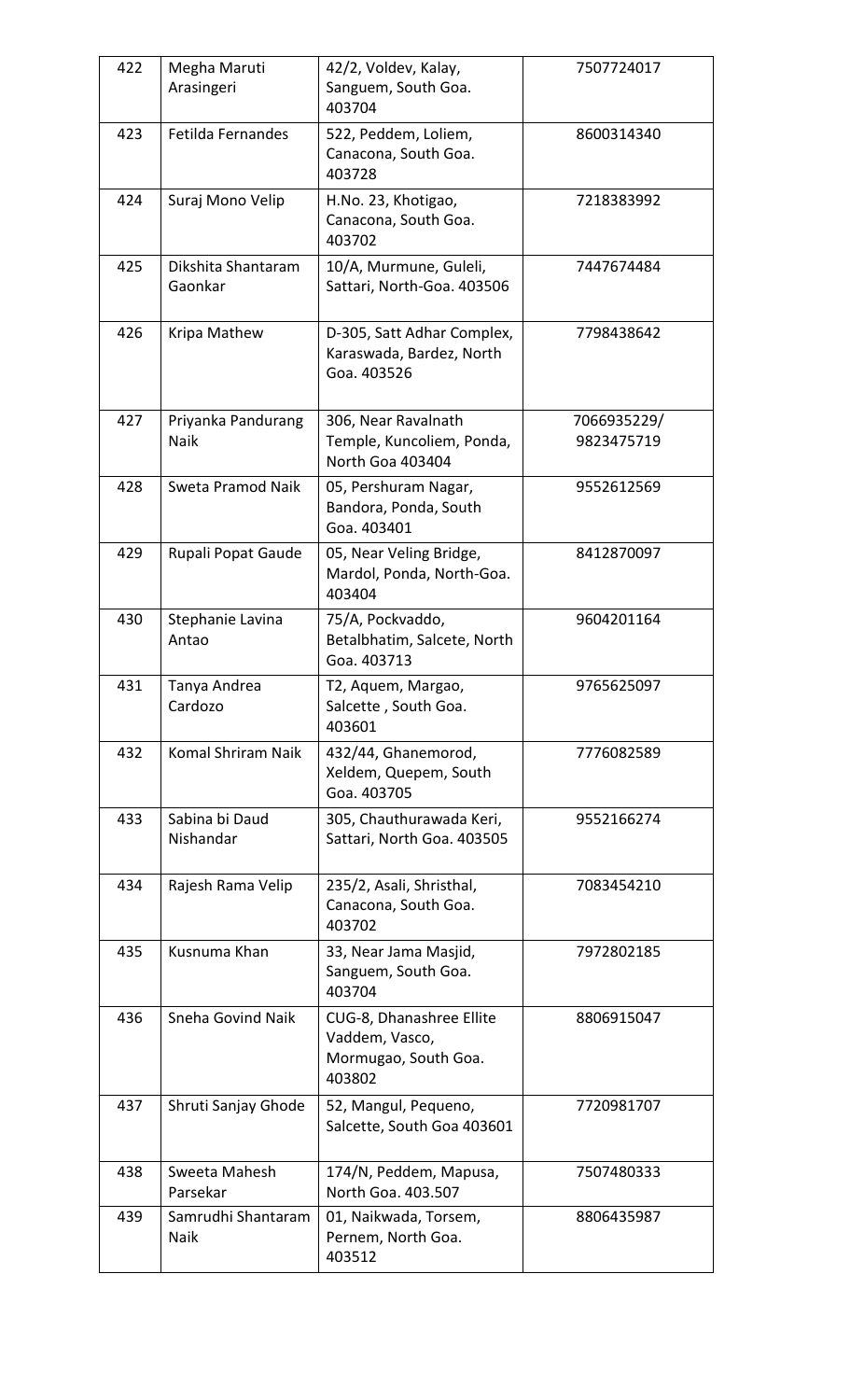| 440 | Kunda Bomo Shelke               | 244/1, Palaskata, Mollem,<br>Dharbandora, South Goa.<br>403410                     | 9049876220                |
|-----|---------------------------------|------------------------------------------------------------------------------------|---------------------------|
| 441 | Valancy Melfa Alisha<br>D'costa | 2166, Vaszangal, Shiroda,<br>Ponda, North Goa. 403706                              | 9370363190                |
| 442 | Sabita Savalo Naik              | 169/9, Opp. CMM Factory<br>3rd GATE, Curti, Ponda,<br>South Goa. 403401            | 7218176277                |
| 443 | Nikita Tukaram<br>Pednekar      | 1630/2, Britannia House,<br>Porvorim, Bardez, North<br>Goa. 403521                 | 7020390228                |
| 444 | Kavita Naryan Gawas             | 04, Chowgule Colony, Pale,<br>Bicholim, North Goa.<br>403105                       | 8411861422                |
| 445 | Divya Talwar                    | 116, Dando Waddo,<br>Caranzalem, Tiswadi North<br>Goa. 403002                      | 8999915113                |
| 446 | Vinita Dilipsingh<br>Rane       | 20, Near Check Post,<br>Latambercem, Goa<br>Dodamarg, Bicholim<br>North Goa 403503 | 7507796701                |
| 447 | Vicky Lobo                      | 809/3-B, St. Agostinho<br>ward, Santa Cruz, Tiswadi,<br>North Goa. 403005          | 9742350269/<br>9822588313 |
| 448 | Swati Vasu Shirodkar            | 310/A, Canturlim, Curca,<br>Tiswadi, North Goa. 403108                             | 9011333581                |

| <b>Seat</b><br>No. | <b>Name</b>    | <b>Address</b>              | <b>Contact Number (whatsapp)</b> |
|--------------------|----------------|-----------------------------|----------------------------------|
| 449                | Siddhi Damodar | 54/4, Near HP gas godown    | 8390762311                       |
|                    | Seimpurusker   | Matwem, South Goa.          |                                  |
|                    |                | 403711                      |                                  |
| 450                | Rima Colaco    | 22/A/1, Tolleaband,         | 8408876081                       |
|                    |                | Davorlim, Salcette, South   |                                  |
|                    |                | Goa. 403707                 |                                  |
| 451                | Nadya Betsy    | 22/A, Thond vaddo,          | 9637510175                       |
|                    | Antao          | Betalbatim, Salcette, South |                                  |
|                    |                | Goa. 403713                 |                                  |
| 452                | Samiksha Babai | 751, Mahal Wada,            | 9168789847                       |
|                    | Velip          | Poinguinim, Canacona,       |                                  |
|                    |                | South Goa. 403702           |                                  |
| 453                | Evica Sweta    | 222/A, Socovaddo,           | 8806238248                       |
|                    | D'Silva        | Ambelim, Salcette, South    |                                  |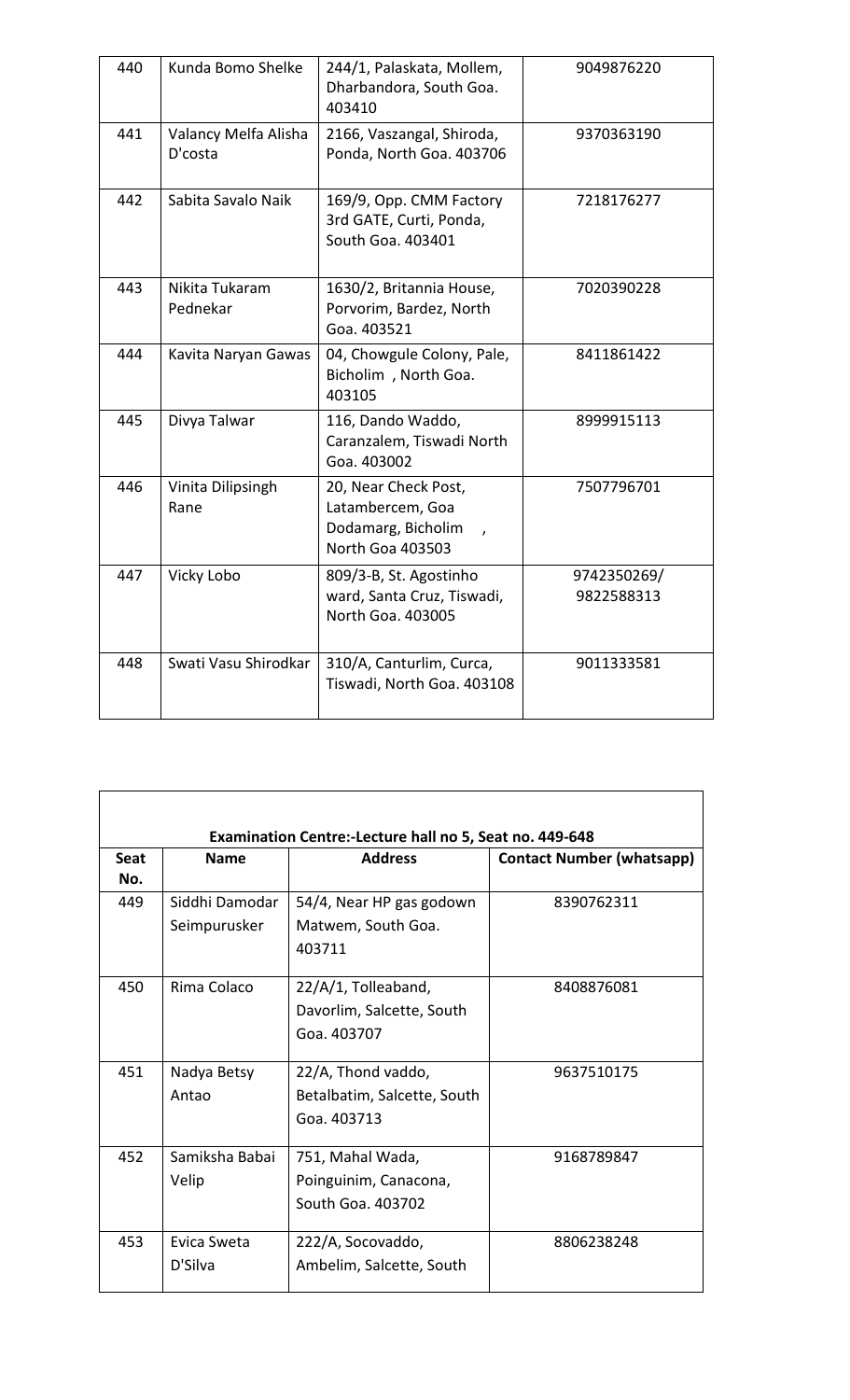|     |                                    | Goa. 403701                                                                                        |                       |
|-----|------------------------------------|----------------------------------------------------------------------------------------------------|-----------------------|
| 454 | Akansha Uttam<br>Kuttiker          | 698, Usgao, Pal Wada,<br>Usgao, Ponda, North Goa.<br>403406                                        | 9673713873            |
| 455 | Vishranti Vishnu<br>Shetye         | 296/1, Sangao Wado,<br>Ozari, Pernem, North Goa.<br>403513                                         | 9545749296/8459891742 |
| 456 | Alexandria<br>Rebello              | 119/3, Nagmoddem, Nr.<br>Kalyan Fridge Repaining<br>Shops, Navelim, Salcette,<br>South Goa. 403707 | 8830893568            |
| 457 | Shriya Babuso<br>Pagi              | 141, Patnem, Colomb,<br>Canacona, South Goa.<br>403702                                             | 9764471862            |
| 458 | Simran Aurora<br>D'Silva           | 81/1, Velvaddo,<br>Quelossim, Cortalim,<br>Mormugao, South Goa.<br>403710                          | 7507405185/7887487120 |
| 459 | Pragati Bablo<br>Gaonkar           | 35, Ganesh Temple,<br>Dhavem, Sattari, North<br>Goa. 403506                                        | 8275305653            |
| 460 | Diksha Vithu<br>Kavlekar           | 166, Betul, Quepem, South<br>Goa.                                                                  | 8605292961            |
| 461 | Karishma<br><b>Bhaskar Gawde</b>   | Gawanth Wada,<br>Kumbharjua, Tiswadi,<br>North Goa. 403107                                         | 8208891140            |
| 462 | Sweta Shanu<br>Gawas               | Tisk, Pilliem, Dharbandora,<br>South Goa. 403406                                                   | 8806791480            |
| 463 | Gauravi Ram<br>Khedekar            | 847, Khedem, Priol, Ponda,<br>North Goaa. 403404                                                   | 9689780767            |
| 464 | Bindiya<br>Vasudev<br>Sawant       | 69, Nr. Brahmani Temple,<br>Kopardem, Sattari, North<br>Goa. 403506                                | 9421084873/9307556491 |
| 465 | Swati Shaba<br>Gawas               | 53, Near Satari Temple,<br>Zarme Sattari, North Goa.<br>403506                                     | 7829296561/8999602450 |
| 466 | Shayan<br>Chandrakant<br>Parwadkar | 06, Charaune, Sattari,<br>North Goa. 403506                                                        | 9356438952            |
| 467 | Rukhsar Aslam<br>Sayed             | 75, Kegdicotto, Cuncolim,<br>Salcette, South Goa.<br>403703                                        | 9765334668            |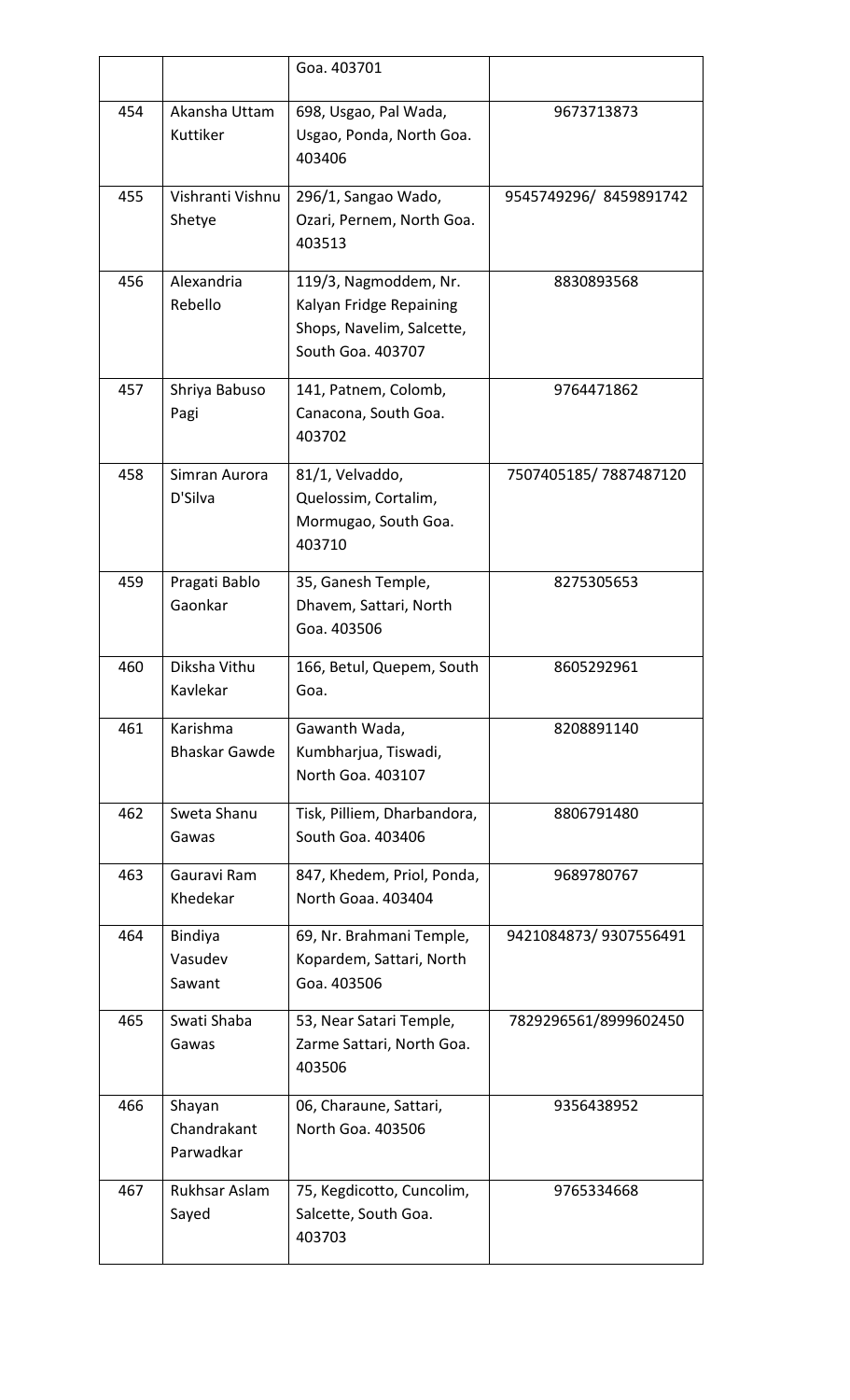| 468 | Ayasha Ashok<br>Naik            | 1775, Tari Wada, Ponda,<br>North Goa. 403103                    | 9850778909            |
|-----|---------------------------------|-----------------------------------------------------------------|-----------------------|
| 469 | Jovita Mendes                   | 24, Dongrim Sacette, South<br>Goa. 403713                       | 8888346506            |
| 470 | Anita Bomo<br>Zangle            | 275, Dhangarwada, Sattari,<br>North Goa. 403530                 | 9172492964            |
| 471 | Amita Jano<br>Kharwat           | 241, Sawant Wada,<br>Mollem, Dharbandora,<br>South Goa. 403410  | 9373109716            |
| 472 | Nicasia Milconia<br>Carvalho    | 205/C, Daguavalle Baixo,<br>Salcette, South Goa.<br>403709      | 8421683322            |
| 473 | Kranti Shrikant<br>Surleker     | 869/7, Pandagal, Ponda<br>North Goa. 403103                     | 7769981080/9921757274 |
| 474 | Shamta<br>Shamsunder<br>Parab   | 593/1, Parab Wadda,<br>Bicholim, North Goa.<br>403505           | 7875028099            |
| 475 | Vishaka<br>Mahadev<br>Gaude     | N-34, Nallem, Querim,<br>Ponda, North Goa. 403401               | 7507561519            |
| 476 | Nikita<br>Laxmikant<br>Pansekar | 69, Vaghurem, Sattari,<br>North Goa. 403530                     | 9168830414            |
| 477 | Greyno Credfil<br>Menezes       | S-1, Saindhu Raghav,<br>Ribandar, Tiswadi, North<br>Goa. 403006 | 8554049390            |
| 478 | Rajani Laxman<br>Sutar          | 167/A, Padamoll, Shirvoi,<br>Quepem, South Goa.<br>403705       | 7406613124            |
| 479 | <b>Felcy Fernandes</b>          | 130/1, Jgramol, Deao,<br>Quepem, South Goa<br>403705            | 9637870862            |
| 480 | Queency<br>Fernandes            | 306, Margao, Dovendem,<br>Salcette, South Goa.<br>403602        | 9591577994            |
| 481 | Niba Nilkant<br>Velip           | 259, Karegal, Khola,<br>Canacona, South Goa,=.<br>403702        | 7721817401            |
| 482 | Shital Monahar<br>Gawade        | 28/3, Golali, Sattari, North<br>Goa. 403506                     | 8275259234            |
| 483 | Diksha<br>Yashwant<br>Palkar    | 159, Madla Wadda, Salem,<br>Bicholim, North Goa.<br>403503      | 9146336886            |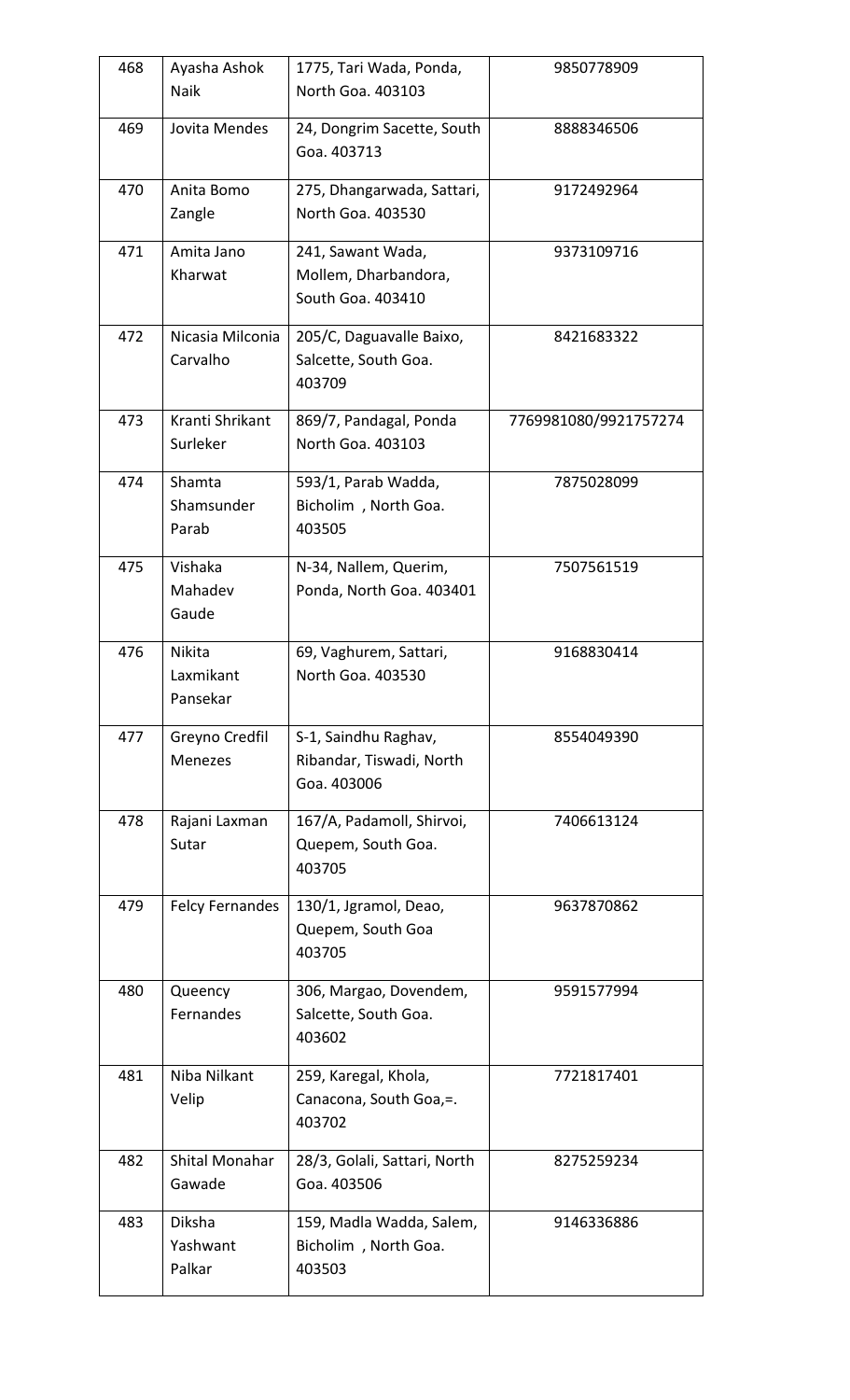| 484 | Deeksha Vilas<br>Gaude            | Sy. No. 114/4, 2nd Ward,<br>Colva, Salcette, South Goa.<br>403708                       | 9623558551 |
|-----|-----------------------------------|-----------------------------------------------------------------------------------------|------------|
| 485 | Princy Calvalho                   | 401, Devlamol, Uguem,<br>Sanguem, South Goa.<br>403704                                  | 9850165336 |
| 486 | Flita Rodrigues                   | 433, Nagao, Sonarvaddo,<br>Sacette, South Goa.<br>403722                                | 9673209156 |
| 487 | Dikshita Anil<br>Gaunkar          | 417/B, Mainewada,<br>Nirankal, Ponda, South<br>Goa 403401                               | 9545324053 |
| 488 | Santoshi Datta<br>Naik            | 09, Matiye Wada,<br>Borim, Ponda South Goa.<br>403401                                   | 9145061630 |
| 489 | Anchita Rohidas<br>Naik           | 32, Gaonkar Wada, Padeli,<br>Sattari, Noprth Goa.<br>403506                             | 9405910834 |
| 490 | Nikita Nagesh<br>Naik             | 1345, Usgao, Marvasada,<br>Ponda, North Goa. 403406                                     | 7414904878 |
| 491 | Aishwarya<br>Ramnath<br>Komarpant | 182, Kindalbag Tarir,<br>Nagorcem Palolem,<br>Canacona, South Goa.<br>403702            | 8007886716 |
| 492 | Diksha Keshav<br>Gaude            | 1242, Near Mallika Arjun<br>Temple, Askhan Wada,<br>Madkai, Ponda, North Goa.<br>403404 | 9011295331 |
| 493 | Mangisha<br><b>Jaising Naik</b>   | 877, Swchembhat,<br>Cumbharjua, Tiwadi, North<br>Goa. 403107                            | 9763498075 |
| 494 | Anjum<br>Husensab<br>Malakbai     | 216, Eugine Waddo,<br>Caranzalem, Tiswadi,<br>North Goa. 403002                         | 8605477886 |
| 495 | Varsha Achyut<br>Dhulapkar        | 363/4, Dhulapi, Corlim,<br>Tiswadi, North Goa.<br>403110                                | 7262057215 |
| 496 | Rajat Prakash<br>Gaonkar          | 876, Vagol, Codli,<br>Dharbandora, South Goa.<br>403706                                 | 9168816115 |
| 497 | Alisha Umesh<br>Jambotkar         | 848/1, Varchavadda,<br>Gauthan, Sakhalim,<br>Bicholim, North Goa.<br>403505             | 9168397952 |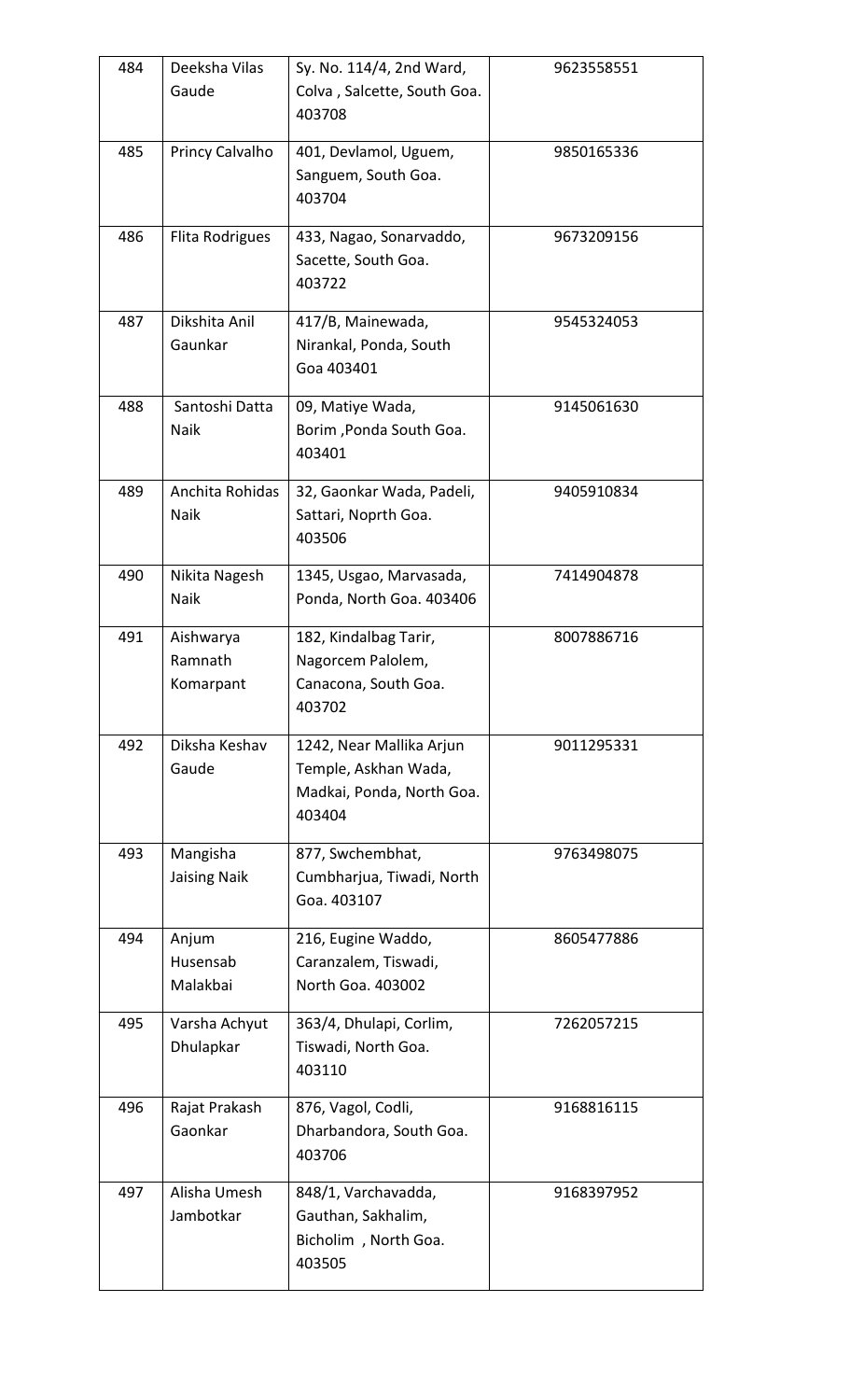| 498 | Prajakta<br>Ramesh Gaude         | S-141, Satordem, Querim,<br>Ponda, North Goa. 403401                   | 9022485958            |
|-----|----------------------------------|------------------------------------------------------------------------|-----------------------|
| 499 | Archana Omu<br>Kunkolkar         | 324, Near. Mahalaxmi<br>Temple, Tivrem, Ponda,<br>North Goa. 403107    | 9834101745            |
| 500 | Neha<br>Dnyaneshwar<br>Gawde     | 28, Panshrm, Sattari, North<br>Goa. 403530                             | 7378759607            |
| 501 | Sanjana<br><b>Premnand Naik</b>  | 09, Nr. Govt. Primary<br>School, Khorlim, Mapusa,<br>North Goa. 403507 | 8208152767            |
| 502 | Amita Mukund<br>Pilyekar         | 404, Dhat wada, Vantem,<br>Sattari, North Goa. 403530                  | 7030605806            |
| 503 | <b>Belvita Murel</b><br>Sequeira | 892/B, Cormugal,<br>Curtorim, Salcette, South<br>Goa,. 403709          | 7038194820/9881280924 |
| 504 | Joyela Rosseta<br>Fernandes      | 1466/A, Sonvonxem,<br>Curtorim, Salcette, South<br>Goa 403709          | 8975605693/9822066342 |
| 505 | Gayatri<br>Surendra<br>Narvekar  | 189, Deulwada, Paliem,<br>Pernem, North Goa.<br>403524                 | 8007130351            |
| 506 | Ankita Ashok<br>Gadkar           | 117, Tisk Sanvordem,<br>Sanguem, South Goa.<br>403706                  | 8552986389            |
| 507 | Asma Gilani<br>Makandar          | 55, Near Kapileshwar<br>Temple, Dhavli, Ponda,<br>South Goa. 403401    | 8767948489            |
| 508 | Shimona<br>Oliveira              | 173/B, Padribhat, Sao Jose<br>De Areal, Salcette, South<br>Goa. 403709 | 8411943190            |
| 509 | Kiran Krishna<br>Shirodkar       | 92, Deul bhATWADDI,<br>Mayem, Bicholim, North<br>Goa. 403504           | 7972842814            |
| 510 | Kalpita Krishna<br>Satarkar      | 1519/1, Magil Wada, Priol,<br>Ponda, South Goa. 403404                 | 9765375920            |
| 511 | Bhagyashree<br>Yashwant<br>Gaude | 128/37, Tamba Colony,<br>Curca, Tiswadi, North Goa.<br>403108          | 8412882790/9545594074 |
| 512 | <b>Lissy Fernandes</b>           | 911, Carabhat, Chorao<br>Ilhas, Tiswadi, North Goa.<br>403502          | 7776803177            |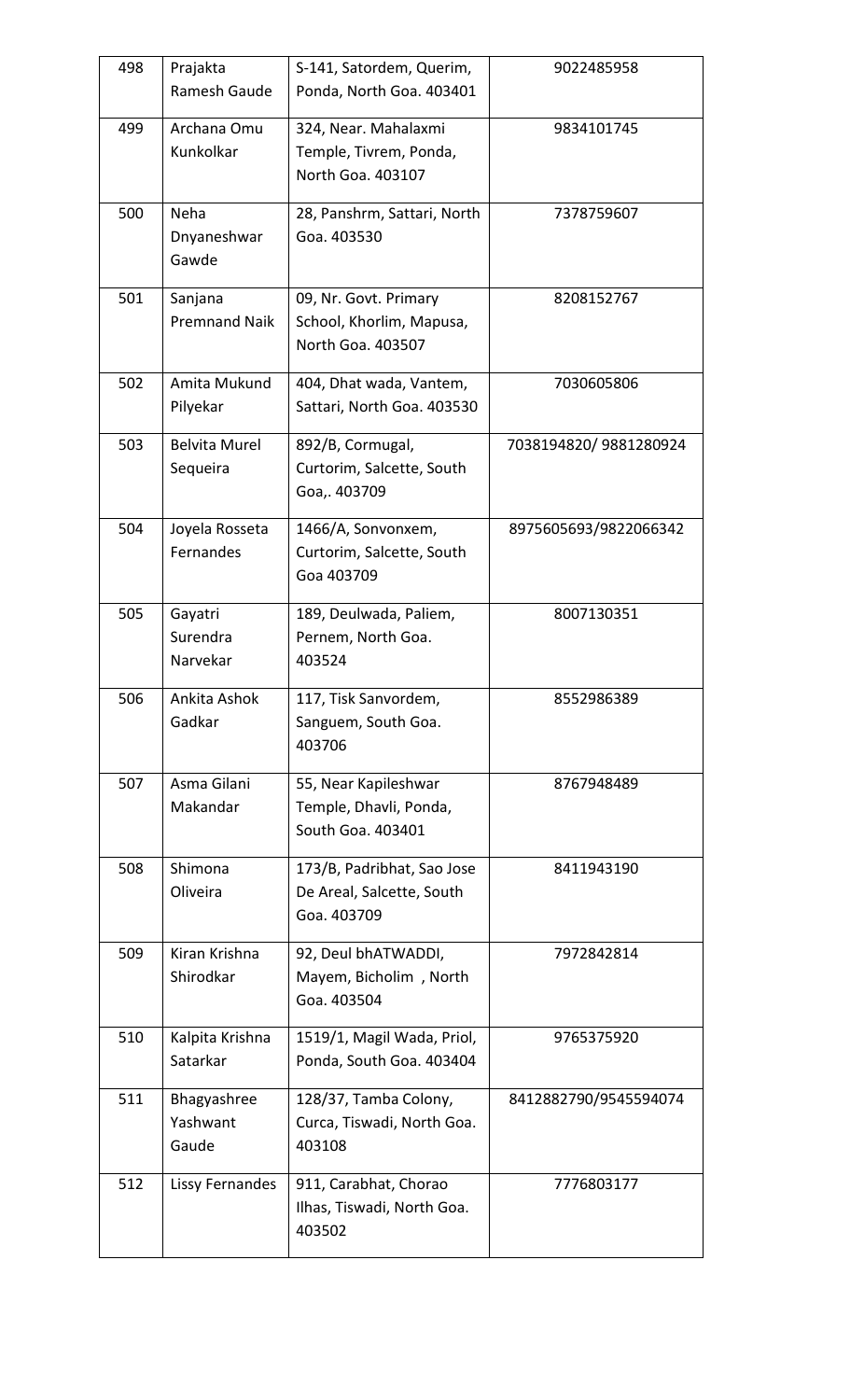| 513 | Seema<br>Shamsundar<br>Gawas       | 271/1, Massordem,<br>Valkpoi, Sattari, North Goa.<br>403506                | 7498651535 |
|-----|------------------------------------|----------------------------------------------------------------------------|------------|
| 514 | Vedashree<br>Santosh Tilve         | 1017, Nr. Nagesh Temple,<br>Nageshi, Ponda, South<br>Goa. 403401           | 8390688841 |
| 515 | Darshana<br>Eknath<br>Kalangutkar  | 18E/8, Olaulim, Pomburba,<br>Bardez, North Goa. 403523                     | 9764923936 |
| 516 | Adlyn<br>Conception<br>Mascarenhas | 2/167A/C, Lavinia Appt. C-<br>001, Calangute, Bardez,<br>North Goa, 403516 | 9763001676 |
| 517 | Shweta Shankar<br>Patil            | 328, Gaowankar Wada,<br>Honda, Sattari, North Goa.<br>403530               | 9970005595 |
| 518 | Satyam<br>Pandiranath<br>Usgaokar  | 150, Meditembi, Usgao,<br>Ponda, North Goa, 403406                         | 7264085056 |
| 519 | Rasika<br>Ramchandra<br>Majik      | 213, Majik Wada, Poriem,<br>Sattari, North Goa. 403505                     | 9370046354 |
| 520 | Francisca<br>Ramona<br>Sequira     | 248, Preimeiro vaddo,<br>Corjuem, Bardez, North<br>Goa,. 403508            | 9921590770 |
| 521 | Gautami<br><b>Gautam Gauns</b>     | 37/3, Durigwada, Navelim,<br>Bicholim, North Goa.<br>403505                | 9765321865 |
| 522 | Pratija Tulsidas<br>Gaonkar        | 135, Nr. Madhav Temple,<br>Agapur, Ponda, North Goa.<br>403401             | 7397946541 |
| 523 | Melisa Borges                      | 63, Povach, Nuvem,<br>Salcetet, South Goa.<br>403601                       | 7796145195 |
| 524 | Sneha Subhash<br>Tate              | 110/a, Nr. Govt. High<br>School, Buipal, Sattari,<br>North Goa. 403530     | 9325864702 |
| 525 | Harshada<br><b>Anand Naik</b>      | 1363/3, Dutale, Marcaim,<br>Oanda, South Goa. 403404                       | 7709099581 |
| 526 | Sonia Saba<br>Shirvoikar           | 270, Gudi, Salcete, South<br>Goa. 403705                                   | 9764767417 |
| 527 | Freeda<br>Fernandes                | 115/A, Curpem, Salcette,<br>South Goa. 403705                              | 7447600629 |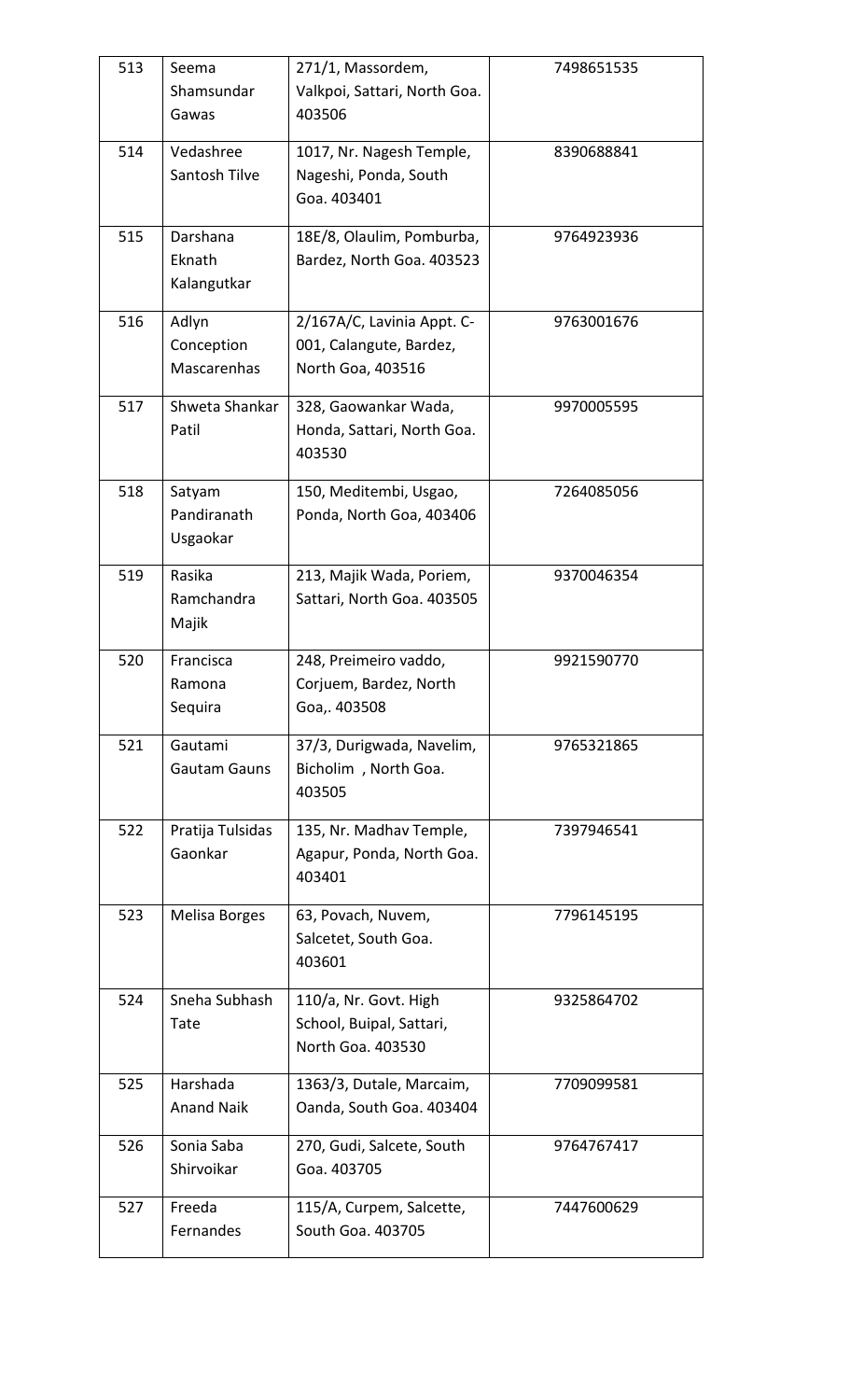| 528 | Mrunali Murali                      | 23, Posta Wadda, Betul,                                                                               | 7083223624            |
|-----|-------------------------------------|-------------------------------------------------------------------------------------------------------|-----------------------|
|     | Joshi                               | Quepem, South Goa.<br>403703                                                                          |                       |
| 529 | Swati Somnath<br>Chari              | 345, Mestawadda, Nr.<br>Vikas Garage, Murmugo,<br>South Goa. 403802                                   | 8806238998            |
| 530 | Vedha Shankar<br>Naik               | Survey No. 135/7, Penha<br>de Franca, Hali wada, Nr.<br>Satari Temple, , Bardez,<br>North Goa, 403101 | 7741988259            |
| 531 | Prajakta<br>Prabhakar<br>Gaude      | 163, Near Pwd Office,<br>Panaji, Tiswadi North Goa.<br>403001                                         | 7757841012            |
| 532 | Srushti Prkash<br>Patil             | 264/190, Nr.<br>Ambrekarnath Devasthan,<br>Porvorim, Bardez, North<br>Goa. 403521                     | 8975010642            |
| 533 | Shayal<br>Shamsunder<br><b>Naik</b> | 130, Murdi, Cullem<br>Casulim, Mormugao, South<br>Goa. 40371                                          | 8390219073/7875455300 |
| 534 | Bharati<br>Chandrashekhar<br>Nikose | C-4, Lakaki, Dicardale<br>Salcette, South Goa.<br>403601                                              | 7972499159            |
| 535 | Shama<br>Amiquzzafar<br>Ansari      | 662, Housing Board,<br>Rumdamol, Salcette, Soth<br>Goa. 403707                                        | 9139664045            |
| 536 | Soniya<br>Gopalkrishna<br>Rane      | 299/1, Nr. Police Station,<br>Mastimol, Canacona, South<br>Goa.                                       | 9637457807            |
| 537 | Paloma Evet<br>Fernandes            | 326, Reprovaddo, Varca,<br>Salcette, South Goa.<br>403721                                             | 9145063901            |
| 538 | Saloomi Samuel<br>Chowdhary         | 296, Gawdhary, Fatorda,<br>Salcette, South Goa.<br>403602                                             | 7757942482            |
| 539 | Sarita Navlo<br>Zoro                | 122/1, Kondemoll, Collem,<br>Dharbandora, South Goa.<br>403410,                                       | 8407945984            |
| 540 | Deviya Toko<br>Naik                 | E/08, Warbhat, Bandora,<br>Ponda, North Goa. 403401                                                   | 7447377328/8623856784 |
| 541 | Omshree Rama<br>Naik Gaonkar        | Shantabai Sadan, Gaonkar<br>Wada, Surla, Bicholim,<br>North Goa. 403105                               | 8806182629            |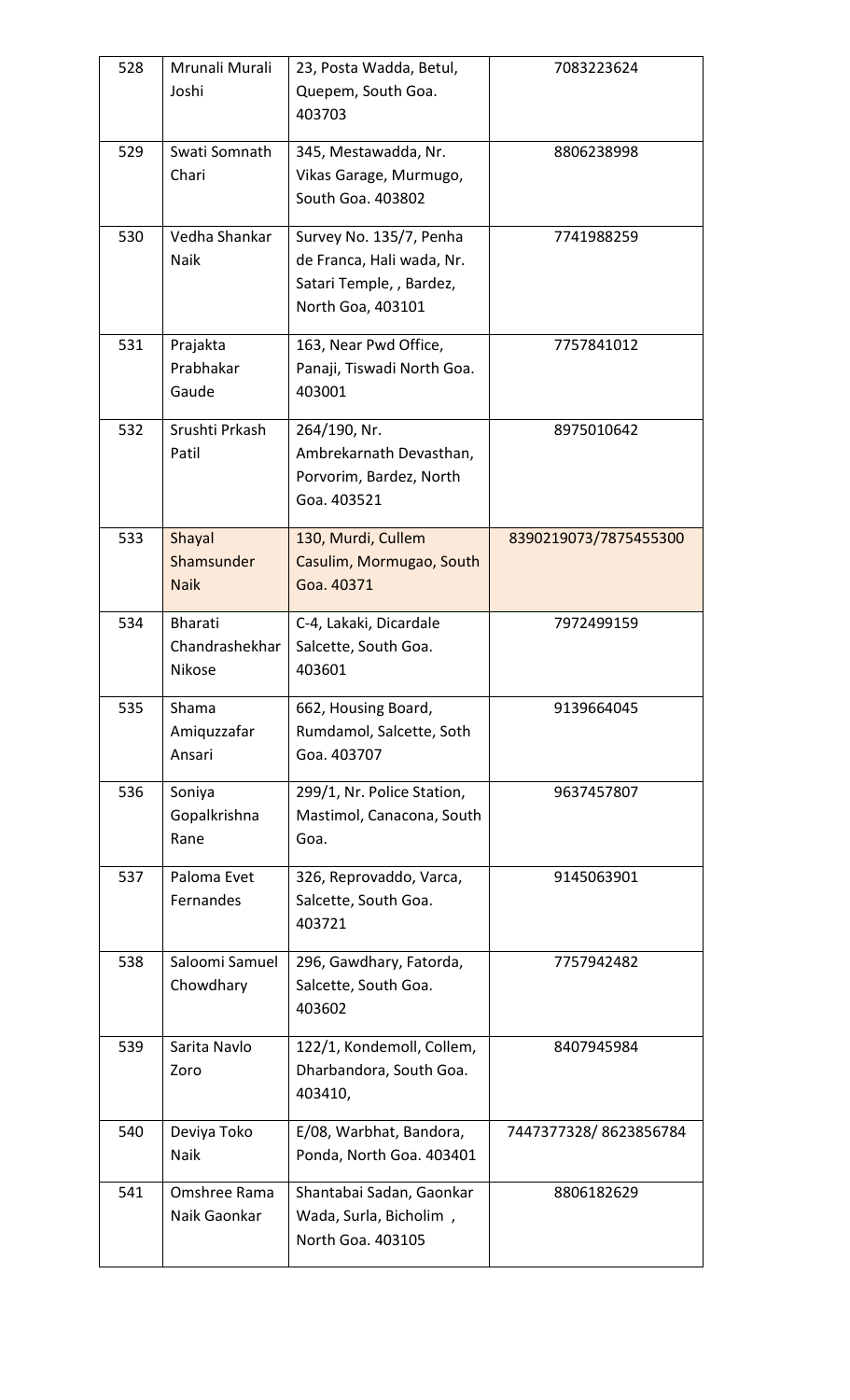| 542 | Nelia Andrea     | 25/2, Dada Vaidhya road,              | 9049148938            |
|-----|------------------|---------------------------------------|-----------------------|
|     | Jorge            | Panaji, Tiswadi, North Goa.<br>403001 |                       |
| 543 | Devdatta         | 174, Opp. Lairai Temple,              | 8788090859/9145312505 |
|     | Ramesh           | Shirgao, Bicholim, North              |                       |
|     | Dhargalkar       | Goa. 403504                           |                       |
| 544 | Urvasi           | 12, Behind Police Station,            | 7875302028            |
|     | Machindranath    | Betim, Bardez, North Goa.             |                       |
|     | Kundaikar        | 403101                                |                       |
| 545 | Gauri Sadguru    | 800, Bambordem, Moira,                | 7448141635            |
|     | Parab            | Bardez-Goa. 403507                    |                       |
| 546 | Shubhada         | 17/1, Konati Wada, Narve,             | 8805758976            |
|     | Shivanand        | Bicholim, North Goa.                  |                       |
|     | Morajkar         |                                       |                       |
| 547 | Juieli Jairam    | 214, Nr. Mallikarjun                  | 9765242331            |
|     | Kale             | Temple, Shristal,                     |                       |
|     |                  | Canacona, South Goa.                  |                       |
|     |                  | 403702                                |                       |
| 548 | Likita Lavu Naik | 230, Savoi, Volvoi, Ponda,            | 9049034902            |
|     |                  | North Goa. 403401                     |                       |
| 549 | Anagha Anant     | 230/1, Nr. O.L.P.S. High              | 9673209192            |
|     | Shirodkar        | School, Cortalim,                     |                       |
|     |                  | Marmagao, South Goa.                  |                       |
|     |                  | 403710                                |                       |
| 550 | Girija           | 15, Nr. NAO Office,                   | 7769891177            |
|     | Mahabaleshwar    | Chicalim, Mormugao,                   |                       |
|     | Nagbhatt         | South Goa. 403711                     |                       |
| 551 | Ashlesha Anand   | 12, Nr. Shankar Pathshala,            | 9765798917            |
|     | <b>Naik</b>      | Kavalem, Ponda, North                 |                       |
|     |                  | Goa. 403401                           |                       |
| 552 | Gaurisha         | 710, Nr. Dhaughadi                    | 8411024720            |
|     | Ramdas           | Temple, Ghadiwada Cacor,              |                       |
|     | Shirodkar        | Quepem, South Goa.<br>403706          |                       |
|     |                  |                                       |                       |
| 553 | Reema Ashok      | 110, Margao, Betalbatm,               | 7030783924            |
|     | Shinde           | Salcette, South Goa.<br>403713        |                       |
|     |                  |                                       |                       |
| 554 | Sonali Manohar   | 28, Padeli, Sattari, North            | 8010358693            |
|     | Naik             | Goa. 403506                           |                       |
| 555 | Aiysha Shaikh    | 19, Jaideep Apts, Pajifond,           | 8805064072            |
|     |                  | Salcette, South Goa.                  |                       |
|     |                  | 403601                                |                       |
| 556 | Archana Krishna  | 102, Boral Wada, Alorna,              | 7030991411            |
|     |                  | Pernem North Goa.                     |                       |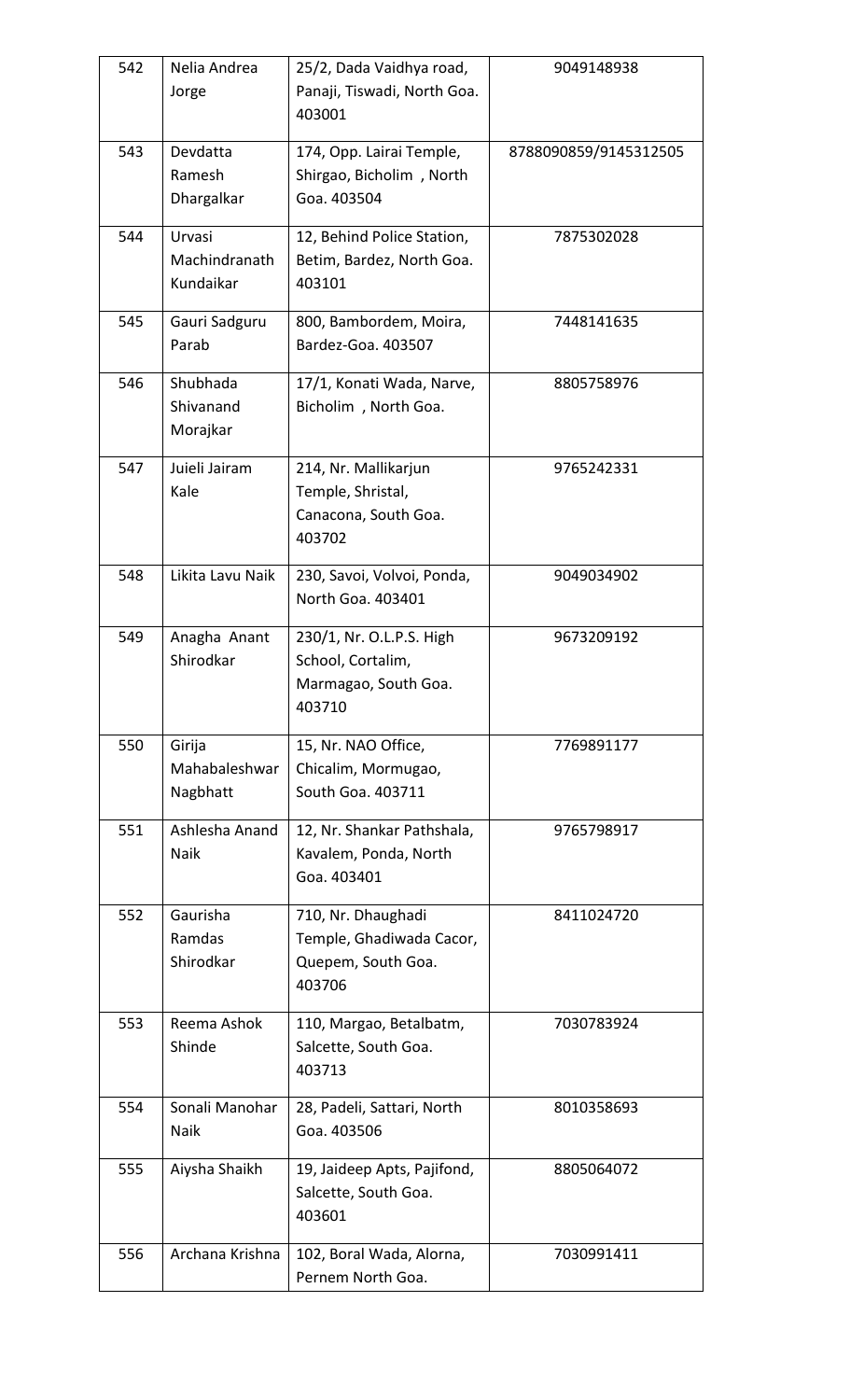|     | Natardekar                          | 403503                                                                         |                       |
|-----|-------------------------------------|--------------------------------------------------------------------------------|-----------------------|
| 557 | Pranita Bhikaji<br>Gaonkar          | 11, Surla, Sattari, North<br>Goa. 403506                                       | 8496833851            |
| 558 | Arati Nagesh<br>Velip               | 303/D, Vaizwada, Morpirla,<br>Quepem, South Goa.                               | 9145750182            |
| 559 | Nalini Nilu<br>Gauns Dessai         | 275, Camonsai, Xeldem,<br>Quepem, South Goa.<br>403706                         | 8806469079            |
| 560 | Sneha Sitaram<br>Malik              | 203, Deulwada, Kudne,<br>Bicholim, North Goa.<br>403505                        | 7498173329            |
| 561 | Pooja Ashok<br>Navelkar             | 31, Mashe Bhat Tarwada,<br>Surla, Bicholim, North<br>Goa. 403505               | 9545738796/7620059724 |
| 562 | Savina Clima<br>Correia             | 178/C, Coddea Vaddo,<br>Deussua, Chinchinim,<br>Salcette, South Goa.<br>403715 | 8552972944            |
| 563 | Sampada uday<br>Sawant              | 135, Wadem, Talulim,<br>Ponda, Marcaim, North<br>Goa. 403401                   | 7507159549            |
| 564 | Mamta<br>Harichandra<br>Gawas       | 509, Upper Harvalem,<br>Harvalem, Bicholim,<br>North Goa. 403505               | 7448085477            |
| 565 | Teja Devidas<br>Velip               | 79, Colomba, Rivona,<br>Sanguem, South Goa.<br>403705                          | 9673412136            |
| 566 | Anita Ramakant<br>Gaude             | 120, Marcaim, Ponda,<br>North Goa. 403115                                      | 9923793573            |
| 567 | Sunita Ninu<br>Fonde                | 991, Tamdi Surla, Mohala<br>Wada, Dharbandora, South<br>Goa. 403406            | 9172404074            |
| 568 | Dnyaneshwari<br>Chandrakant<br>Naik | 66/1, Dujale Wada,<br>Madkai, Ponda, North<br>Goa. 403404                      | 7666238502            |
| 569 | Saeeli Raya Naik                    | 1174/2, Pokdem-Apewal,<br>Priol, Ponda North Goa.<br>403404                    | 7030236758            |
| 570 | Anushansha<br>Tiwari                | Flat No. 6, Third Floor,<br>Baina MAI-Mar, Appt.<br>Vasco, South Goa. 403802   | 9765444066            |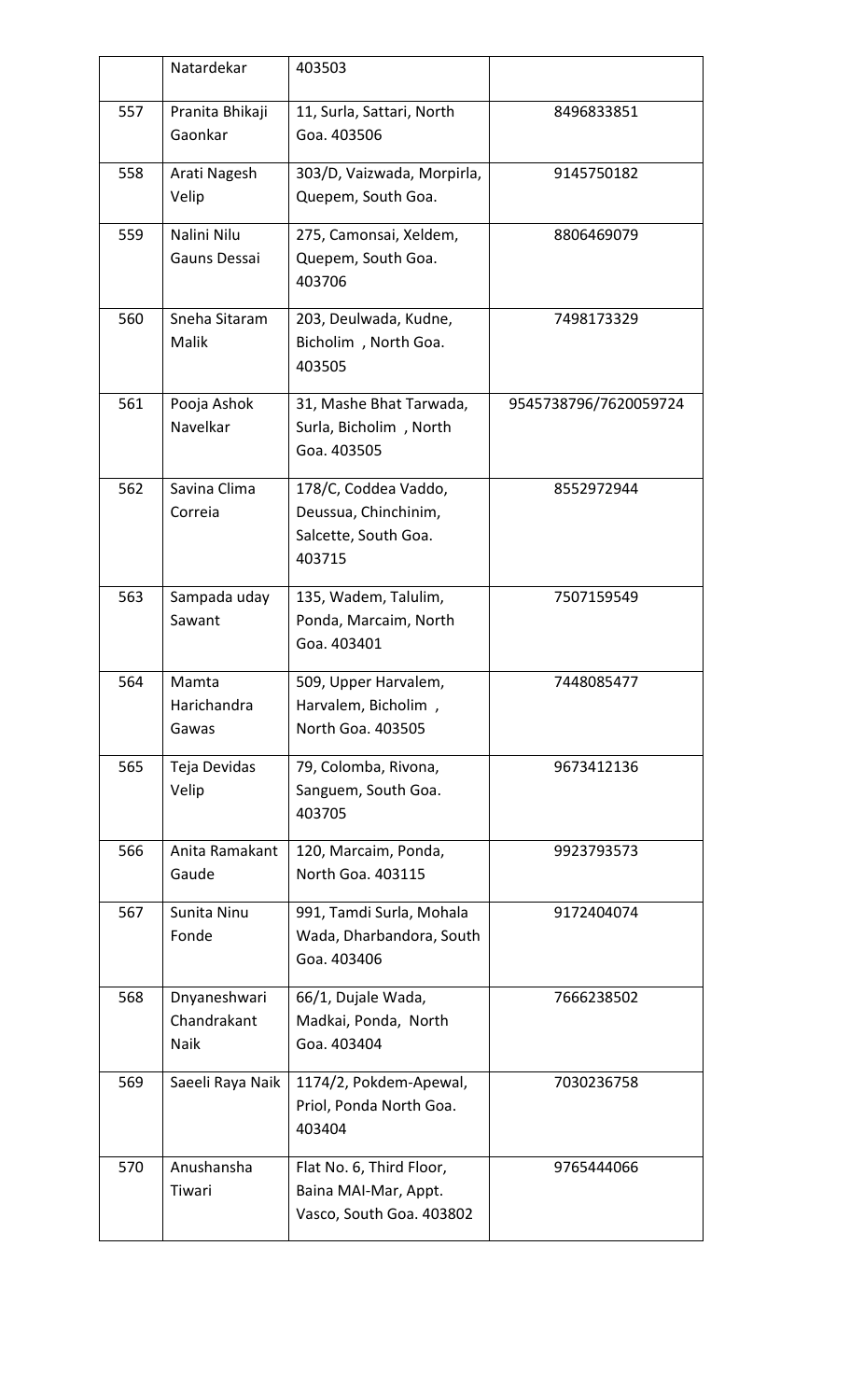| 571 | Bhageshree<br>Satyanarayan<br>Yeladi | Flat. No. 5, Vaddem, Royal<br>Francisco Building, Vasco,<br>Murmugao, South Goa.<br>403802                             | 8806184494 |
|-----|--------------------------------------|------------------------------------------------------------------------------------------------------------------------|------------|
| 572 | Rashmita<br>Rajendra Pagui           | 351/A, Divanbag, Agonda,<br>Canacona, South<br>Goa.403702                                                              | 9923980474 |
| 573 | Samiksha<br>Mohan Mhalshi            | 87/1, Rajbag, Tarir,<br>Canacona, South Goa.<br>403702                                                                 | 9823539221 |
| 574 | Amita Ashok<br>Shetkat               | 242/35, Khorlim, Mapusa,<br>Bardez, North Goa. 403507                                                                  | 7720970315 |
| 575 | Reena Rayu<br>Gaunkar                | 31, Simpler Veroda,<br>Cuncolim, Salcette, South<br>Goa. 403703                                                        | 7798739187 |
| 576 | Rosemaria<br>Magdalene Dias          | 676, Cupa, St. Esteve,<br>Tiswadi, North Goa.<br>403106                                                                | 9527026631 |
| 577 | Saili Jaiwant<br>Naik                | 170, Passal Ardhafond,<br>Paiguinim, Canacona,<br>South Goa. 403702                                                    | 7066280958 |
| 578 | Sushmita<br>Suresh Velip             | 275/4, Nuvem, Shristhal,<br>Canacona, South Goa.<br>403702                                                             | 7030274606 |
| 579 | Ashiyana<br>Atmaram Naik             | 62, Velsao, Murdi,<br>Mormugao, South Goa.<br>403712                                                                   | 8554969523 |
| 580 | Shruti Suresh<br>Khandeparkar        | 394/1, Pimpolmol, Collem,<br>Dharbandora, South Goa.<br>403410                                                         | 8007719957 |
| 581 | Sudarshan<br>Venkatesh<br>Chakali    | 302, Third Floor, Gajraj<br>Appartment, Opp. Shiv<br>Shankar, Temple, Merces<br>Vaddem, Mormugao,<br>South Goa. 403802 | 8600872124 |
| 582 | Prajyot Prakash<br>Dhupdale          | 217/F, Chandan wadi,<br>Bastora, Bardez, North<br>Goa. 403507                                                          | 9657028512 |
| 583 | Supriya Umesh<br>Pednekar            | 275, Sateri Temple,<br>Shivdem, Dharbandora,<br>South Goa. 403406                                                      | 9403054399 |
| 584 | Ashmita Anant<br>Mhapsekar           | 46/1, Bagwada, Morlem,<br>Sattari, North Goa.403505                                                                    | 8698921984 |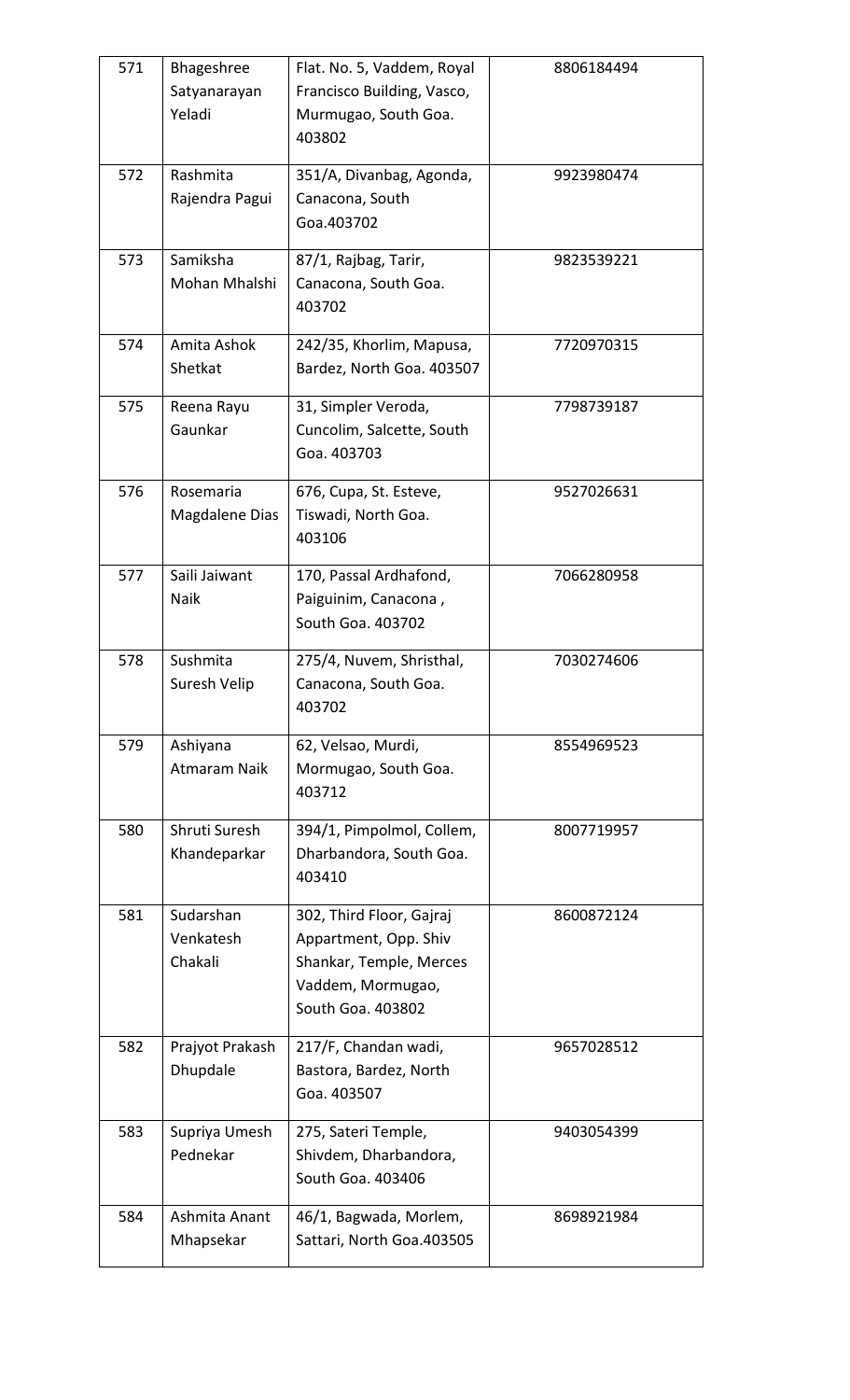| 585 | Simraon Razak<br>Shaik          | 209, Pedda, Khareband,<br>Salcette, South<br>Goa.403601                                  | 9049385458            |
|-----|---------------------------------|------------------------------------------------------------------------------------------|-----------------------|
| 586 | Ankita Anand<br>Kale            | 62, Sonar, Valpoi, Sattari.<br>North Goa. 403506                                         | 9158711760            |
| 587 | Soniya Laximan<br>Gaonkar       | 55, Nr. Vithal Rukhmini<br>Temple, Vdhalshem,<br>Dharbandora, South Goa,                 | 8275120124            |
| 588 | Shilpa Suresh<br>Sawant         | 150, Nr. Bhumika Temple,<br>Alorna, Pernem, North<br>Goa.403503                          | 7353657490            |
| 589 | Tapasvi Umesh<br>Sawant Dessai  | 1085/2, Ghotmarad,<br>Kakora, Quepem, South<br>Goa. 403706                               | 9665082293            |
| 590 | Sneha Khushali<br>Naik          | 845A, Nr. Gajanan Temple,<br>Madel, Sanguem, South<br>Goa.403706                         | 9049157220            |
| 591 | Sonali Raghoba<br>Gaonkar       | 1012, Haluli, Dabal,<br>Dharbandora, South Goa.<br>403706                                | 8390483064            |
| 592 | Monika<br>Mahadev<br>Gaonkar    | 28, Savershem, Valpoi,<br>Sattari-Goa.403506                                             | 9503252599/9405166324 |
| 593 | Chitra<br>Chandrakant<br>Naik   | 1404/A, Satona,<br>Dharbandora, South Goa.<br>403706                                     | 9673350693            |
| 594 | Darshana Naik                   | 491, Bironaik Ward, Orlim,<br>Salcete, South Goa 403724                                  | 8308201970            |
| 595 | Anisha Ladoba<br>Narulkar       | 286, Nr. Petrol Pump,<br>Nagarcem, Canacona<br><b>South Gao.403702</b>                   | 9823601245            |
| 596 | Sapana<br>Madanppa<br>Pujari    | Flat No. 1731/1, MPT<br>Colony, Head Land Sada,<br>Vasco, Mormugao, South<br>Goa. 403804 | 9130764429            |
| 597 | Melissa<br>Katherine<br>D'Souza | 17/A, Gonsya Ward,<br>Betalbatim, Salcette, South<br>Goa. 403713                         | 9823692449            |
| 598 | <b>Cibol Menezes</b>            | 203, Vasant Arcade<br>Comba, Margao, Salcette,<br>South Goa. 403601                      | 9689065806            |
| 599 | Cleffy Carvalho                 | 99/2, Macazana, Cuncolim<br>Salcette, South                                              | 7798790651            |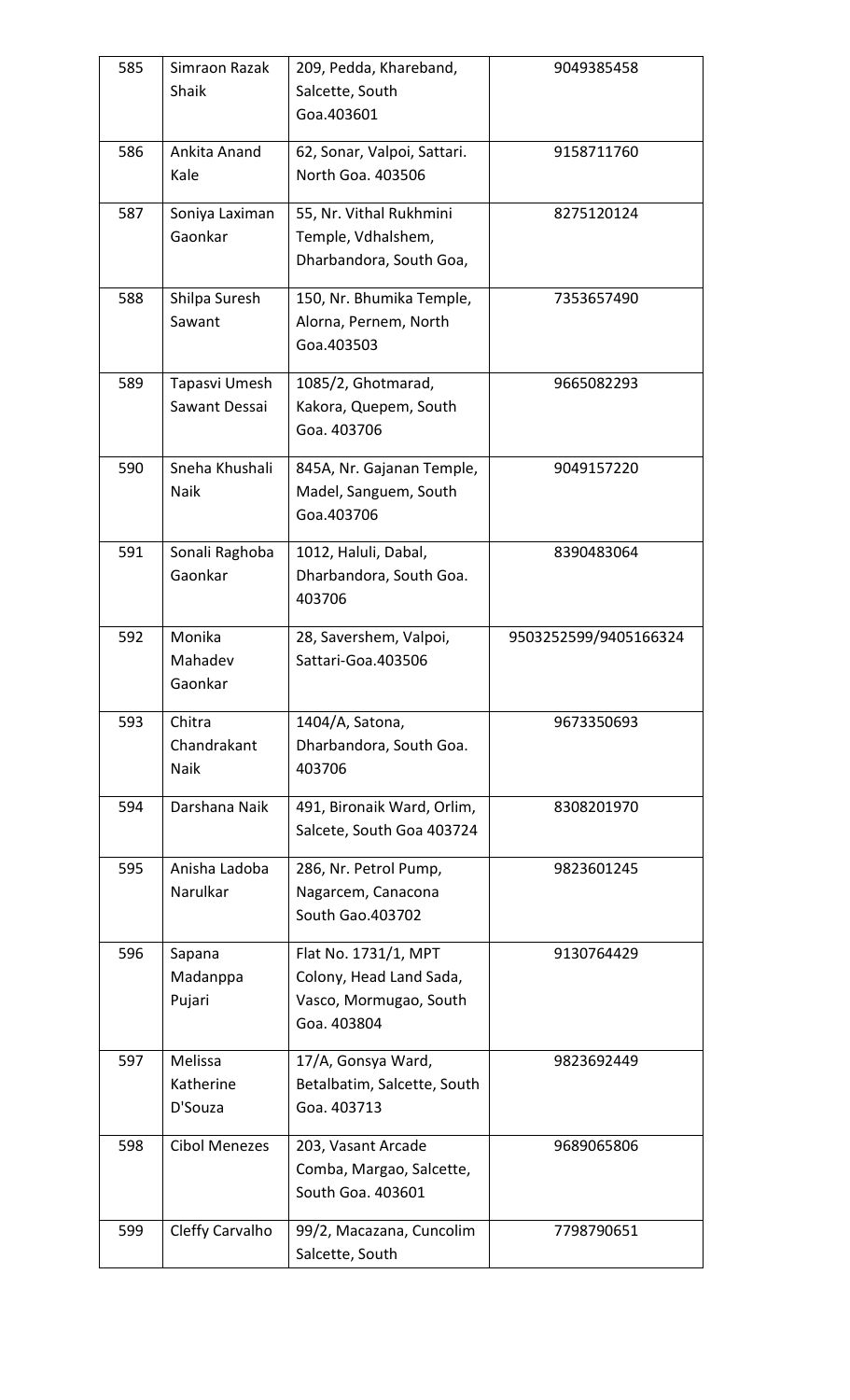|     |                                    | Goa.403709                                                              |                       |
|-----|------------------------------------|-------------------------------------------------------------------------|-----------------------|
| 600 | Albiniya Agnelo<br>Fernandes       | 358, Massordem Road,<br>Valpoi, Sattari, North Goa.<br>403506           | 9822053788/9764935760 |
| 601 | Kalpana<br>Rohidas<br>Gaonkar      | 41, Balli, Bendurdem,<br>Quepem, South Goa.<br>403703                   | 9588466353            |
| 602 | Aditi Amardeep<br>Shirodkar        | 138/1, Balli Math, Balli<br>Math, Quepem, South<br>Goa. 403703          | 7875612798/8999017419 |
| 603 | Trupti Sidesh<br>Mangelkar         | 36, Cotto, Sanguem, South<br>Goa. 403704                                | 9764770416            |
| 604 | Anushma<br>Suresh Dessai           | 124/A, Veroda, Cuncolim,<br>Salcette, South Goa.<br>403703              | 7083245825            |
| 605 | Rashmita<br>Rohidas Parwar         | 147, Harijanwada,<br>Maulinguem, Bicholim,<br>North Goa. 403504         | 9823990863            |
| 606 | Kalpesh<br>Dattaram Palav          | 77, Gawthanwada, Mopa,<br>Pernem, North Goa.<br>403512                  | 9657470569            |
| 607 | Priyanka<br>Chandrakant<br>Naik    | 273, Dassolwada,<br>Kundaim, Ponda, Sout Goa.<br>403115                 | 9575215300            |
| 608 | Sneha Surya<br>Shetkar             | 55, Ambeshiwada, Amona,<br>Bicholim, North Goa.<br>403107               | 9420985531            |
| 609 | Shitam Krishna<br>Desai            | 17/2, Nr. Railway Station,<br>Pa nsulem, Canacona,<br>South Goa. 403702 | 9673768039            |
| 610 | Hawabi Abdulla                     | 365, Madyagard Kakoda,<br>Curchorem, Quepem,<br>South Goa 403705        | 9970792158            |
| 611 | Sonali Prashant<br>Pagi            | 10/A, Panyefond, Mangan,<br>Canacona, South Goa.<br>403702              | 9518991651            |
| 612 | Sweta Rajesh<br>Naik               | 309, Agas, Loliem,<br>Canacona, South Goa.<br>403728                    | 7769093979            |
| 613 | Vishal<br>Dasharath<br>Manturgekar | 75, Zariwada, Podocem,<br>Sattari, North Goa. 403505                    | 9545630246            |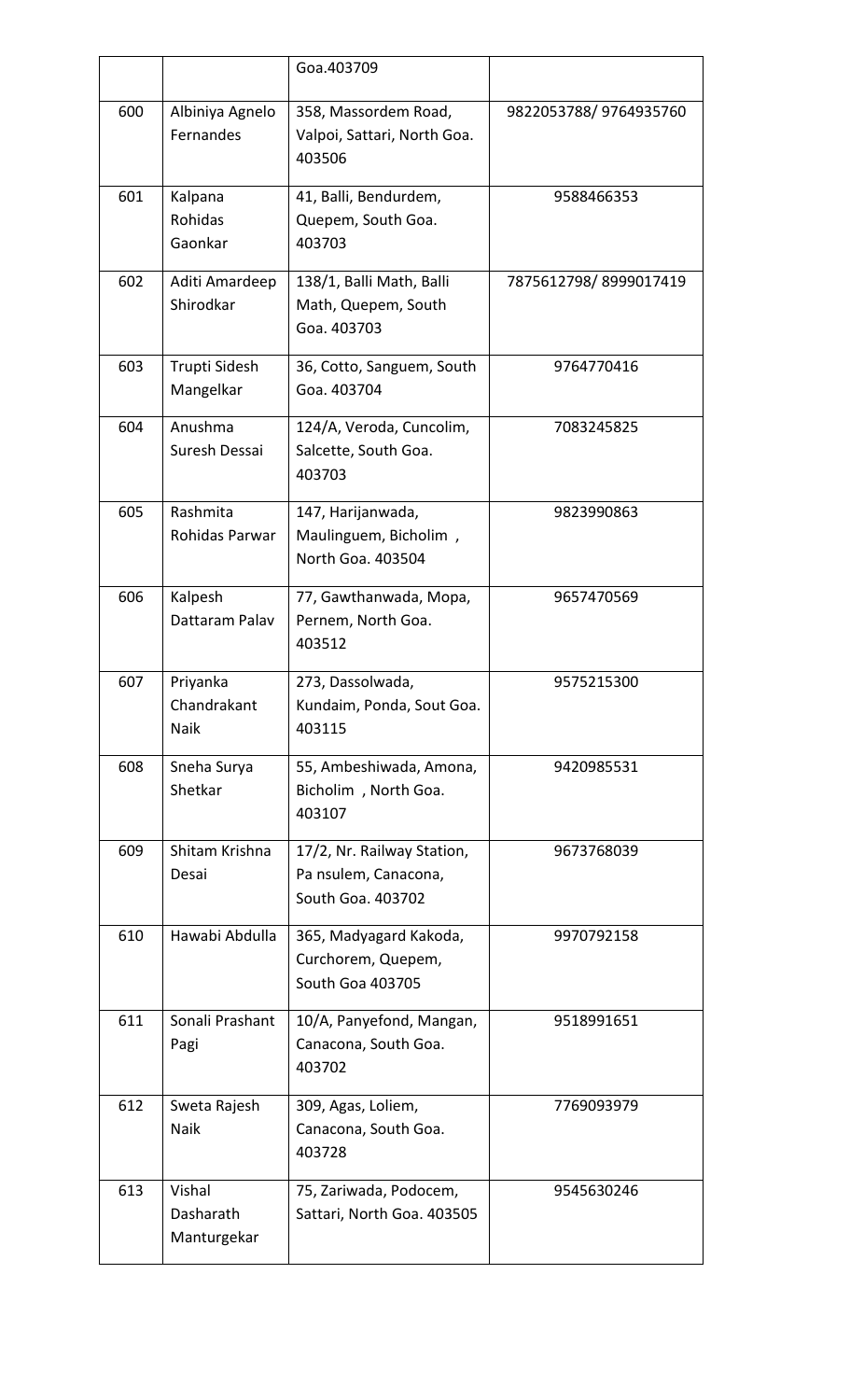| 614 | Alrida<br>Gonsalves             | 184/2, Nr. Chandor<br>Railway, Chandor, Salcette,<br>North Goa.403714      | 8805207791 |
|-----|---------------------------------|----------------------------------------------------------------------------|------------|
| 615 | Mithila Mukund<br>Gaude         | 413, Banastarim, Powda<br>Wada, Bhoma, Ponda,<br>South Goa. 403107         | 9607446065 |
| 616 | Anita Vitho<br>Doefode          | 262, Nr. Primary School,<br>Kalay, Sanguem, South<br>Goa. 403704           | 8999345149 |
| 617 | Prassanna<br>Shivaji Gawas      | 282, Massordem, Valpoi,<br>Sattari, North-Goa.403506                       | 8390857662 |
| 618 | Prachi Pandhari<br>Velip        | 282, Kudai, Khola,<br>Canacona, South-Goa.                                 | 9673316483 |
| 619 | Sahil Tulsidas<br>Usapkar       | 27, Kumbharwada,<br>Sacordem, Dharbandora,<br>South Goa.403406             | 9110683592 |
| 620 | Mahendri<br>Tulsidas<br>Usapkar | 27, Kumbharwada,<br>Sacordem, Dharbandora,<br>South Goa. 403406            | 8746060516 |
| 621 | Sweta Santosh<br>Thakur         | 119/2, Thakurwada,<br>Honda, Sattari, North Goa.<br>403530                 | 9145056602 |
| 622 | Avila Judith<br>Rodrigues       | 127/1, Fonduem, Ribandar,<br>Tiswadi, North Goa.<br>403006                 | 9527092990 |
| 623 | Neha Vasudev<br>Korgaonkar      | 44, Nr. Primaru School,<br>Golali, Sattari, North Goa.<br>403506           | 9834961017 |
| 624 | Vidhita Vasudev<br>Chimulkar    | 217, Nr. Mahalaxmi<br>Laboratory, Honda, Sattari,<br>North Goa.403530      | 9405240376 |
| 625 | Sufala Sapnaraj<br>Naik Gaunkar | 81, Nr. Police Station,<br>Mastimol, Canacona, South<br>Goa.               | 7038200603 |
| 626 | Josna Jaganath<br>Gayak         | 192/A, Nr. Mahadev<br>Temple, Shristhal,<br>Canacona, South Goa.<br>403702 | 8552856558 |
| 627 | Shahin<br>Mehaboob<br>Daroji    | 270, Bharne Mole,<br>Sanquelim, Bicholim,<br><b>North Goa.403505</b>       | 9359499448 |
| 628 | Prajakta Govind<br>Velip        | 256, Nr. Primary School,<br>Vaizawada, Canacona,                           | 8379013680 |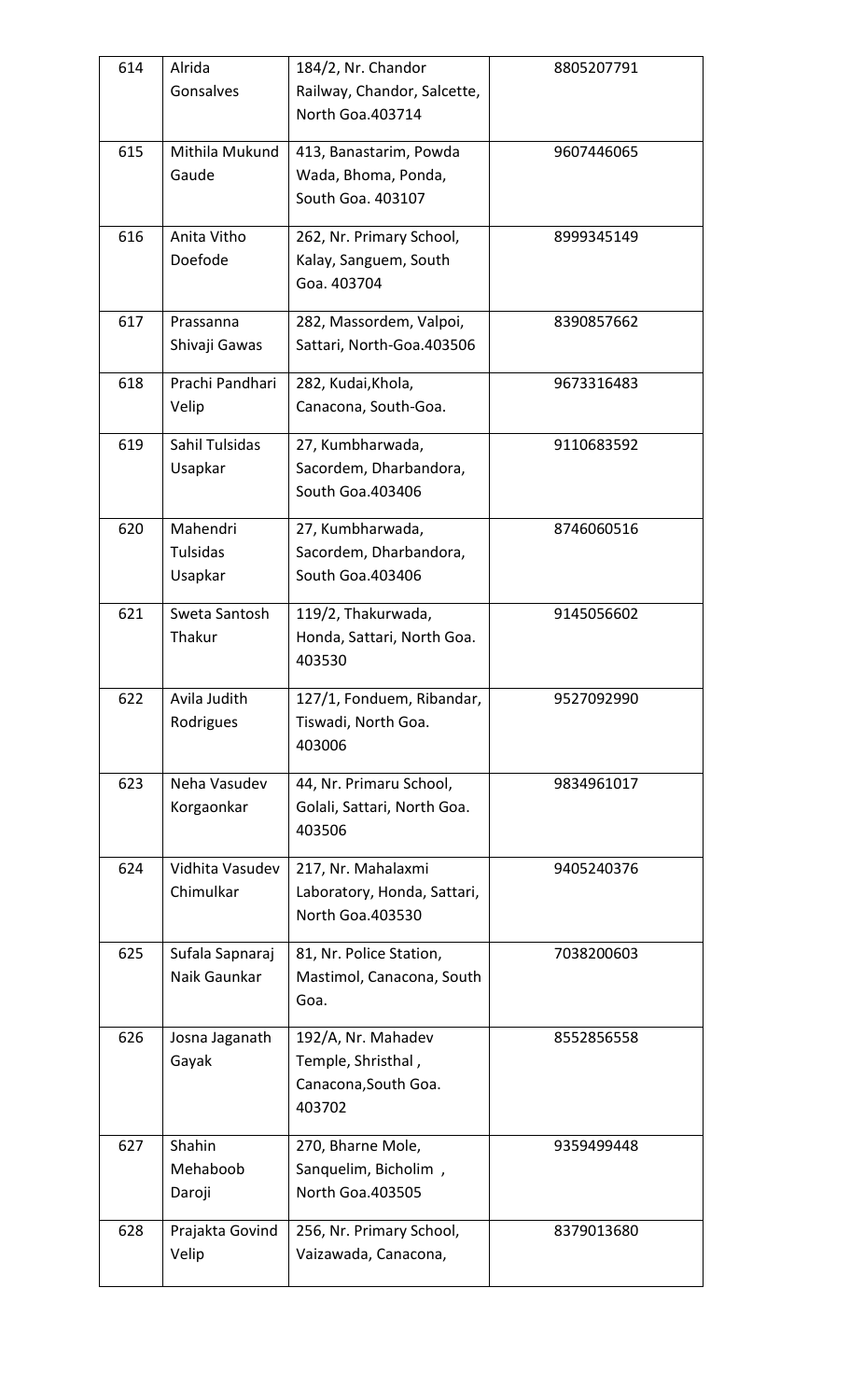|     |                                      | South Goa.403702                                                                 |                       |
|-----|--------------------------------------|----------------------------------------------------------------------------------|-----------------------|
|     |                                      |                                                                                  |                       |
| 629 | Sera Agnela<br>Gonsalves             | 19/1, Cantem Guirdolin,<br>Chandor, Salcette, South<br>Goa. 403714               | 9657479941/9767183821 |
| 630 | Jarisa Silva                         | 445, Chandrawaddo,<br>Margao, Salcette, South<br>Goa. 403602                     | 8550986327            |
| 631 | Nisha Arun<br>Rane                   | 2-A, Montipio Police<br>Quarters, Vasco,<br>Mormugao, South Goa.<br>403802       | 7875679714            |
| 632 | Anusha Arjuna<br>Tawadkar            | 71, Shishegal, Poinguim,<br>Canacona, South Goa.<br>403702                       | 9403570900            |
| 633 | Kanchan<br>Dhondu Mishal             | 251/1, G.P.S. Palaskata,<br>Mollem, Dharbandora,<br>South Goa. 403410            | 7522938941            |
| 634 | Pallavi Dina<br>Madkaikar            | 1342, Dutalem, Madkaim,<br>Ponda, North Goa.403404                               | 7083700838            |
| 635 | Mayuri<br>Mangesh<br>Rawool          | 7/7, Mauswada, Pernem,<br>North Goa. 403512                                      | 9607637277            |
| 636 | Puja Ganesh<br>Aikar                 | 132, Navem, Sancordem,<br>Dharbandora, South Goa.<br>403406                      | 9421781901            |
| 637 | Kamini Kalidas<br>Shetkar            | 33/15, Nr. Samruddhi<br>Urban Bank, Mollem,<br>Dharbandora, South Goa.<br>403410 | 9604910612            |
| 638 | Ambika<br>Parashram<br>Merve         | 1256, Sainagar, Usgao,<br>Ponda, North Goa. 403406                               | 7619498223            |
| 639 | Shrusthi Bombi<br>Gaude              | 370/2, Banastari, Bhom<br>Adcolna, Ponda, North<br>Goa. 403107                   | 7447544641            |
| 640 | Rashmilini<br>Suryakant<br>Chopdekar | 125, Near NGPDA Mala,<br>Tiswadi, North Goa.<br>403001                           | 7709716379            |
| 641 | Sanfa Alita<br>D'Costa               | 265, Marrod, Guirdolim,<br>Chandor, Salcette, South<br>Goa. 403714               | 9921711073            |
| 642 | Maria Suzette                        | 990, Vanxem, Loutulim,                                                           | 9637891863            |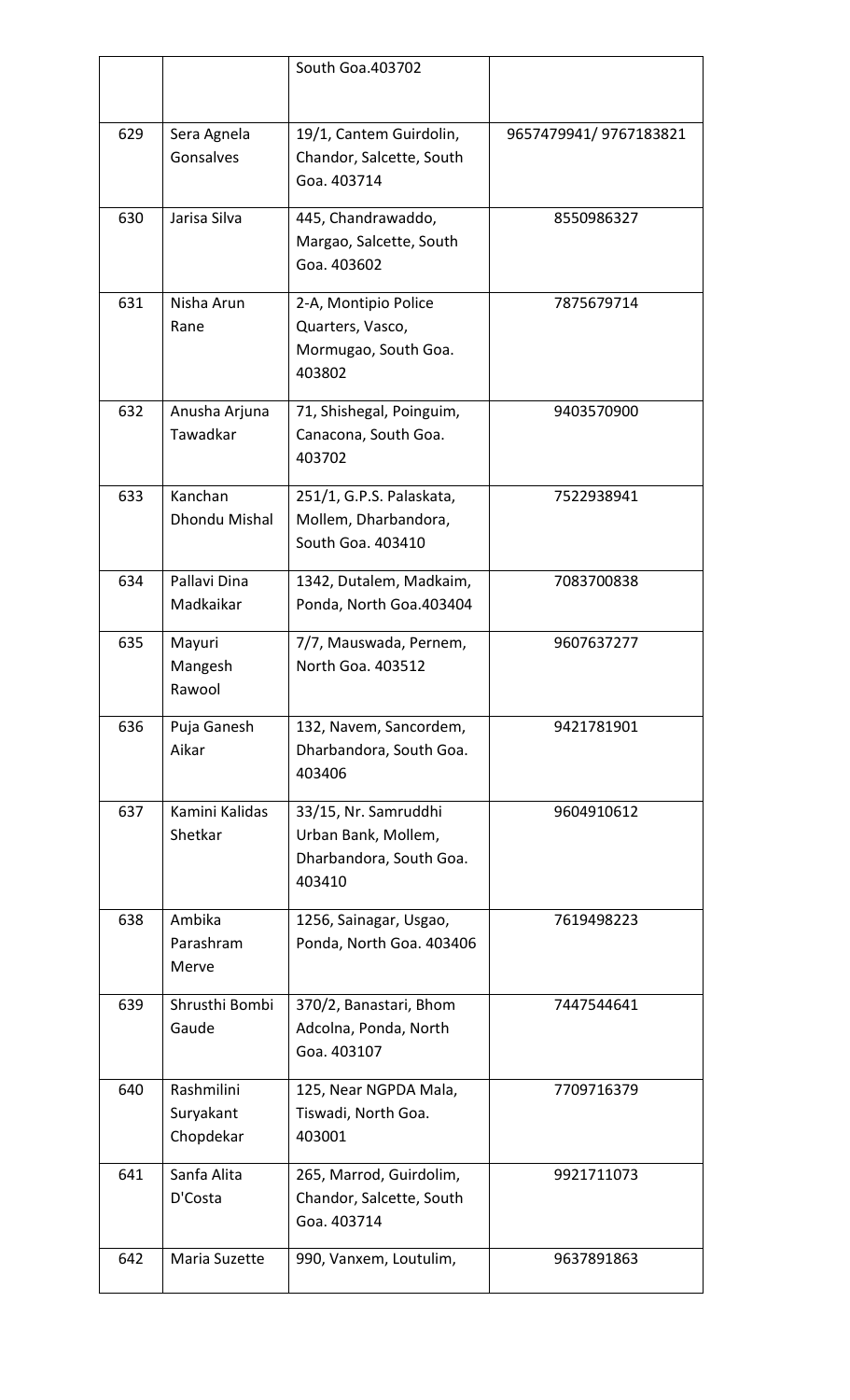|     | Fernandes              | Salcette, Soth Goa. 403718 |            |
|-----|------------------------|----------------------------|------------|
| 643 | Vandana Budo           | 20, Nr. Mahadev Temple,    | 8766920568 |
|     | Kurtikar               | Azossim, Tiswadi, North    |            |
|     |                        | Goa.403104                 |            |
|     |                        |                            |            |
| 644 | <b>Hazel Rodrigues</b> | 33/A, Per-Seraulim,        | 9766327444 |
|     |                        | Seraulim, Salette, North   |            |
|     |                        | Goa.403708                 |            |
| 645 | Reizel                 | 305, Ward Pattem, Rivona,  | 7774985301 |
|     | Fernandes              | Sanguem, South             |            |
|     |                        | Goa.403704                 |            |
|     |                        |                            |            |
| 646 | Ashvita Ganpat         | 37, Verlem, Netravali,     | 9579234026 |
|     | Devidas                | Sanguem, South Goa.        |            |
|     |                        | 403704                     |            |
|     |                        |                            |            |
| 647 | Geetali G.             | 81-A, Nr. Vaddem Lake,     | 8552832074 |
|     | Ajgaonkar              | Vasco, Mormugao, South     |            |
|     |                        | Goa.403802                 |            |
| 648 | Alice Clarissa         | 361/1, Cumbharjua,         | 9623045179 |
|     | Alphonso               | Tiswadi, North Goa.        |            |
|     |                        | 403107                     |            |
|     |                        |                            |            |

|                    |                            | Examination Centre:-Lecture hall no 6, Seat no. 649-773                |                                     |
|--------------------|----------------------------|------------------------------------------------------------------------|-------------------------------------|
| <b>Seat</b><br>No. | <b>Name</b>                | <b>Address</b>                                                         | <b>Contact Number</b><br>(whatsapp) |
| 649                | Vasudha Ramnath<br>Velip   | 332, Gulem,<br>Shristhal Canacona,<br>South Goa. 403702                | 8806930508                          |
| 650                | Roshani Shankar<br>Velip   | 8/1, Velipwada,<br>Caurem, Quepem,<br>South Goa. 403705                | 9922178935                          |
| 651                | Priya Keshav Desai         | 360, Nr. Fatorpa<br>Temple, Quepem,<br>South Goa. 403703               | 9011801014/<br>9421286375           |
| 652                | Manjula Basappa<br>Dasar   | 134, Jetty Harbour<br>Road, Vasco,<br>Murmugao, South<br>Goa. 403804   | 9850709228                          |
| 653                | Savira Anazia<br>Fernandes | 549, Durgawaddi,<br>Taleigao, Tiswadi,<br>Panaji, North Goa.<br>403002 | 9767542975                          |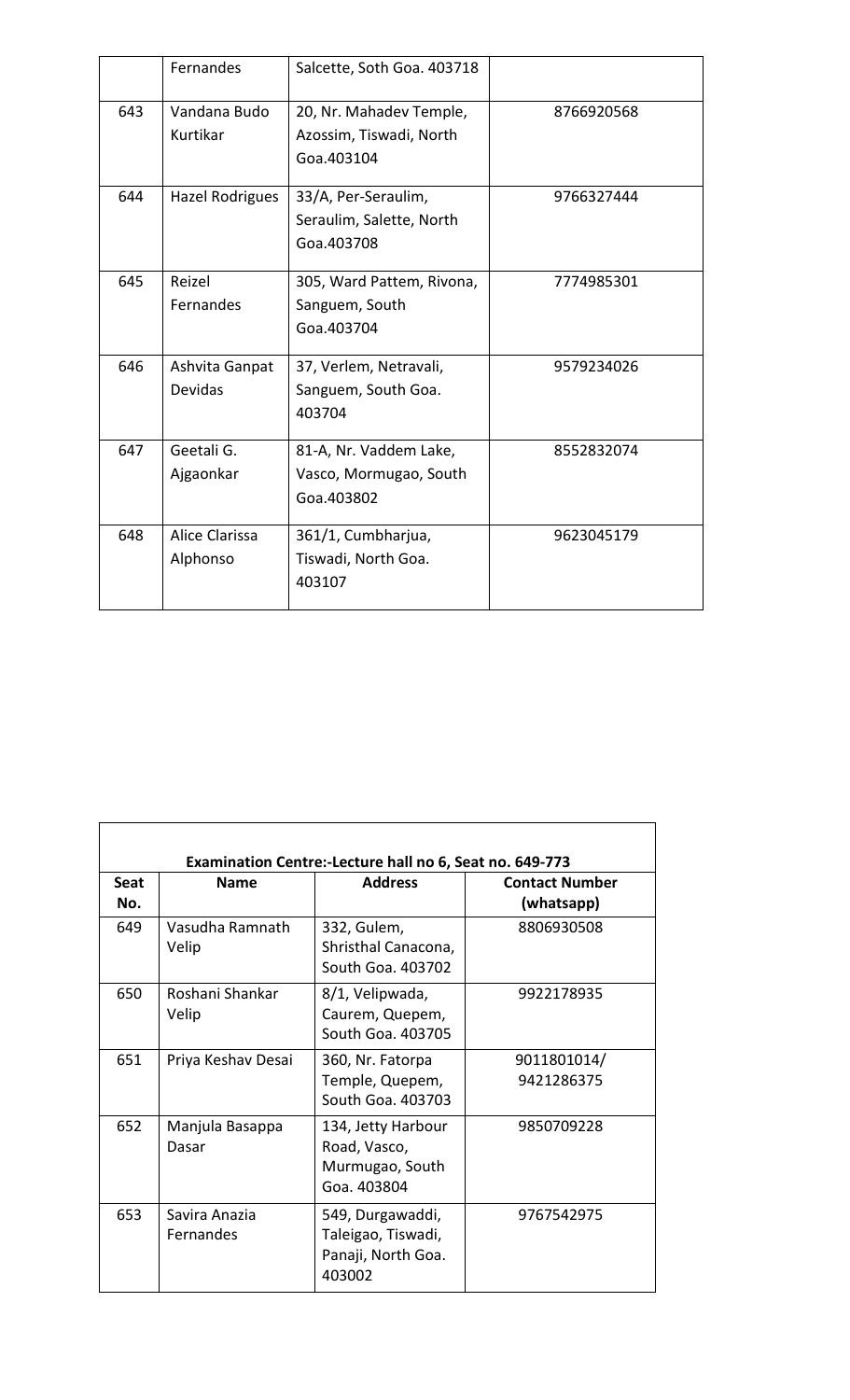| 654 | Sibyl Agnes D'Cunha                                                                    | $2/27/A$ , Vaddem,<br>Vsco, Murmugao,<br>South Goa. 403802                                  | 8806999698                |
|-----|----------------------------------------------------------------------------------------|---------------------------------------------------------------------------------------------|---------------------------|
| 655 | Kavita Laxmikant<br>Kuthaikar                                                          | 1331, Kirlapai,<br>Dabal, Dhrbandora,<br>South Goa. 403706                                  | 8407970415/<br>8806452152 |
| 656 | Sanika Lala Gaonkar                                                                    | 31, Deulwada,<br>Codar, Ponda,<br>Shiroda, South Goa.<br>403401                             | 7768993385                |
| 657 | Saloni Suresh Naik                                                                     | 433, Tiral, Usgao,<br>Ponda, North Goa.<br>403406                                           | 8956456164                |
| 658 | Supriya Sardar<br>Radder                                                               | 238/5, Nr. Sai Baba<br>Temple, Feira Alta,<br>Mapusa, North<br>Goa. 403507                  | 9146809218/<br>9765947557 |
| 659 | Preeti Pratap<br>Sawant                                                                | 821/1, Behind<br>Sagar Hotel, Penha<br>De Franka,<br>Porvorim, Bardez,<br>North Goa. 403521 | 9049445389                |
| 660 | Alzira Fernandes                                                                       | Nr. Village<br>Panchayat,<br>Ambaulim,<br>Quepem, South<br>Goa, 403705                      | 7774899013                |
| 661 | Ankita Atmaram<br>Dessai                                                               | 01, Shiregal Farm,<br>Collem,<br>Dharbandora,<br>South Goa. 403410                          | 9158972148                |
| 662 | Sarika Babasaheb<br>Mane                                                               | 866/3, Mesta bhat,<br>Merces, Tiswadi,<br>North Goa. 403005                                 | 7447870307                |
| 663 | Keshav Ghurko Velip                                                                    | 113, Nanem,<br>Gaondongri,<br>Canacona, South<br>Goa. 403702                                | 9405223717                |
| 664 | Karishma Krishan<br>Tamde, 291/1,<br>Bhatwada, Talaulim,<br>Ponda, North<br>Goa.403401 | 219/1, Bhatwada,<br>Talaulim, Ponda,<br>North Goa. 403401                                   | 7498154250                |
| 665 | Anincia Jesina<br>Menezes                                                              | 560, Devdtte,<br>Lotolim, Salcete,<br>South Goa 403718                                      | 8888568531                |
| 666 | Aveny Rafila<br>Azavedo                                                                | 53, Arguen Bhatt,<br>Urtoda, Salcete<br>South Goa 403713                                    | 7887724330                |
| 667 | Sweta Subhash<br>Bhomkar                                                               | 305, Dhatem Bhatt,<br>Dongrim, Tiswadi,<br>North Goa 403104                                 | 7798402194                |
| 668 | Pankaj Ramesh<br>Kumbhar                                                               | 1905, near<br>temple, Housing<br>Board Colony,<br>Sankhali, North<br>Goa. 403505            | 7030426768                |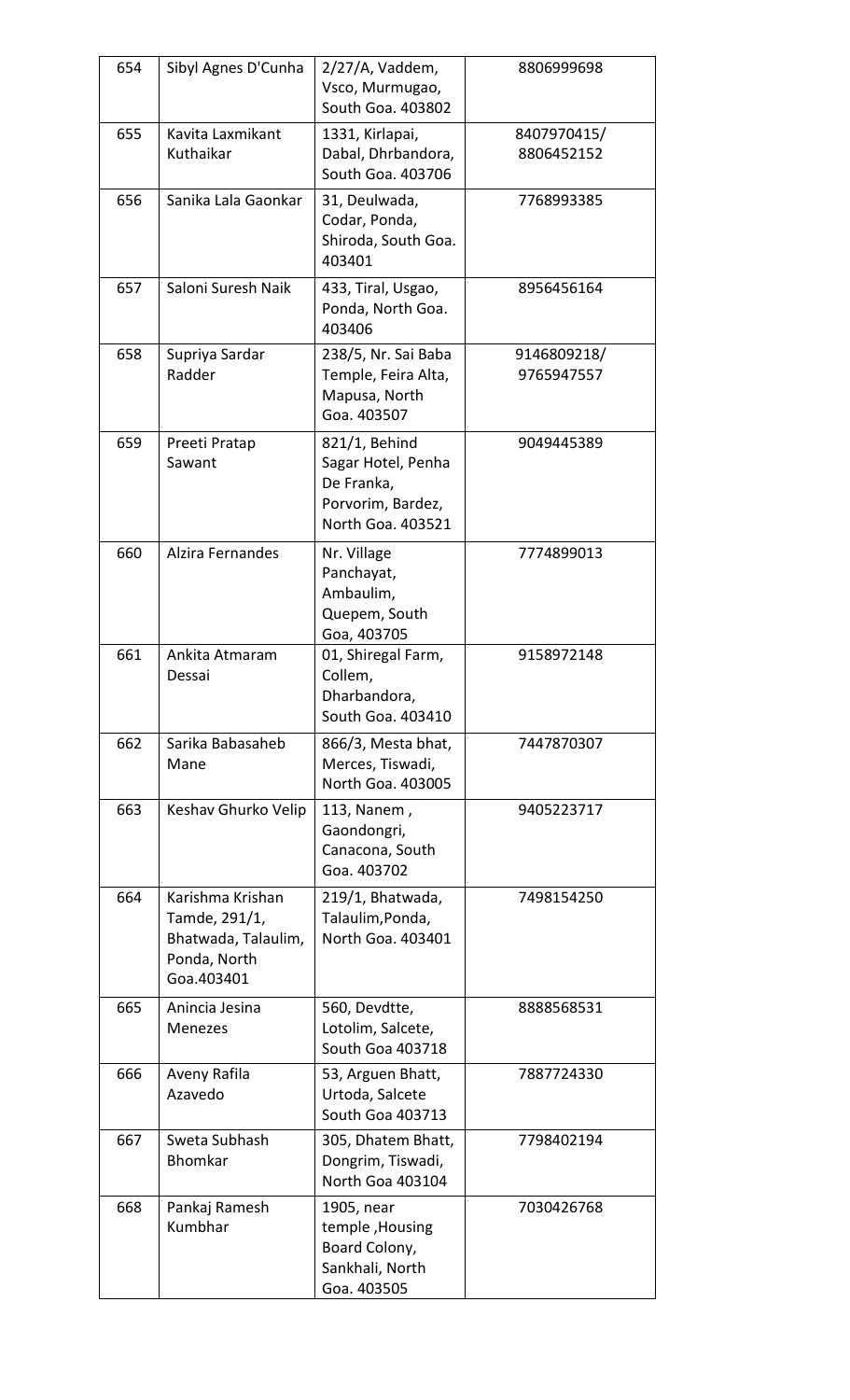| 669 | <b>Uttar Uday Parab</b>    | 239, Sada, Vasco,<br>South Goa. 403802                                                         | 7350382376 |
|-----|----------------------------|------------------------------------------------------------------------------------------------|------------|
| 670 | Sneha Madhu Naik           | 16, Deul Wada,<br>Charavne, Sattari,<br>North Goa. 403506                                      | 9765871203 |
| 671 | Suchita Dhulo<br>Kharwat   | 383, Dharbandora,<br>Gurkhem, South<br>Goa 403406                                              | 9607447206 |
| 672 | Karishma Prakash<br>Naik   | 197/B,<br>ghodkamolem,<br>Canacona, South<br>Goa 403702                                        | 9607474311 |
| 673 | Sharada Sadanand<br>Pokle  | B5/12, P.H.E<br>complex, near<br>survey office board,<br>Margao, Salcete,<br>South Goa. 403602 | 8552875127 |
| 674 | Monica Ankush<br>Jalmi     | k-01, kalajir, keri,<br>Ponda, North Goa<br>403401                                             | 8551097425 |
| 675 | Divya Kishore<br>Agharse   | B-4, sai complex co-<br>operative society,<br>chicalim,<br>mormugoa, South<br>Goa 403711       | 9823518085 |
| 676 | Nishita Ulhas Gurav        | 1831/IV, A Type<br>MPT Colony,<br>Headland Sada,<br>Vasco, Mormugao,<br>South Goa. 403804      | 7038801872 |
| 677 | Anisha Panakant<br>Kholkar | 533, Chorao Island,<br>Caraim Tiswadi,<br>North Goa 403102                                     | 9923507205 |
| 678 | Rashika Paik Velip         | 460, Cuncolim,<br>Morpirla, Quepem,<br>South Goa 403703                                        | 9359031161 |
| 679 | Vandesha Devrai<br>Pagi    | 104, Kepewada,<br>Patnem, Canacona,<br>South Goa 403702                                        | 8806777922 |
| 680 | Roopa Sonu Velip           | 144/c, Paddi<br>Barlem panchayat,<br>Quepem, South<br>Goa 403705                               | 9673492281 |
| 681 | Selvanrani Shajeev         | A-T-9, Zuvrj Nagar,<br>Sankval,<br>Murmugao, South<br>Goa. 403726                              | 6381040254 |
| 682 | Sunera Bahadur             | 428, Tivnimol<br>karmanem, Dabal,<br>Dharbandora,<br>South Goa. 403706                         | 9168489028 |
| 683 | Rohit Zilu Gawas           | 14, Mestawada,<br>Chandel, Pernem,<br>North Goa 403512                                         | 9637256709 |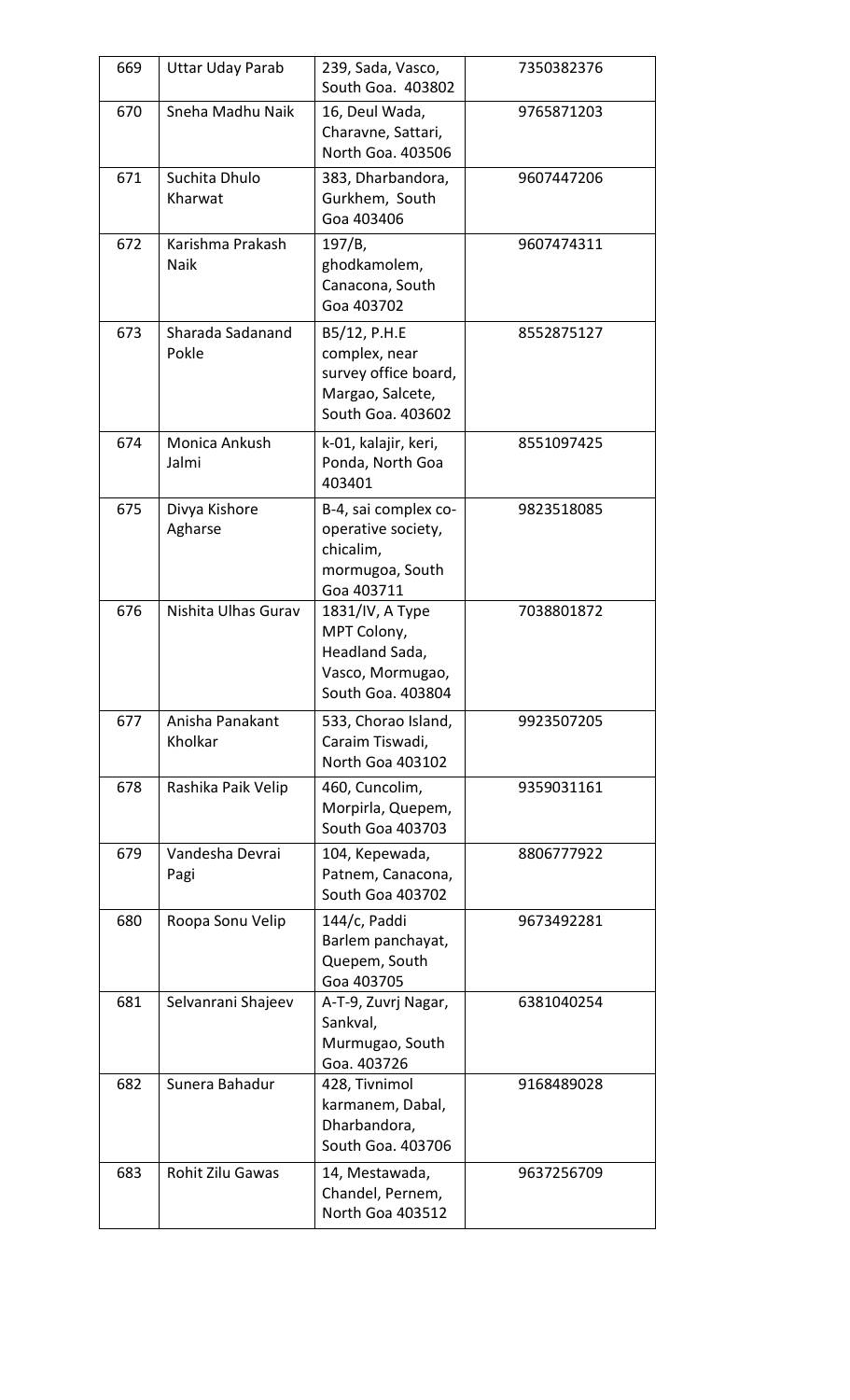| 684<br>685 | Janvi Jayendra<br>Sawant Dessai<br>Bhageshri Rajan | 911, Near<br>polytecnic collage,<br>Curchorem,<br>Quepem, South<br>Goa. 403706<br>17, G.M.C quarter, | 8208157805<br>7875420990 |
|------------|----------------------------------------------------|------------------------------------------------------------------------------------------------------|--------------------------|
|            | Padwal                                             | Bambolim, Tiswadi,<br>North Goa. 403202                                                              |                          |
| 686        | <b>Staicy D'Silva</b>                              | 689(1), Fradilem,<br>Navelim, Salcete,<br>South Goa. 403707                                          | 9923976243               |
| 687        | Jayalakshimi Vidhya<br>Harvalekar                  | 281/3, St. mathias<br>malar, Divar,<br>Tiswadi, North Goa.<br>403403                                 | 7387244549               |
| 688        | Sangita Datta Velip                                | 142, vaila wada,<br>paddi, Quepem,<br><b>South Goa 403703</b>                                        | 8390077092               |
| 689        | Maria Fatima Rocha                                 | 548/2, bhirondi,<br>benaulim, Salcete,<br>South Goa 403716                                           | 7020397870               |
| 690        | Dorry Cardoz                                       | 238, telaulim,<br>Salcete, South Goa<br>403707                                                       | 9130885086               |
| 691        | <b>Mellency Fernandes</b>                          | 223/A,<br>soccowaddo,<br>ambelim, Salcete,<br>South Goa 403701                                       | 9970593246               |
| 692        | Grishma Gauresh<br>Naik                            | 11A, hankhane,<br>Pernem, North Goa<br>403503                                                        | 88064,03,494             |
| 693        | Sweta Delima Endro                                 | 185/1, near union<br>bank, sao jose de-<br>areal, South Goa<br>403709                                | 9168420849               |
| 694        | Subrata Suresh<br>Kundaikar                        | 462, muddo vaddo,<br>saligao, North Goa<br>403511                                                    | 9689536695               |
| 695        | Sonia Chandrakant<br>Gaonkar                       | 486, davkond,<br>Dharbandora,<br>South Goa 403406                                                    | 8698502683               |
| 696        | Susmita Gajanan<br>Gaonkar                         | 174, jakem,<br>netravali, Sanguem,<br>South Goa 403704                                               | 9423106324               |
| 697        | Apurva Nilesh Naik                                 | 460, Nr. Lift<br>Irrigation, Usgao<br>Ponda, North Goa.<br>403406                                    | 9823935531               |
| 698        | Kajal Bhagwan<br>Malkar                            | F-281/109, PDA<br>Colony, Panaji,<br>Tiswadi,                                                        | 8308579351               |
| 699        | Bhavi Babusso Naik                                 | 1733, Usgao,<br>Ponda, North Goa.<br>403407                                                          | 7507455151               |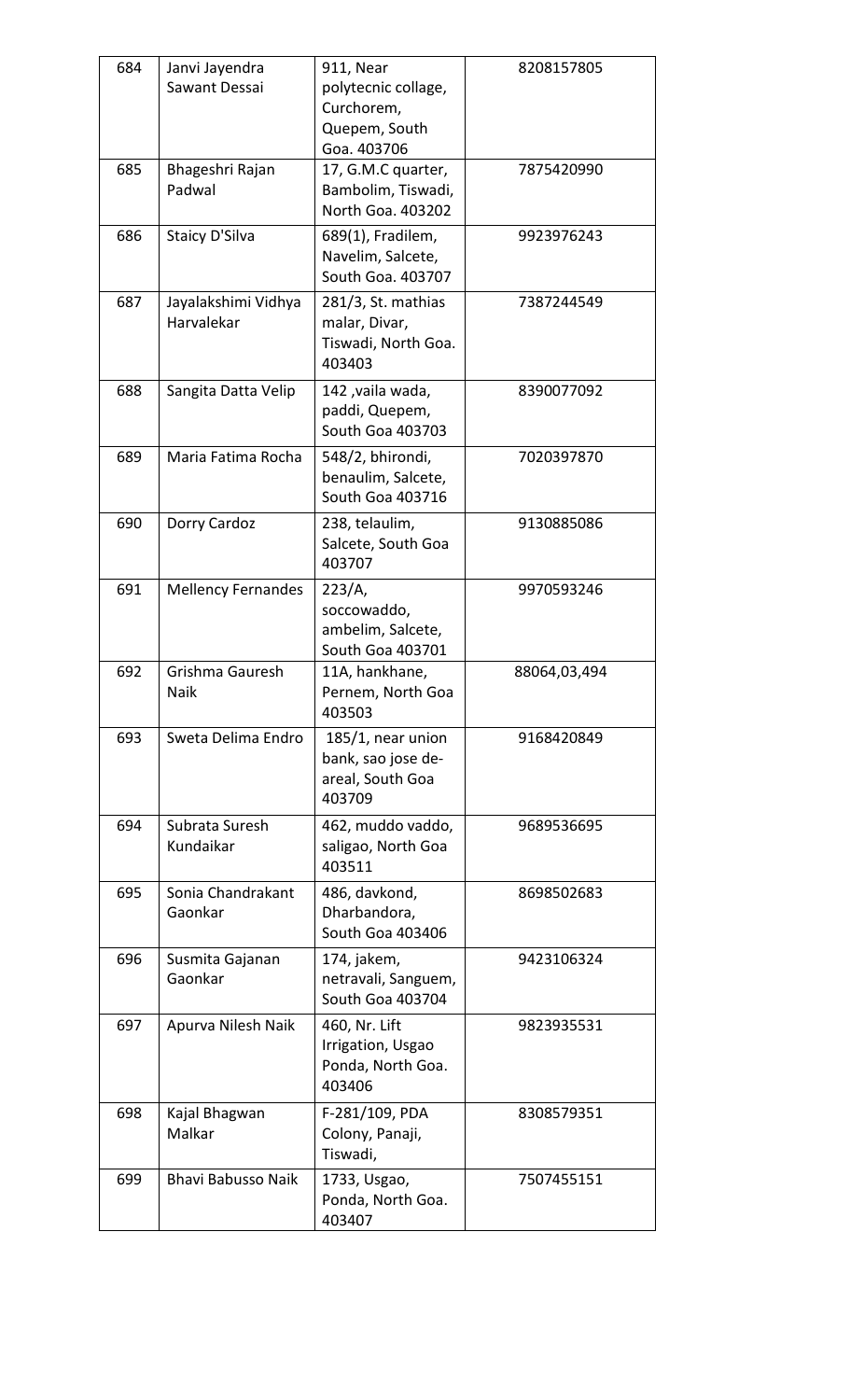| 700 | Shweta Sandeep<br>Dessai    | 83/1,<br>madhalawada,<br>surla, sancordem,<br>Dharbandora,<br>South Goa 403406                                | 9404435805 |  |
|-----|-----------------------------|---------------------------------------------------------------------------------------------------------------|------------|--|
| 701 | Pooja Shailesh Naik         | 595 sancorda<br>Dharbandora South<br>Goa 403406                                                               | 9545879878 |  |
| 702 | Diksha Umesh<br>Gauns       | 49, navelim,<br>Bicholim,<br>North<br>Goa 403505                                                              | 9503225491 |  |
| 703 | Akashta Digmber<br>Marathe  | 136, chaferan,<br>merces, vaddem,<br>South Goa 403802                                                         | 8806270694 |  |
| 704 | Rekha Shanu<br>Hanabarahtti | 402, aldrin babas,<br>337 behind basilios<br>health, St. inez,<br>Tiswadi, North Goa<br>403001                | 9096575706 |  |
| 705 | Sunneta Rodrigues           | 285 c-3, kalwaddo,<br>cavelossim,<br>Salcette, South<br>Goa. 403731                                           | 9096280899 |  |
| 706 | Eloise Lobo                 | flat A-T-2, 3rd<br>floor, Zuari Nagar,<br>Cortalim,<br>Murmugao, South<br>Goa.                                | 8308662282 |  |
| 707 | Sneha Shailesh<br>Dhuri     | R.no A4, fire force<br>residential<br>complex, near ktc<br>bus stand, Vasco,<br>Mormugao, South<br>Goa 403802 | 8788490062 |  |
| 708 | Joshoa John Jadhav          | Type 3, Flat No. 15,<br>GMC quatters,<br>Bambolim, Tiswadi,<br>North Goa 403202                               | 9763939156 |  |
| 709 | Bhavana Puno Velip          | 322, padi, Quepem,<br>gokuldem,<br>Quepem, South<br>Goa. 403703                                               | 8459396110 |  |
| 710 | Janisha Vaz                 | 893/1, savarual,<br>Shiroda, Ponda,<br>North-Goa. 403401                                                      | 7768993620 |  |
| 711 | Lidia Louella Gama          | 493, vollant,<br>cortalim,<br>Mormugao, South<br>Goa. 403710                                                  | 7264852739 |  |
| 712 | Alisha Vaz                  | 1253/A,<br>ghavdongor,<br>Shiroda, North-<br>Goa. 403103                                                      | 8830621643 |  |
| 713 | Rohini Ramchandra<br>Dessai | 267, Nr. chowgole<br>mine, costi kalay,<br>Sanguem, South<br>Goa 403704                                       | 7798358529 |  |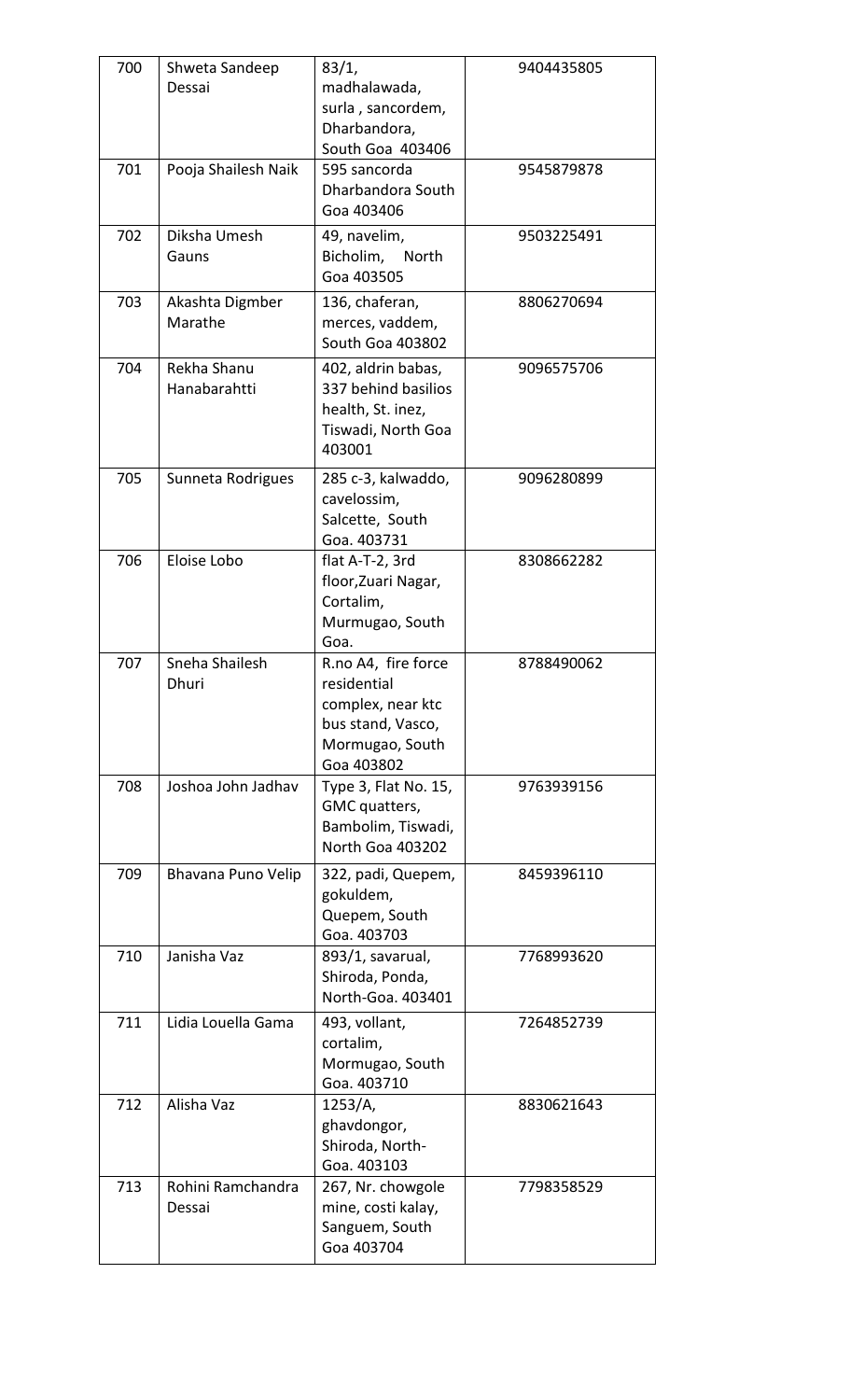| 714 | Samiksha Namdev<br>Tari        | 45, Taripanta,<br>sangulim, South<br>Goa 403704                              | 9607257696            |
|-----|--------------------------------|------------------------------------------------------------------------------|-----------------------|
| 715 | Cynthia Vasant<br>Gaude        | 184, Alto Aquem,<br>Margao, Salcete,<br>South Goa 403601                     | 9923344081            |
| 716 | Elevena Fernandes              | 20c, near sbi bank,<br>Bambolim, Tiswadi,<br>North Goa 403202                | 9673355569            |
| 717 | Trupti Akhil Pokle             | 253, near Adhar<br>Hospital, Sarvan,<br>Bicholim, North<br>Goa 403505        | 9867403123            |
| 718 | Joysi Basthyan<br>Souza        | 716/D, near Dr.<br>Edgard House,<br>Ganapoga, Salcete<br>South Goa 403720    | 7083942316            |
| 719 | Abdul Hamid Sheikh             | 1/592 panzorconi<br><b>Cuncolim Salcete</b><br>South Goa 403703              | 8668644675            |
| 720 | Sushmita Umesh<br>Parab        | 120, Gaonkarwada,<br>Mulgao, Bicholim,<br>North Goa 403503                   | 9637918685/7447625618 |
| 721 | Chanda Bab Velip               | 240, Canacona,<br>Shristnal,<br>Canacona, South<br>Goa 403702                | 7378678336            |
| 722 | Nessie Succorinha<br>Noronha   | 390/1, Pilerne,<br>Marra Pierne,<br>Bardez, North Goa<br>403114              | 9673036898/9529339640 |
| 723 | Anil Kuar Suresh<br>Ghooli     | C-7-10, Junta Qtrs,<br>Pajifond, Margao,<br>Salcette, South Goa<br>403601    | 9145063991            |
| 724 | Sangam Dilkush<br>Mokhardkar   | 1043, Canacona,<br>Kindlem, South Goa<br>403702                              | 7030375925            |
| 725 | Guru Basu Lamani               | 259/2, near Ganpat<br>Garaj, Pixem,<br>Dongri, Mormugao,<br>South Goa 403802 | 9284577978            |
| 726 | Babal Bapu Paune               | 244/4, Palaskata,<br>Mollem,<br>Dharbandora,<br>South Goa 403410             | 7507544797            |
| 727 | Viola Jolisa<br>Fernandes      | 934, Camotim<br>vaddo, Candolim,<br>Bardez, North Goa<br>403515              | 7719877996            |
| 728 | Joseleta Petricia<br>Fernandes | 507, Gangoz,<br>salvador-do-<br>mundo, Bardez,<br>North Goa 403101           | 8390542301            |
| 729 | Kavita Kusta<br>Kanconkar      | 322, Corlim,<br>Mangado, Tiswadi,<br>North Goa 403110                        | 7507626860            |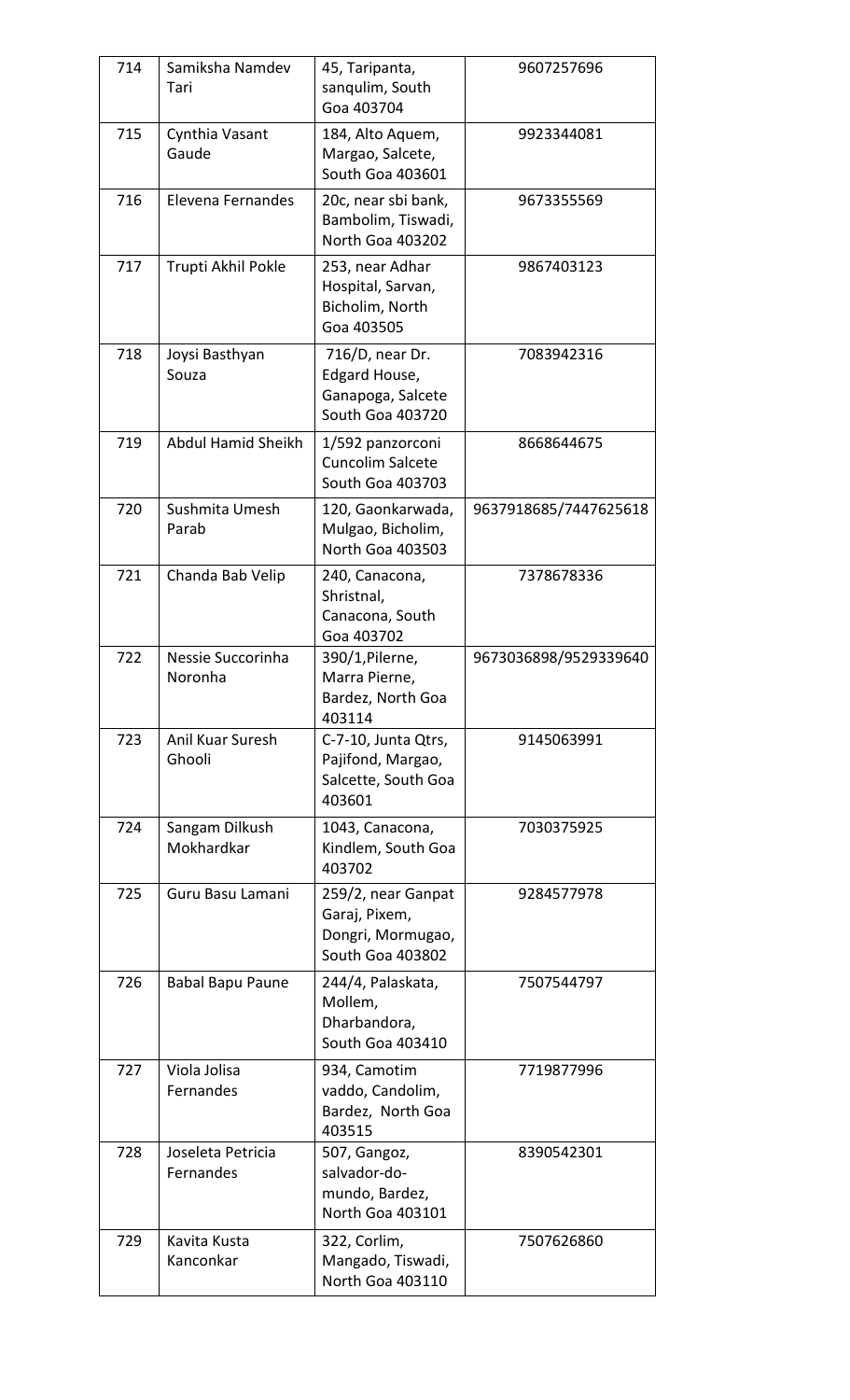| 730 | Manda Johnson<br>Coutinho         | 167, Angod,<br>Mapusa, Bardez,<br>North Goa 403507                              | 899997822  |
|-----|-----------------------------------|---------------------------------------------------------------------------------|------------|
| 731 | Dipaksha Dilip<br>Shetye          | 143IC, Behind<br>Nagvekar Store,<br>Chichalim,<br>Mormugao, South<br>Goa 403801 | 9922976880 |
| 732 | Suchita Bhago<br>Shelke           | 1/5, Sawantwada,<br>Pal, Sattari, North<br>Goa 403506                           | 7620762216 |
| 733 | Girija Harichandra<br><b>Naik</b> | 268, Parkebhat,<br>Carambolim,<br>Tiswadi, North Goa.<br>403110                 | 9881067790 |
| 734 | Yugundha Keshav<br>Kunkolikar     | 590, Saklebhat,<br>Carambolim,<br>Tiswadi, North Goa.<br>403110                 | 7887420971 |
| 735 | Tejaswi Surendra<br>Dessai        | 1087, Ghotmarad,<br>Kakoda, Quepem,<br>South Goa 403706                         | 8007857689 |
| 736 | Akshata Mohan<br>Khandolkar       | 15/1,<br>Khandola, Bagwada,<br>Ponda, South Goa<br>403107                       | 7378478454 |
| 737 | Divya Narayan Naik                | 39, Savardem,<br>Sattari, North Goa<br>403506                                   | 9403651863 |
| 738 | Sanika Blossom<br>Rodrigues       | 167/8, Colva,<br>Salcete, South<br>Goa403708                                    | 8378010172 |
| 739 | Varsha Suryakant<br>Parab         | 153, Varcha-Wada,<br>Virnoda, Pernem,<br>North Goa 403512                       | 9823270647 |
| 740 | Preena Fernandes                  | 40/7, Ubranchi<br>Arradi, Pomburpa,<br>Bardez, North Goa<br>403523              | 9923291469 |
| 741 | Varada Vasu Sawant                | 93, kopardem,<br>Sattari, North Goa<br>403506                                   | 9405488698 |
| 742 | Pranita Gokuladas<br>Kesarkar     | 227, Nr.Temple<br>Massordem,<br>Sattari, North Goa<br>403506                    | 9172312470 |
| 743 | Snesha Subhash<br>Naik            | 254/J, Carvota,<br>Loutulim, Salcete,<br><b>South Goa 403718</b>                | 9673056547 |
| 744 | Sneha Varghese                    | F-6, Sabrina appts,<br>Aquem, Margao,<br>South Goa. 403601                      | 7798569560 |
| 745 | Radhika Subhash<br>Zambulikar     | 93/2, Behind<br>Damodar temple,<br>South Goa 403705                             | 9158420278 |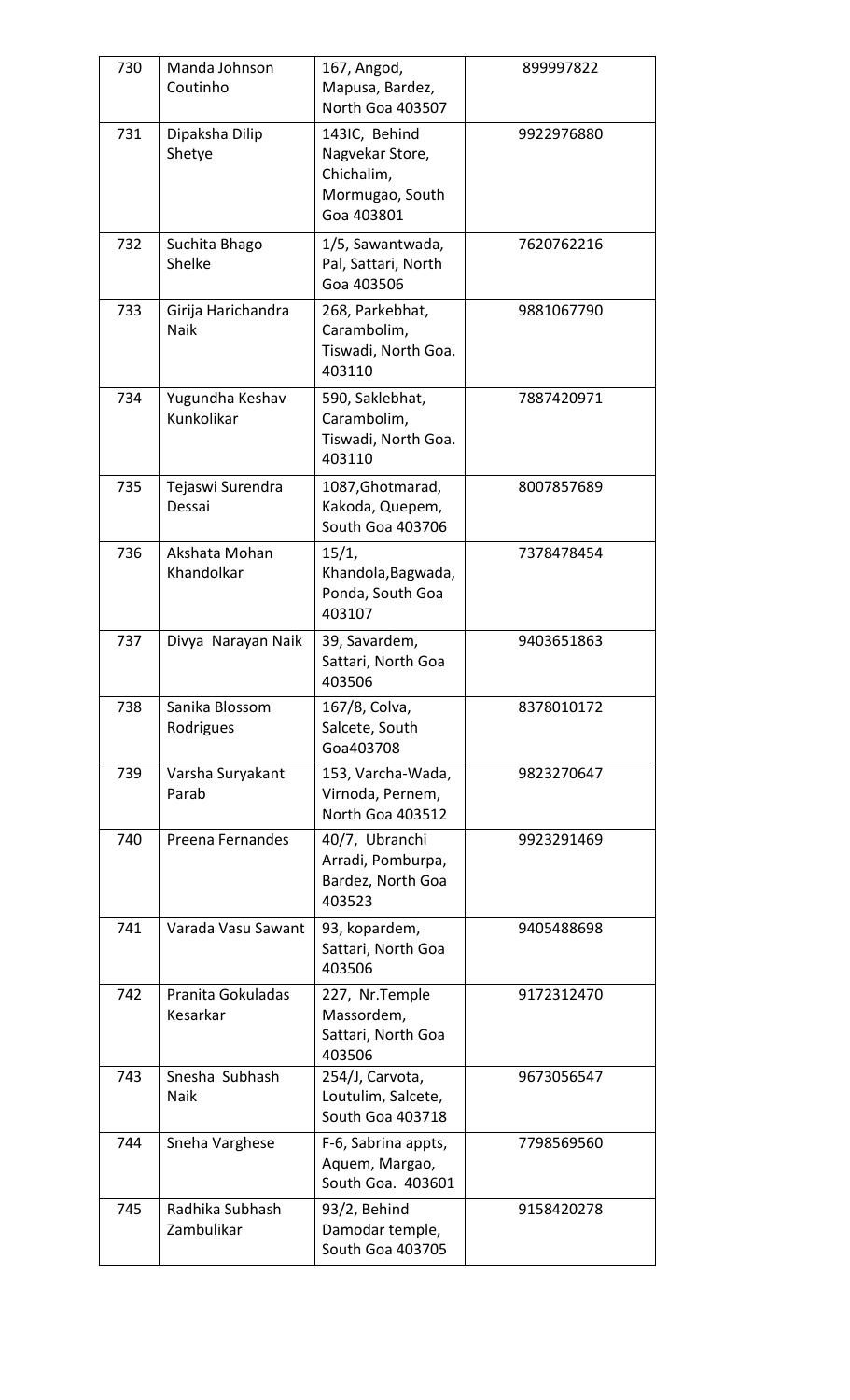| 746 | Harshita Mahadeo<br>Deshmukh      | L-26, Housing<br>Board Colony,<br>Upasnagar,<br>Sancoale,<br>Mormugao, South<br>Goa 403726 | 9325806795 |
|-----|-----------------------------------|--------------------------------------------------------------------------------------------|------------|
| 747 | Palllavi Dilip<br>Gaonkar         | 260, Panchawadi,<br>Ambegan, Ponda,<br>North Goa 403706                                    | 9405667726 |
| 748 | Nitisha Ulhas<br>Vernekar         | 343, Canturlim,<br>Curca, Tiswadi,<br>North Goa 403108                                     | 9145750305 |
| 749 | Nadisha Naguesh<br>Murgaonkar     | 208/2, Nauxim,<br>Bambolim, Tiswadi,<br>North Goa 403206                                   | 9637951153 |
| 750 | Pooja Gunwant Naik                | 271/A, Darbar<br>waddo, Camurlim,<br>Bardez, North Goa<br>403507                           | 7798026596 |
| 751 | Sneha Sakharam<br><b>Bhaidkar</b> | 652, Murmure,<br>Tuem, Pernem,<br>North Goa. 403512                                        | 9763121691 |
| 752 | Tejasvi Nagesh<br>Madkaikar       | C-5/3, Mala, Panaji,<br>Tiswadi, North Goa<br>403001                                       | 8408824753 |
| 753 | Sejal Shailendra<br>Kinlekar      | 672, Bhirone wada,<br>Pernem, North Goa<br>403512                                          | 7499370589 |
| 754 | Asmita Hulo<br>Bhomkar            | 556, Gawani wada,<br>Cumbharjua,<br>Tiswadi, North Goa<br>403107                           | 9284079479 |
| 755 | Apurva Yeswant<br>Mahale          | 252, Wadakade,<br>usgao, Ponda,<br>North Goa 403406                                        | 8390565826 |
| 756 | Rajana Dhaku<br>Suzare            | 250/1, Mollem,<br>Palaskata,<br>Dharbandora,<br>South Goa 403410                           | 7066195534 |
| 757 | Rupa Kondo Jangali                | 89, Kuinamol,<br>Dudhal kalay,<br>Sanguem, South<br>Goa 403704                             | 9370078745 |
| 758 | Megana Ramakant<br>Velip          | 544, Dabal, kirlapal,<br>Dharbandora,<br><b>South Goa 403706</b>                           | 8806401027 |
| 759 | Diksha Dhulo<br>Yamkar            | 12, Malpan,<br>Sattari, North Goa<br>403506                                                | 9545586530 |
| 760 | Shilpa Digambar<br>Ravi           | Salem, Bicholim,<br>North Goa. 403503                                                      | 7030891287 |
| 761 | Jenesis Succor<br>Fernandes       | 1192, Ungirim,<br>Curtolim, Salcete,<br>South Goa 403709                                   | 7721839337 |
| 762 | Reema Ramchandra<br>Gawas         | 68, Haldi wada,<br>Keri, Sattari, North<br>Goa 403505                                      | 9921080334 |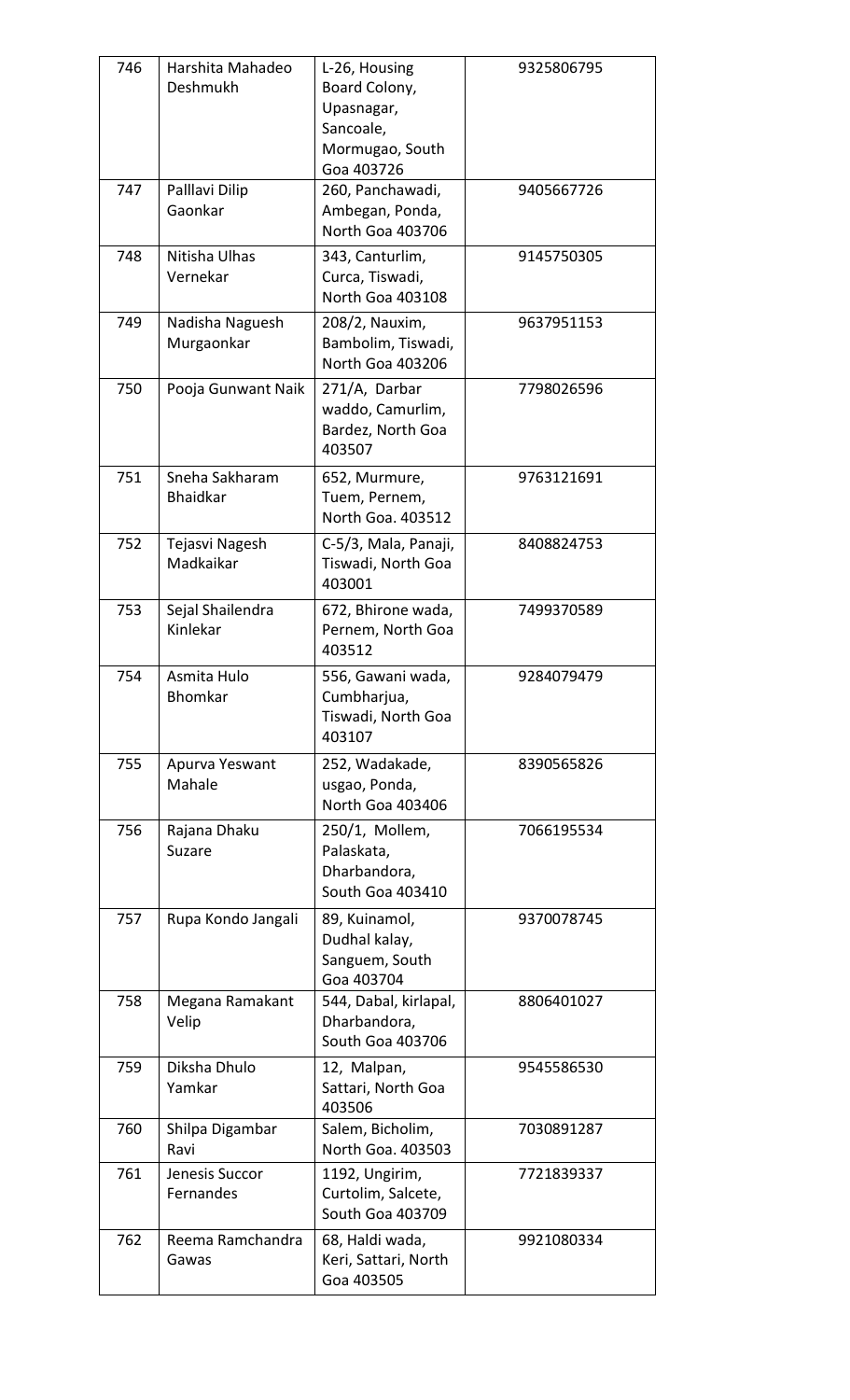| 763 | Gumjan Bhagwant<br>Naik                 | K-20/A, Karmale,<br>Quepem, Ponda<br>North Goa 403401                | 8698265963            |
|-----|-----------------------------------------|----------------------------------------------------------------------|-----------------------|
| 764 | Rakshanda Narayan<br>Dessai             | 62/1, Bhaireli wada,<br>Nagorcem,<br>Canacona, South<br>Goa 403702   | 9325750791            |
| 765 | Manika Mahadev<br>Mahaale               | 342, Kiratalim<br>Baina, Mormugao,<br>South Goa 403802               | 7066628321            |
| 766 | Babaita Bapli Thakur                    | 94, Parabwado,<br>Torxem, Pernem,<br>North Goa 403512                | 8390375860            |
| 767 | Rishwa Rama Parab                       | 93, Madhalawada,<br>Virnoda, Pernem,<br>North Goa 403512             | 9527746734            |
| 768 | Siddhi Pandurang<br>Gaonkar             | 35, Udhalsha,<br>Sacorda,<br>Dharbandora,<br>South Goa 403406        | 7588478300            |
| 769 | Priyanka Jano<br>Kharat                 | 85, Khamamol,<br>Dudhal kaalay,<br>Sanguem, South<br>Goa 403704      | 8698473162/8329539319 |
| 770 | Priya Bhago Kharat                      | 138, Khamamol<br>kalay, Sanguem,<br>South Goa 403704                 | 9545715950            |
| 771 | Sweta Bhanudas<br>Mandrekar             | 227, Nr. Govt<br>Primary School,<br>Bhamai Pale, North<br>Goa 403105 | 8329132163            |
| 772 | Vrunda Pankaj Bagi                      | 57/2, Maloli,<br>Sattari, North Goa<br>403506                        | 9405989096/8459593262 |
| 773 | Dnyaneshwari<br><b>Chandrakant Naik</b> | 66/1, Dutale,<br>Madkai, Ponda,<br>North Goa 403404                  | 7666238502            |

| Sea<br>t   | <b>Name</b>                | <b>Address</b>                                           | <b>Contact Number</b><br>(whatsapp) |
|------------|----------------------------|----------------------------------------------------------|-------------------------------------|
| No.<br>774 | Sonali Sagar<br>Kaskar     | 91/6, St. anthony wadda, Guirim, North<br>Goa 403507     | 8080548850                          |
| 775        | Sneha Vinod<br><b>Naik</b> | 155, Pansulem, Pilliem, Dharbandora,<br>South Goa 403406 | 7666226196/8668811764               |
| 776        | Samiksha Anant<br>Khutkar  | 363, talsai, Dharbandora, South Goa<br>403406            | 8551076521/8788572918               |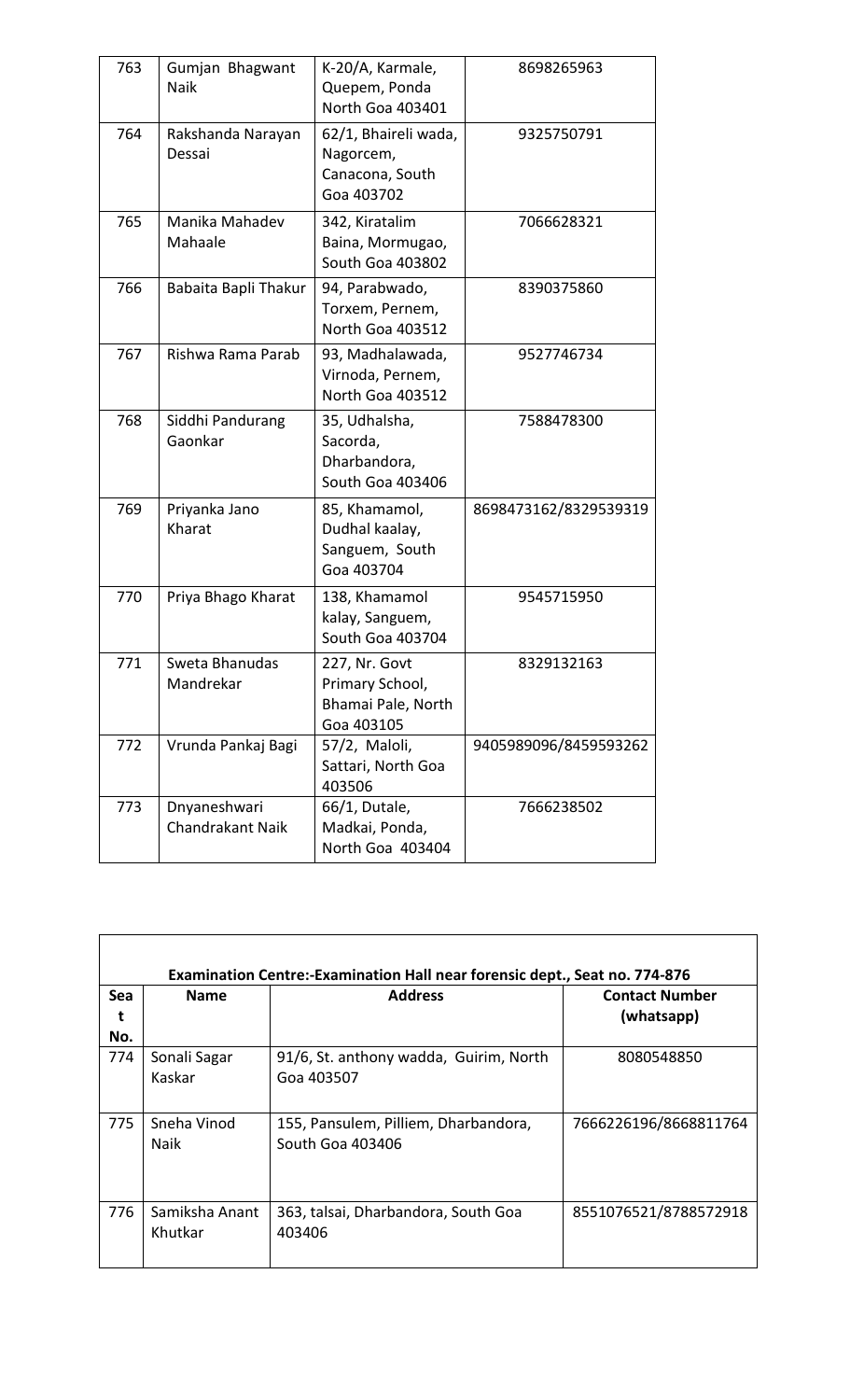| 777 | Pinky Prakash<br>Devulkar       | 164/4, near house of Goa museum,<br>salvador do mundo, Porvorim, North<br>Goa 403101 | 8553888163  |
|-----|---------------------------------|--------------------------------------------------------------------------------------|-------------|
| 778 | Lira Fernandes                  | 2/250 B, BG-3 sabnis meadows, Naika<br>vaddo, Calangute, North Goa 403516            | 7744834889  |
| 779 | Deepa<br>Digamber Parab         | 436/1, Malla wada, Cumbarjua, Tiswadi,<br>North Goa 403107                           | 9964566247  |
| 780 | Manali<br>Gurunath<br>Mhalsekar | 101 AW, Chauder,<br>Nautani, Salcete, Cortalim, North Goa<br>403701                  |             |
| 781 | Kalpita Bomo<br>Pinglo          | 305, Cosei chanimall, Sanguem, South<br>Goa ,403704                                  | 8788424473  |
| 782 | Siddhi Rama<br>Gawas            | 24, Zarme Sattari, North Goa, 403506                                                 | 7769098388  |
| 783 | Quizel Vilu<br>Pereira          | 111, sirlim, Salcete South Goa 403725                                                | 9503126382  |
| 784 | Renzia Florida<br>Gonsalves     | 84, Arlem Raia, Salcete, South Goa<br>403720                                         | 9067830751  |
| 785 | Rucha Mukund<br>Kaskar          | 263, Devki Krishna Temple, Marcel,<br>Ponda, North Goa 403107                        | 8766471609  |
| 786 | Prajyoti Usno<br>Gawde          | 156, Nr. Village Panchayat,<br>Dharbandora, South Goa 403406                         | 8380894952  |
| 787 | Shreya Udhav<br><b>Naik</b>     | 446, Nr. Timbio office, Dignem, Bicholim,<br>North Goa 403505                        | 9765244587  |
| 788 | Neethu<br>Karthikagam           | Sati che bhat, kudem, Bicholim<br>403505                                             | 8459427845  |
| 789 | Disha Dinesh<br>Varak           | 965, Lakherem, Bordem, Bicholim, North<br>Goa. 403504                                | 8390535962  |
| 790 | Carmelina Elwin<br>Gonsalves    | 388/1, Divar, Goltim, Tiswadi, North<br>Goa, 403403                                  | 93596414047 |
| 791 | Rutuksha Dilip<br>Zambaulikar   | 889/4, Savarcyal Vazem, Shirdo,<br>Ponda, North Goa 403103                           | 9673476978  |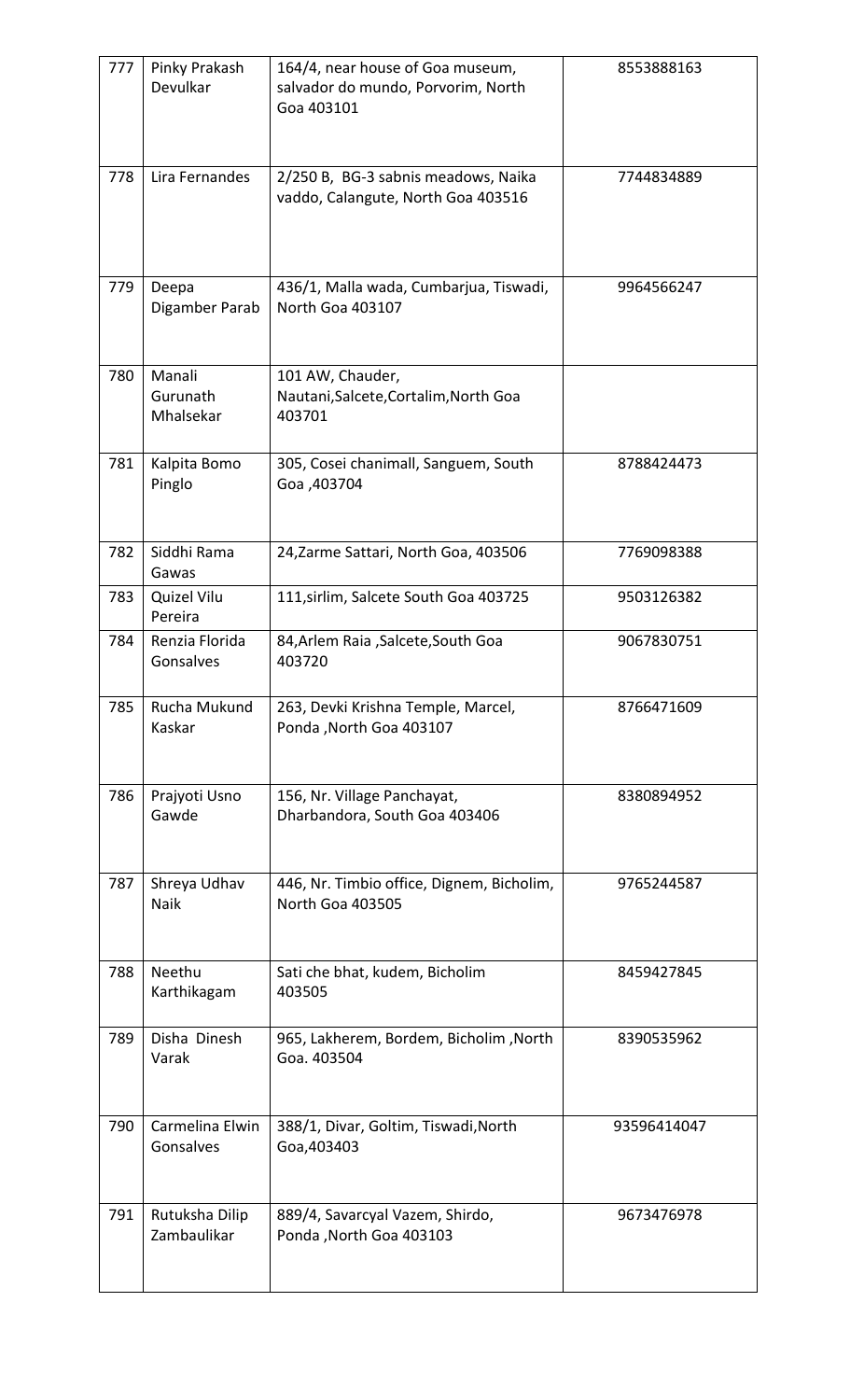| 792 | Anirisha Johi<br>Gomes                | 258/A, Benabhat, sao jose deareal,<br>Salcete, South Goa 403709             | 8551966615            |
|-----|---------------------------------------|-----------------------------------------------------------------------------|-----------------------|
| 793 | Chandrava<br>Parsappa<br>Harijan      | 297/19, Nr. Ganesh Temple,<br>Pratapnagar, Dharbandora, South Goa<br>403406 | 8668246855            |
| 794 | Kashibai<br>Sanganabasapp<br>a Kambli | 939/2, Zari, Zuarinagar,<br>Mormugao, South Goa 403726                      | 9611805881            |
| 795 | Suvarna Suresh<br>Devidas             | 67, Khotigao, Canacona, South Goa<br>403702                                 | 8956674316            |
| 796 | Suhani Bhikaji<br>Parab               | 110, Madhalawada, Virnoda, Pernem, Nort<br>h Goa, 403512                    | 9545430528/8390401865 |
| 797 | <b>Tejal Arun</b><br>Sawant           | 194, Askawada, mandrem, Pernem, North<br>Goa, 403527                        | 8412851199            |
| 798 | Pramila Vithal<br>Ghadi               | 613, Surla village, Bicholim, North<br>Goa, 403105                          | 9158004244            |
| 799 | Pranaya Laxman<br>Sawant              | 49, Bramhani mahamaya temple,<br>Kopardem, Sattari, North Goa, 403506       | 9579642368            |
| 800 | Reshma<br>Gajanand<br>Gawade          | 178, Varchawada , Vante, Sattari, North<br>Goa, 403530                      | 9158092049            |
| 801 | Suchita Sadu<br>Gawas                 | 316, Nr.mahadev<br>temple, Massordem, Sattari, North Goa<br>403506          | 8830115684            |
| 802 | Sweta Use Aias<br>Vishwas<br>Parsekar | 782, Parpatiwada, Borim, Ponda, North<br>Goa, 403401                        | 9637776556            |
| 803 | Akshatha<br>Rajendra Dessai           | Culwado, Cuncolim, Salcete, South Goa<br>403703                             | 9637599856            |
| 804 | Akshaya Ashok<br>Shirodkar            | 135, Kumaunem wado, Sirsaim, Bardez<br>North Goa 403502                     |                       |
| 805 | Apeksha<br>Dhanajay<br>Pednekar       | 11/9, Olaulim Bardez North Goa 403523                                       | 7741017669            |
| 806 | Bharathi Bapo<br>Pinglo               | 87, Costi Chanimol, Sanguem, South Goa<br>403704                            | 9607146024            |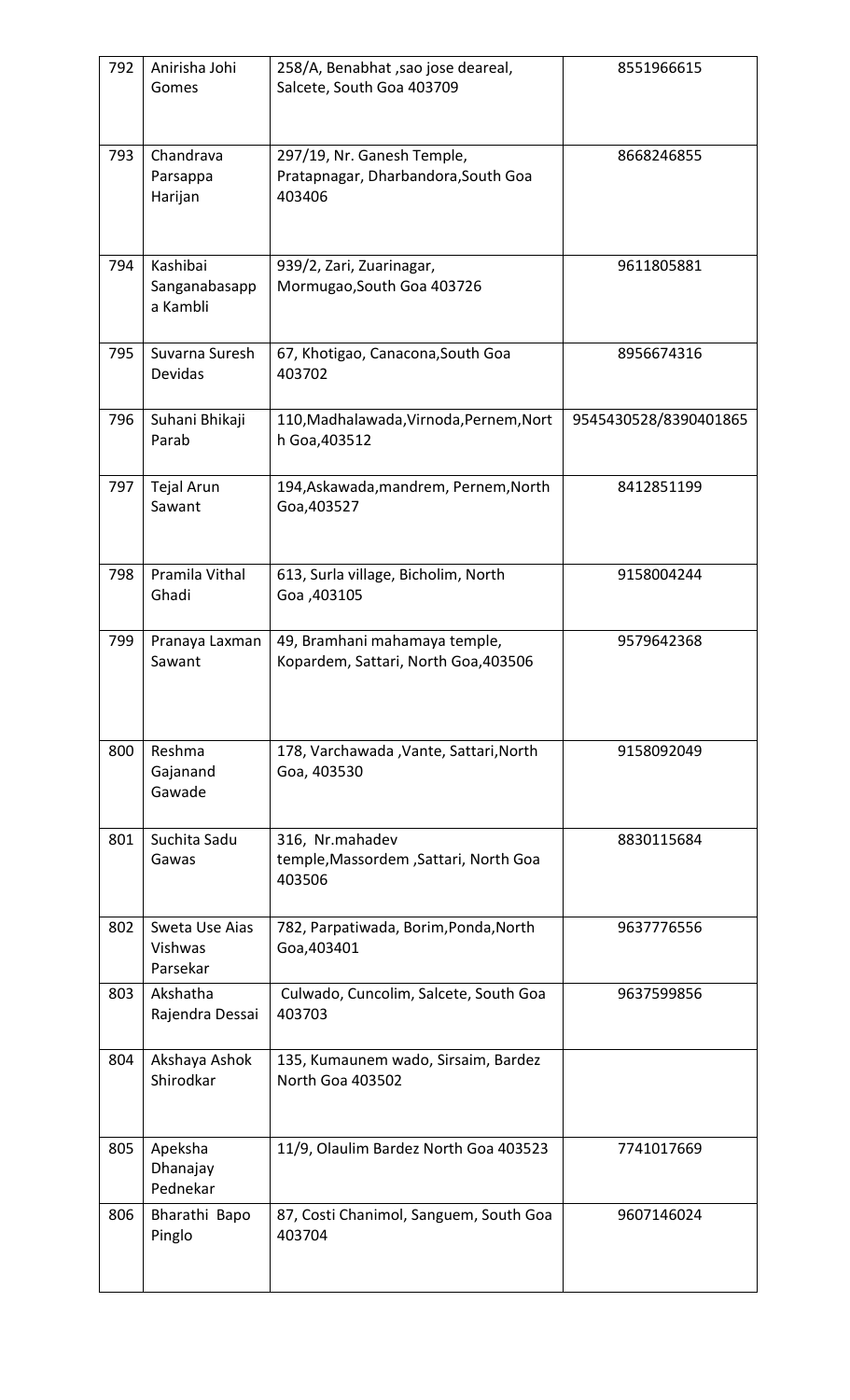| 807 | Asima Dias                          | 144, Bhamai, Pale, Bicholim, North Goa<br>403105                                     | 9139257930                 |
|-----|-------------------------------------|--------------------------------------------------------------------------------------|----------------------------|
| 808 | Grishma Govina<br>Gaonkar           | 27, Satingan wado, Mapusa, Bardez,<br>North Goa, 403507                              | 8806424352                 |
| 809 | Clera Brutano<br>Peixoto            | 56/2, cavorim-covatem, chandor,<br>Salcete, North Goa, 403714                        | 9483552102                 |
| 810 | Komal<br>Jaiprakash<br>Nagvekar     | 22/B, Suyog HSG Co-Operative Society,<br>Kirbhat, Nuvem, Salcete South Goa<br>403604 | 8390585701                 |
| 811 | Sunanda<br>Sitaram<br>Pednekar      | 440/7, Segun wado, Oxel, Bardez, North<br>Goa. 403517                                | 9823710865/0992325591<br>8 |
| 812 | Prashanti<br>Joseph Utkuri          | 18, Chimbel, Tiswadi, North Goa, 403006                                              | 8390015447                 |
| 813 | Sushanti<br>Ramchandra<br>Bhamaikar | 454, Surla, Bicholim, North Goa, 403505                                              | 9145596523                 |
| 814 | Evima Brenda<br>Cardozo             | 243, Chandonaik ward, Orlim, Salcete,<br>South Goa 403724                            | 9075872461                 |
| 815 | Melissa Annmay<br>Fernandes         | 884, Bambordem, Moira , Bardez, North<br>Goa 403507                                  | 8329157499                 |
| 816 | Dikshita<br>Dattaram<br>Amonkar     | 177, Talap wada, Pirna, Bardez, North<br>Goa, 403513                                 | 7448003953                 |
| 817 | Krisha Subhash<br>Naik              | 217, Gudiwada, Neura, Tiswadi, North<br>Goa, 403104                                  | 8806689248                 |
| 818 | Rasika<br>Pandurang<br>Majik        | 248, Arune wada, Paryem, Sattari, North<br>Goa 403505                                | 8806331783/7776958048      |
| 819 | Sailee<br>Dayanano<br>Zhalmi        | 267/6/1, Delil wada, Marcel, Ponda,<br>South Goa 403107                              | 7040224779                 |
| 820 | Chenamma<br>Shankarappa<br>Lamani   | 243, Vasco, Khariwada, Marmugao,<br>South Goa 403802                                 | 9324439981                 |
| 821 | Trupti<br>Rajanikant<br>Pandhare    | A-1/ G-1, House of Bom Jesus Colony,<br>Goa Velha, Tiswadi, North Goa, 403110        | 9518982010                 |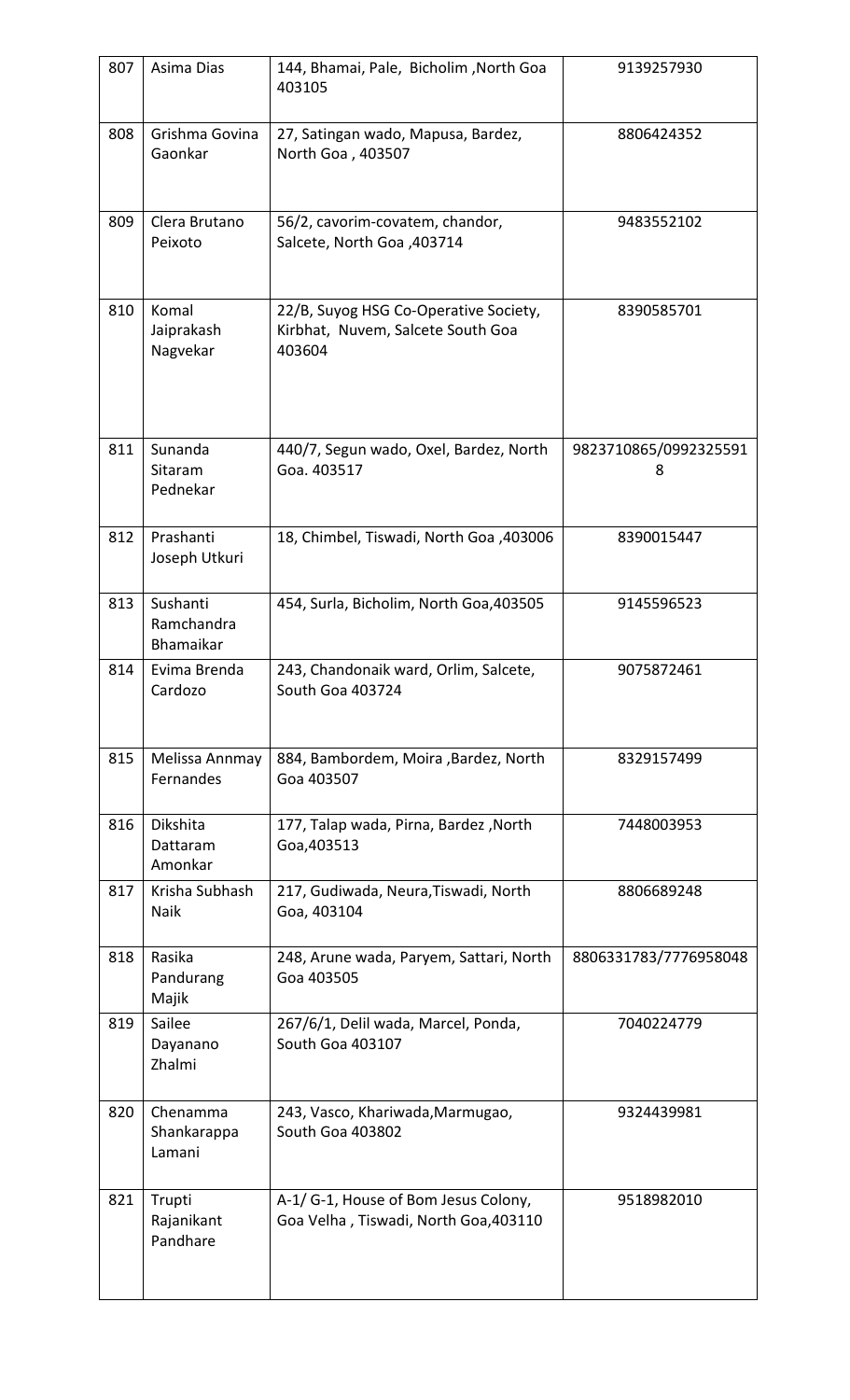| 822 | Sunita Vithoba                      | 534, Dharbandora, South Goa 403406                                               | 7507057059            |
|-----|-------------------------------------|----------------------------------------------------------------------------------|-----------------------|
|     | Sawant                              |                                                                                  |                       |
| 823 | <b>Hezel Wendy</b><br>Diniz         | 79/1, First ward, Colva, Salcete, South<br>Goa, 403708                           | 9503185611/9657566457 |
| 824 | Neha Nanda<br><b>Naik</b>           | 01, Paul wada, Navelim, Bicholim, North<br>Goa 403505                            | 8698751977            |
| 825 | Trupti<br>Sakharam<br>Sawant wadkar | 06, Talapwada, Podocem, Sattari, North<br>Goa, 403505                            | 9607431340            |
| 826 | Kamini<br>Pandurang<br>Kumbhar      | 01, Chawdi Pale, Bicholim, North Goa,<br>403105                                  | 9765645110            |
| 827 | Sonal Mohan<br><b>Naik</b>          | 18, Nanoda, Sattari, Valpoi, North<br>Goa, 403506                                | 7507448712            |
| 828 | Alisha Anant<br>Gurav<br>Shirodkar  | 1096, Ravalnath temple, Shiroda, Ponda,<br>North Goa .403103                     | 9405666806            |
| 829 | Vibha Anand<br><b>Naik</b>          | 1257, Ghandonger, Shiroda, Ponda,<br>North Goa, 403103                           | 9423700446            |
| 830 | Rayona Athilin<br>Teles             | 3/169-c, Maimolem, Mangor hill, Vasco<br>de gama, Mormugao, South Goa,<br>403802 | 7350881707            |
| 831 | Sangeeta Kishor<br>Kambali          | 443, Camrabhati, Taleigao, Tiswadi,<br>North Goa, 403002                         | 8329265295            |
| 832 | Priya Anil<br>Sawant                | 341, Borim, Ponda, North Goa, 403401                                             | 8390818362/9145602941 |
| 833 | Geeta Bhago<br>Zore                 | 1/1, Pali, Sattari, North Goa, 403506                                            | 9765231318/9325647198 |
| 834 | Pratiksha<br>Prakash<br>Paryekar    | 12, Pali Valpoi, Sattari, North Goa<br>403506                                    | 8767216337            |
| 835 | Rohani Ketan<br>Parsekar            | B1/S1, Angfranca Complex, Cabesa, St.<br>Cruz, Tiswadi, North Goa, 403005        | 9168087369            |
| 836 | Kiran Krishana<br>Shirodkar         | 92, Deus Bhatwadi, Mayem, Bicholim,<br>North Goa. 403504                         | 7972842814            |
| 837 | Navin Kush<br>Packar                | 360/1, Siridao, Palem-Sirioa, Tiswadi,<br>North Goa. 403108                      | 9011652381/7350700555 |
| 838 | ankita anklish<br>ghogale           | 235 naik wado thane sattari north goa<br>403506                                  | 9168739104            |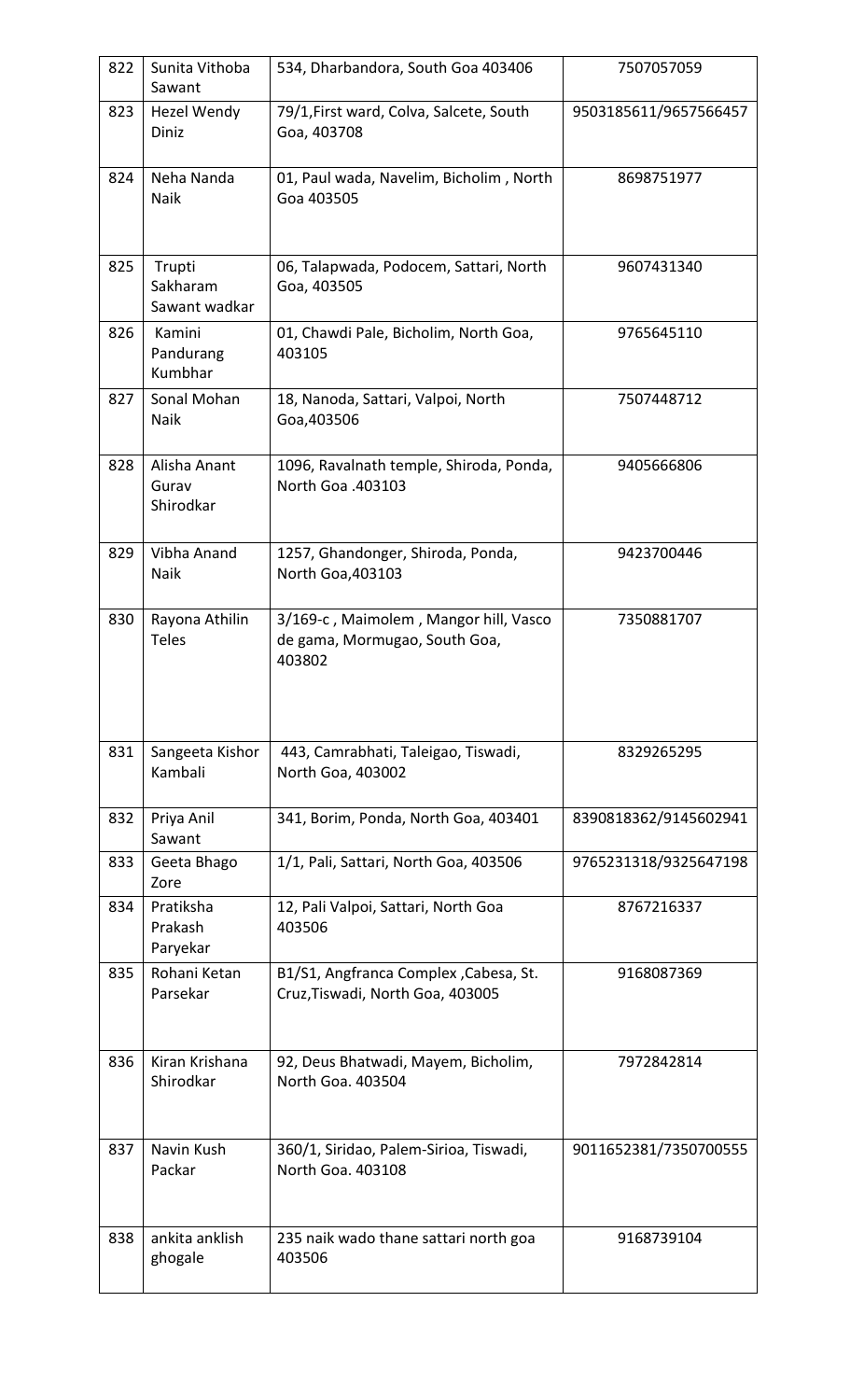| 839 | shubhangi<br>tukaram pagi           | 103 parvem agonda canacona south goa<br>403702                                                          | 9764431289/7498173155 |
|-----|-------------------------------------|---------------------------------------------------------------------------------------------------------|-----------------------|
| 840 | navami prakash                      | 264/18 (1) green valley colony savlem<br>pilerne bardez north goa 403521                                | 8552834127            |
| 841 | jivita jiwba<br>parab fatrekar      | 151 panchawada usgao ponda south goa<br>403407                                                          | 9112087533            |
| 842 | karishma rupo<br>gauns              | 229 molebhat curca tiswadi north goa<br>403108                                                          | 8806783702            |
| 843 | chaya vithoba<br>gaonkar            | 68 yeda khotigao canacona south goa<br>403702                                                           | 7719806403            |
| 844 | pritam vithal<br>alias rohit naik   | 452 tiral usgao ponda north goa 403406                                                                  |                       |
| 845 | ashvini krishna<br>vazarkar         | 240 nanoda bicholim north goa 403503                                                                    | 9921922317/9359724991 |
| 846 | vaishnavi<br>vishwas desai          | 1526 culwada cuncolim south goa<br>403703                                                               | 7066904248            |
| 847 | saeely santosh<br>gaonkar           | 144/2 deul wada shirgao bicholim north<br>goa 403504                                                    | 9158679816            |
| 848 | saish santosh<br>pagi               | 54/A agonda saleri khola canacona<br>south goa 403702                                                   | 9049312432            |
| 849 | shreya<br>shubhash naik             | 739 parampai marcaim ponda south goa<br>403404                                                          | 8390781723            |
| 850 | felcy barbosa                       | 760(4)/(1) zamboll cortalim mormugao<br>south goa 403710                                                | 9049125472            |
| 851 | sradha<br>shubhash<br>devidas       | 107 zaller quepem south goa 403705                                                                      | 8007826562            |
| 852 | roma gomes                          | 574 bandfoll chinchinim south goa<br>403713                                                             | 8546826916            |
| 853 | socorina<br>noronha                 | flat no.1 filip and frahcisca resi behind<br>old survey office borda margao salcete<br>south goa 403602 | 9545223829            |
| 854 | prashila<br>chandrakant<br>kavlekar | 629 savoi verem ponda south goa<br>403401                                                               | 9765326121            |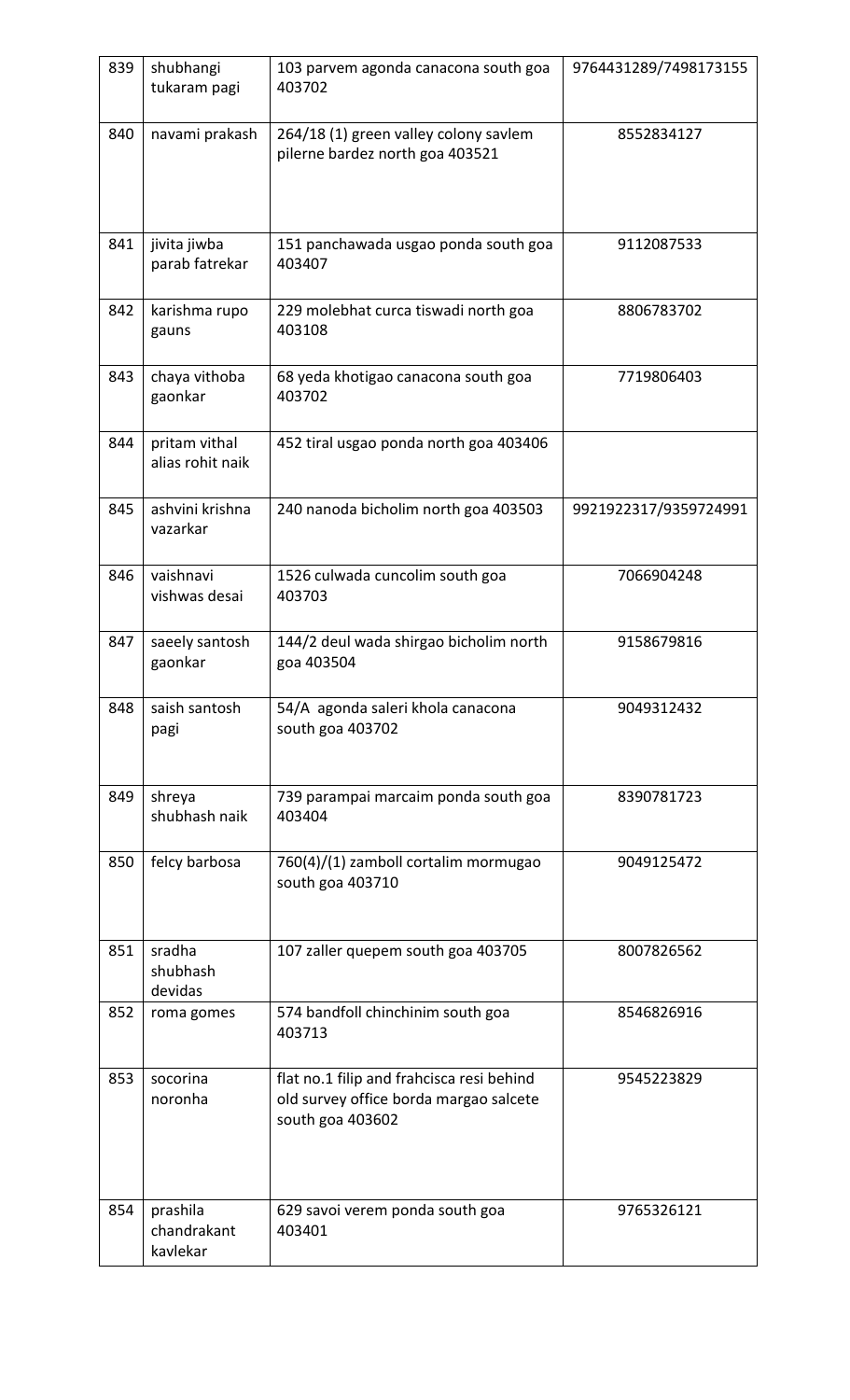| 855 | pratima<br>ramchandra                                         | 381 lopes waddo verla bardez north goa<br>403510                  | 8806336391 |
|-----|---------------------------------------------------------------|-------------------------------------------------------------------|------------|
| 856 | kuntal shrekhar<br>tilve                                      | 1002 nargesh, bandora kurpab ponda<br>north goa 403401            | 8847722789 |
| 857 | prajvita ramesh<br>gaonkar (A)w/o<br>prajvita sanjay<br>velip | 403 near sati devi temple ghodkem<br>quepem south goa 403703      | 9404470793 |
| 858 | sheetal<br>manohar<br>gawade                                  | 610-H, nirankai road betora ponda,<br>shiroda, north goa 403401   | 964152452  |
| 859 | clacy cecilia dias                                            | 1551/C pandicol curtolim salcette, south<br>goa, 403709           | 7758856224 |
| 860 | suchita<br>shantaram rane                                     | 49 2, tamidgi wada, parye sattari, north<br>goa 403505            |            |
| 861 | rucha ganpath<br>dauskar                                      | 112, mdhala wada varconda, pernem<br>north goa 403512             | 8412941689 |
| 862 | shruthi tulsidas<br>gaonkar                                   | 109/4, cottaril, uguem sanguem, south<br>goa, 403704              | 7030274700 |
| 863 | nazia nazir<br>shaikh                                         | 3/291, naer I.T.I mastimol canacona<br>south goa 403702           | 8698514827 |
| 864 | anchala devidas<br>painginkar                                 | 6/1 kindlebag tarir, canacona, south<br>goa, 403702               | 9021244371 |
| 865 | shamita anil<br>sangodkar                                     | 42 barros vaddo, sangolda, mapusa,<br>north goa 403511            | 9021308691 |
| 866 | alitia rosa<br>pavlina<br>lourenco                            | 894/1, marrod sata cruz tiswadi north<br>gos 403005               | 9637087646 |
| 867 | Sangita<br>Sandeep<br>Dicholkar                               | 306, Nr. PWD Office, Baina, Vasco, South<br>Goa, 403802           | 9049234882 |
| 868 | Sangita Jitendra<br>Prabhudessai                              | 110, Netorlim, Sanguem Goa 403704                                 | 9970792615 |
| 869 | Chetan Mukund<br>Sangelkar                                    | 2, Shakhil Baig, Muslimwada, Bicholim,<br>North Goa 403529        | 7738410324 |
| 870 | Neha Saaish<br><b>Bhonsle</b>                                 | 115/3, Palmar waddo, Pomburpa,<br>Aldona, Barsez North Goa 403523 | 9604935944 |